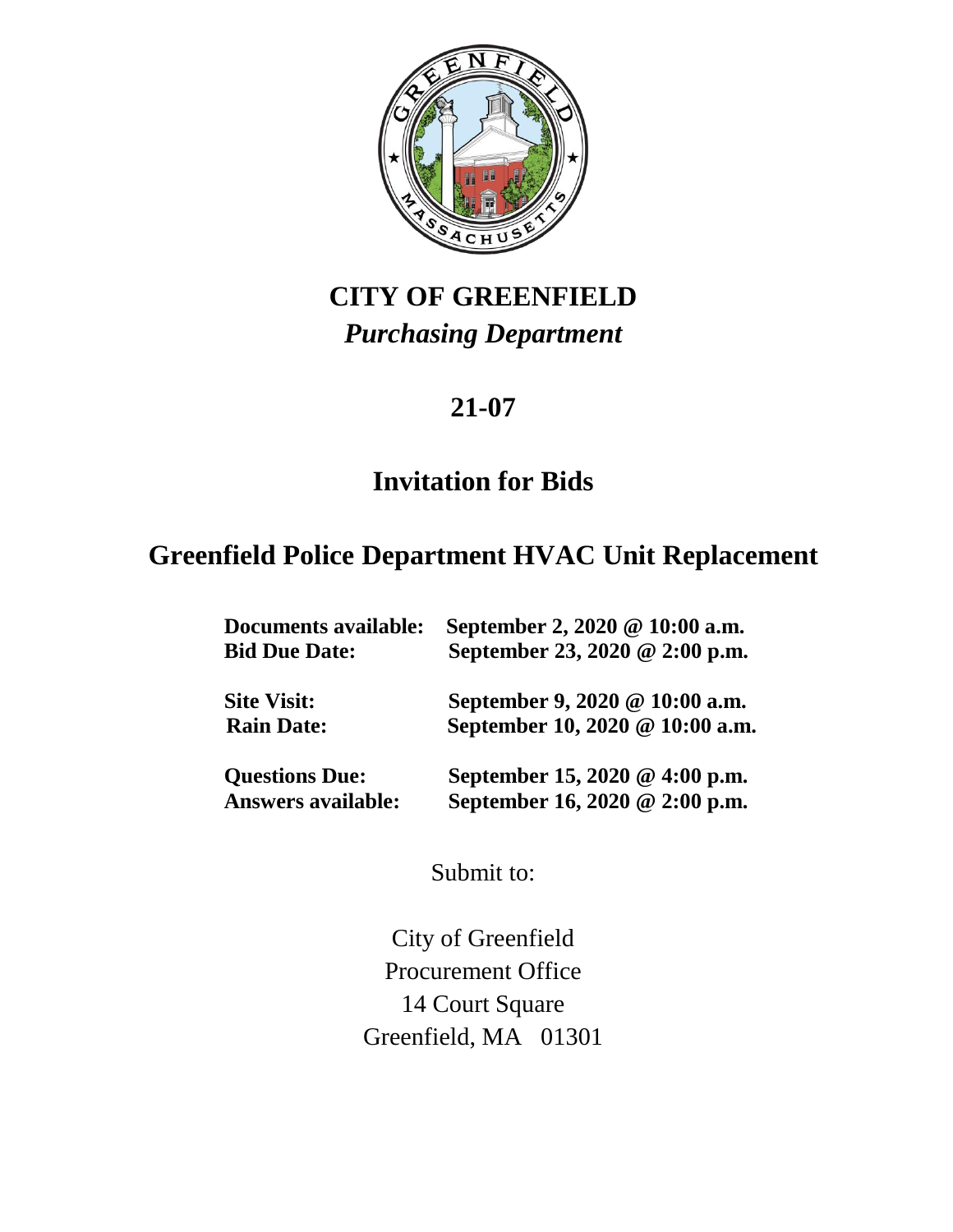IFB TITLE: Greenfield Police Department HVAC Unit Replacement IFB NUMBER: 21-07

# **Contents**

<span id="page-1-0"></span>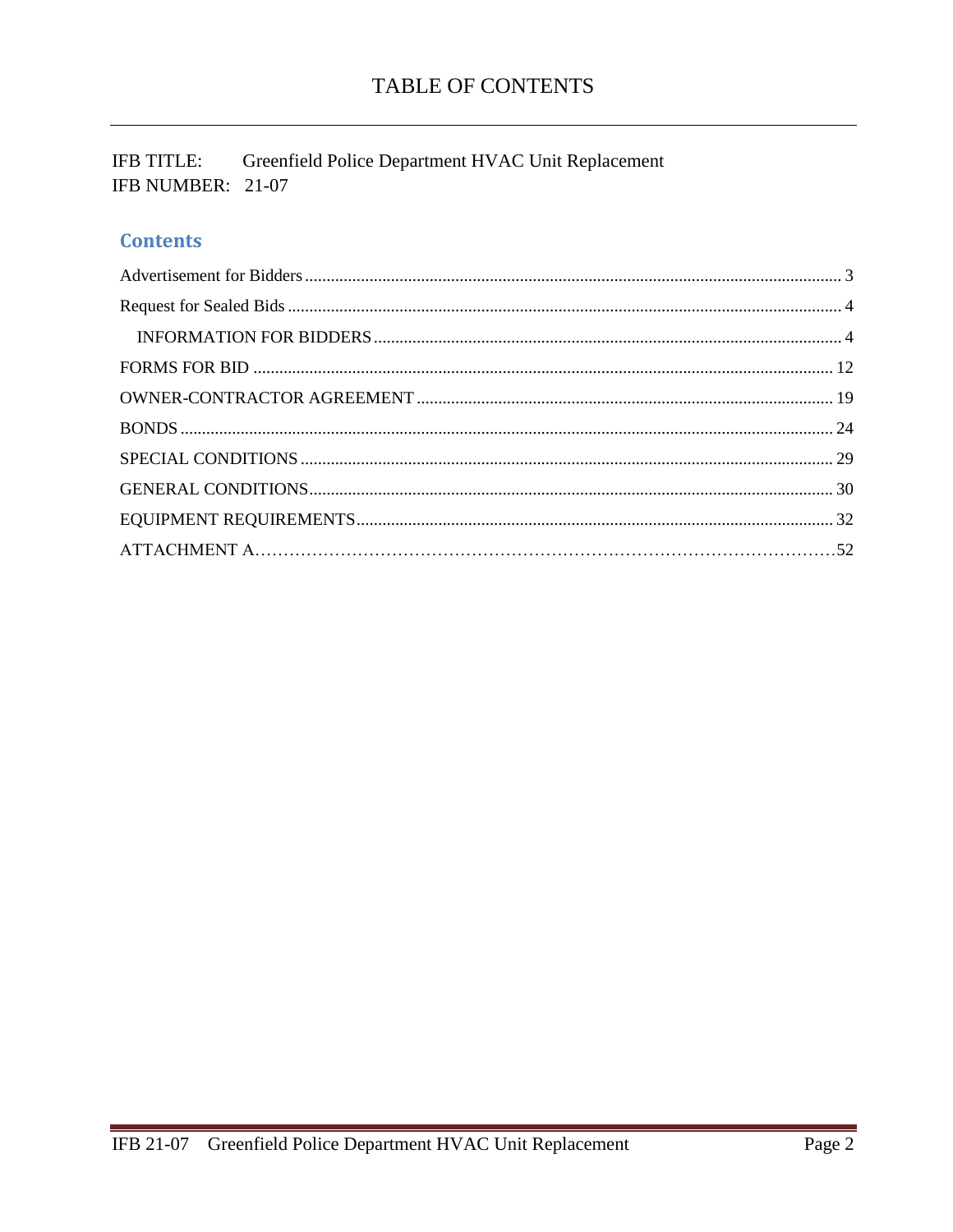# Advertisement for Bidders

# **City of Greenfield 14 Court Square Greenfield, MA 01301**

The City of Greenfield ("Owner", or "City"), , acting through its Department of Energy and Sustainability, is soliciting proposals for the replacement of 12 Roof Top Units (RTUs), 1 A/C condenser/air handler unit, and one mini-split A/C unit at the Greenfield Police Department at 325 High Street in Greenfield, MA. In addition, one mini-split heat pump is required for the Dispatch Room. The proposal shall be all inclusive to remove existing HVAC equipment and replace with new high efficiency units. The Contractor shall be responsible for size and selection of the optional mini-split heat pump.

Copies of the bid documents of the bid documents will be available September 2, 2020 at 10:00 a.m. and may be obtained from the City of Greenfield website at www.Greenfield-ma.gov under "Departments", "Purchasing", and "Active Bids/RFQ/RFP" or from Laura Phelps, Procurement Officer [Laura.Phelps@Greenfield-ma.gov,](mailto:Laura.Phelps@Greenfield-ma.gov) or by calling (413) 772-1569.

A mandatory site visit at the Police Department is scheduled Wednesday, September  $9<sup>th</sup>$  at 10 a.m. with a rain date of September  $10<sup>th</sup>$  at 10:00 a.m. Proposers must be DCAMM certified in the category of HVAC installation as well as in Plumbing and/or Electrical Work, including such incidental or related work as is customarily performed by those in the trades. Proposers must submit their MA State Bid List vendor ID along with their DCAMM certificate of eligibility and a completed update statement. Sub-Bidders must also be DCAMM certified with the same submission requirements as above.

A Bid Security from the Contractor in the form of cash, certified check, treasurer's check or cashier's check, drawn upon a responsible bank in the Commonwealth of Massachusetts or a bid bond in the amount of five percent (5%) of the total bid shall be made payable to the City of Greenfield, MA and shall be enclosed with the bid.

A 50% Payment Bond will be required of the successful bidder.

Wages are subject to Massachusetts Prevailing Wage rates as per MGL chapter 149, Section 26 to 27H inclusive.

The lowest responsible and responsive bidder shall be awarded the project subject to appropriations. The City of Greenfield reserves the right to reject any or all bids or to waive any informality in the bidding.

Sealed bids addressed to the City of Greenfield, Procurement Office, 14 Court Square, Greenfield, MA 01301 and endorsed "IFB 21-07 HVAC Replacement" will be accepted until 2:00 p.m. September 23, 2020. Electronic submissions will not be considered.

The Contract/Bid/Proposal awarding authority is:

City of Greenfield 14 Court Square Greenfield, MA 01301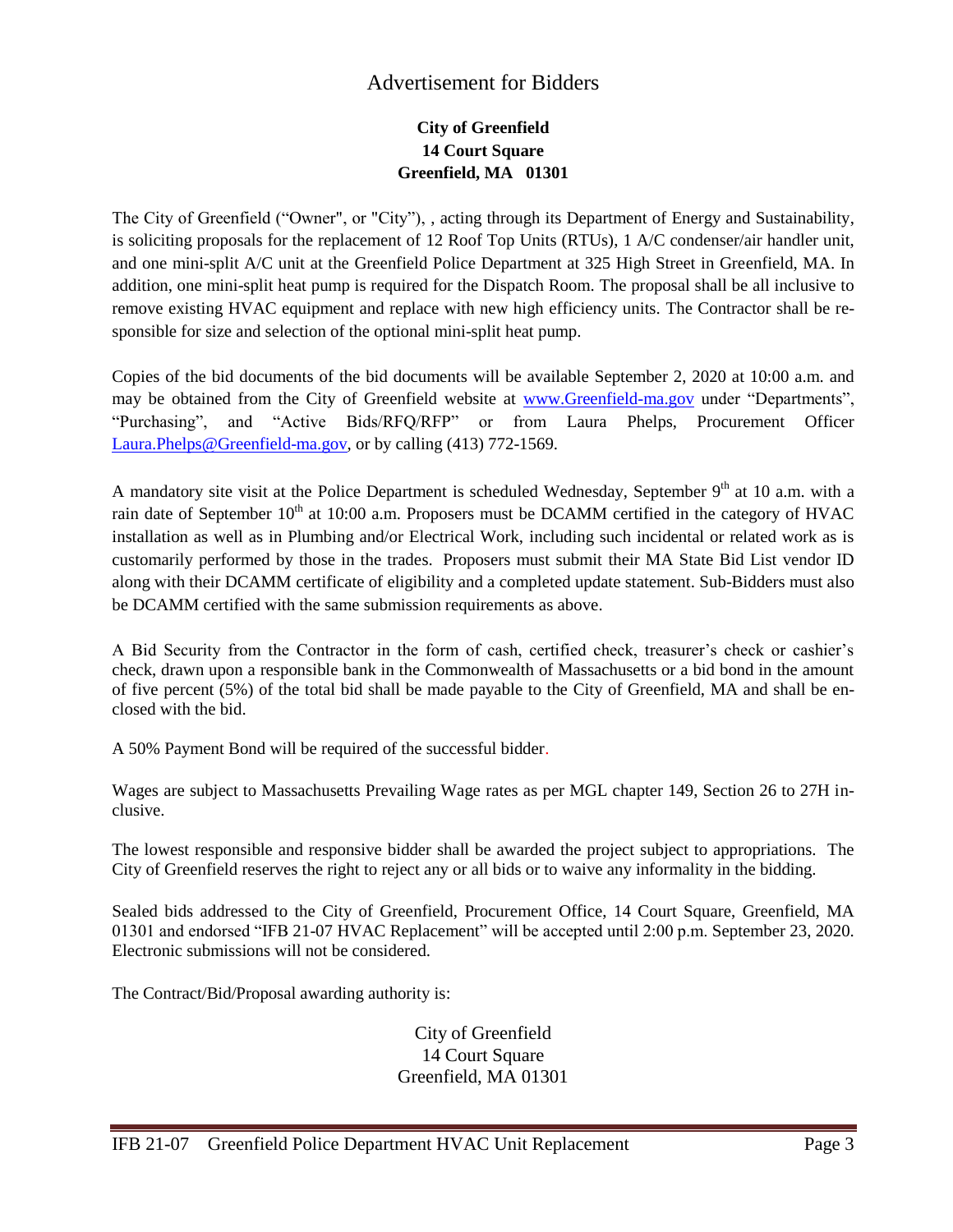# Request for Sealed Bids

# **IFB 21-07, HVAC Unit Replacement**

<span id="page-3-0"></span>Currently there are 12 gas fired Roof Top Units (RTUs) 1 A/C condenser/air handler unit, and one minisplit A/C unit providing heat and cooling to the interior work areas of the Greenfield Police Department 325 High Street in Greenfield, MA that are in need of replacement. The City of Greenfield is interested in replacing all of these with current high efficiency units with economizer package. In addition, an additional mini-split heat pump is to be sized by the Contractor and quoted as an option. See **Attachment A** for a list of the units to be replaced. This work shall include:

- Disconnecting gas and electrical service to each unit.
- Removing each unit from the roof or ceiling
- Repairing any damage to the curb or roof discovered after removal/replacement of the existing units
- Setting of new units
- Replacing existing electrical local disconnects
- Reconnecting gas and/or electrical service
- Commissioning and checkout of all new units for proper operation

# <span id="page-3-1"></span>**INFORMATION FOR BIDDERS**

#### 1.1 **Location and work to be done:**

#### 1.2

The work specified to be done (herein sometimes referred to as the "Work") consists of the removal and disposal of the existing RTU units and the selection, procurement, and installation of new heating/cooling units. One air handler in ceiling along with associated condenser on roof and one existing mini-split system shall also be replaced with new units. As an option, a new mini-split heat pump is requested for the Dispatch Room.

No modifications may be made to the roof penetrations or roof membrane. Therefore all units must be sized to fit on existing curbs. It is the Contractor's responsibility to confirm all curb dimensions and guarantee that the new units are properly supported and roof curb is water tight.

Contractor shall be responsible for the acquisition of all crane and rigging equipment necessary for the removal of existing and setting of new RTUs. A representative from the Contractor shall be on site during this operation from beginning to end to insure no loss from damage and execution is performed in a safe manner.

Contractor shall be responsible for removal and replacement of any building features such as ceilings and lights to access air handler.

Contractor shall be responsible for the safe and environmentally responsible removal and disposal of all removed equipment and associated materials.

Contractor shall be responsible for reviewing the electrical service to each unit for proper wire and breaker size.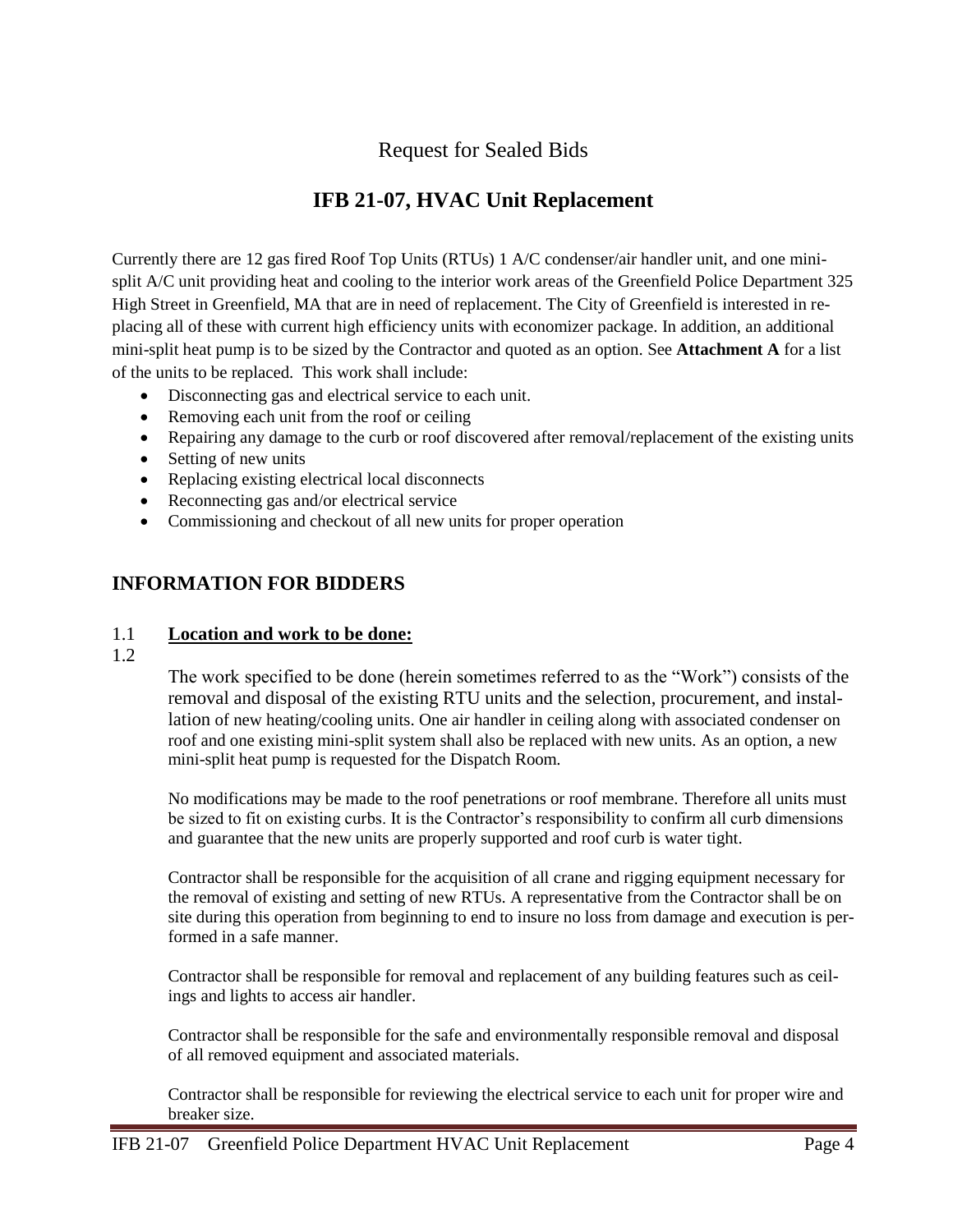The contractor shall furnish all labor, services, materials, equipment, plant, machinery, apparatus, appliances, tools, supplies, and all other items necessary to do all the work required for the completion of the work, as specified.

The work to be done and paid for shall not be limited to the extent mentioned or described, but shall include all incidental work necessary or customarily done for the completion of the work.

1.2 **Questions Regarding Drawings and Documents**. In general, no answers will be given to prospective bidders in reply to an oral question if the question involves an interpretation of the intent or meaning of the drawings or other contract documents, or the equality or use of products or methods other than those designated or described on the drawings or in the specifications.

Any information given to bidders other than by means of the drawings and other contract documents, including addenda, as described below, is given informally, for information and the convenience of the bidder only and is not guaranteed. The bidder agrees that such information shall not be used as the basis of nor shall the giving of any such information entitle the bidder to assert any claim or demand against the owner or the engineer on account thereof.

To receive consideration, such questions shall be submitted in writing to the City (laura.phelps@greenfield-ma.gov) by September 15, 2020 by 4:00 PM and include contact name, company name, address, phone number and email address. If the question involves the equality or use of products or methods it must be accompanied by drawings, specifications or other data in sufficient detail to enable the City to determine the equality or suitability of the product or method. In general, the City will neither approve nor disapprove particular products prior to the opening of bids; such products will be considered when offered by the contractor for incorporation into the work.

The City will set forth as addenda, which shall become a part of the contract documents, such questions received as above provided as in its sole judgment are appropriate or necessary and its decision regarding each. At least three days prior to the receipt of Bids, a copy of these addenda will be sent to those prospective bidders known to have taken out sets of the drawings and other contract documents. All addenda will also be available on the City's website ([https://greenfield-ma.gov/p/1815/Current-FY-2021\)](https://greenfield-ma.gov/p/1815/Current-FY-2021).

The contractor agrees to use the products and methods designated or described in the Specifications as amended by the addenda.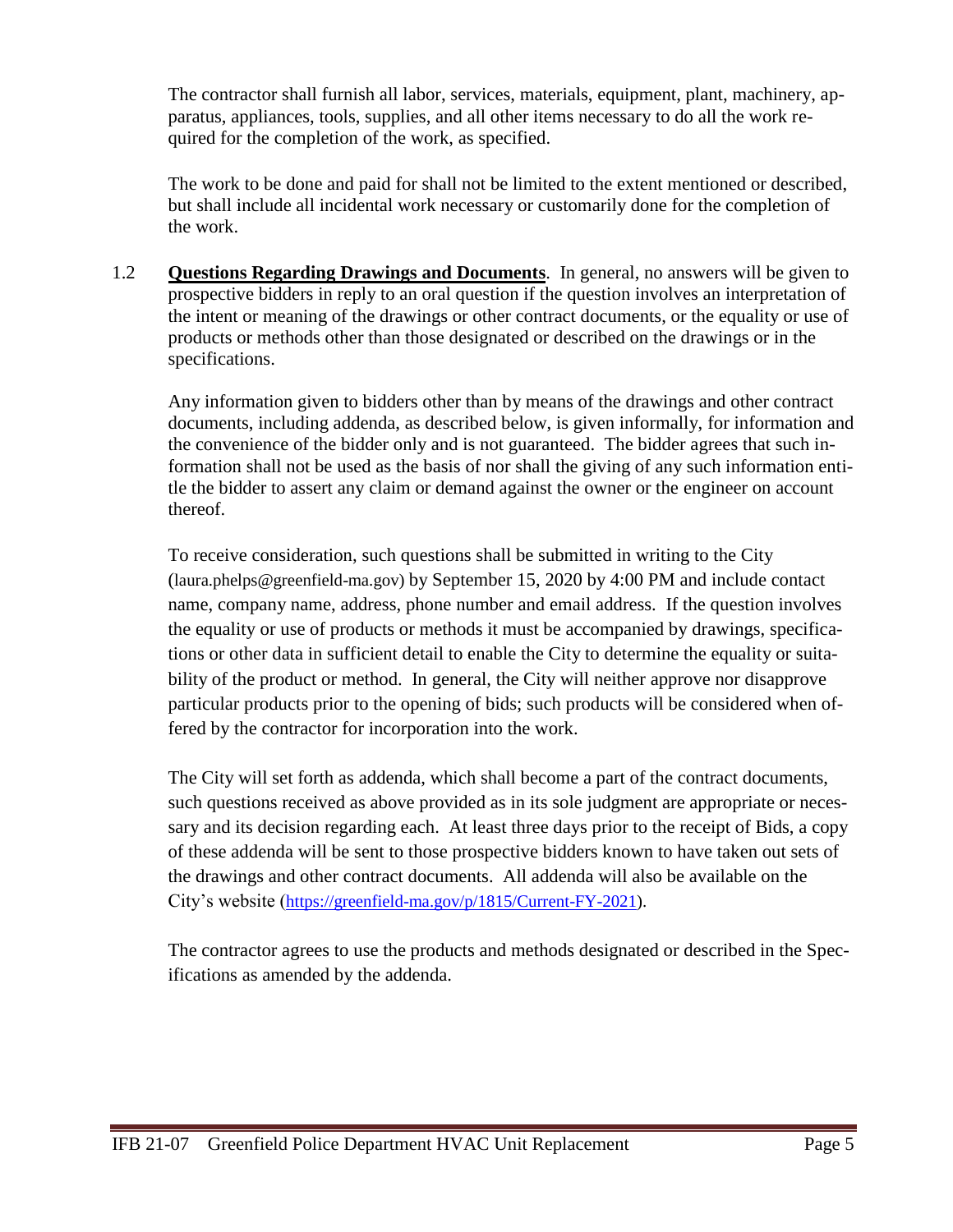- 1.3 **Bidders to Investigate**. Bidders are required to submit their bids upon the following express conditions which shall apply to, and be deemed a part of, every Bid received. Bidders must satisfy themselves by personal examinations of the site of the work and by such other means as they may wish, as to the actual conditions there existing, the character and requirements of the work, the difficulties attendant upon its execution, and the accuracy of all estimated quantities stated in the Bid. **A mandatory site visit is scheduled for Wednesday September 9, 2020 at 10:00 a.m. The rain date for this visit is Thursday September 10, 2020 at 10 a.m.**
- 1.4 **Information not Guaranteed**. All information given on the drawings or in the contract documents relating to sub-surface and other conditions, natural phenomena, existing pipes and other structures is from the best sources at present available to the City. All such information is furnished only for the information and convenience of bidders and is not guaranteed.

It is agreed and understood that the City does not warrant or guarantee that the subsurface or other conditions, natural phenomena, existing pipes or other structures encountered during construction, will be the same as those indicated on the drawings or in the other contract documents.

It is agreed further and understood that no bidder or contractor shall use or be entitled to use any of the information made available to them or obtained in any examination made by them in any manner as a basis of or ground for any claim or demand against the City, arising from or by reason of any variance which may exist between the information made available and the actual subsurface or other conditions, natural phenomena, existing pipes or other structures actually encountered during the construction work, except as may otherwise by expressly provided for in the contract documents.

1.5 **Submitting Bids**. All bids must be upon the blank forms for bid annexed hereto, state the proposed price of each item of the work, both in words and in figures, and be signed by the bidder with its business address and place of residence. The Bid Security in the amount of five percent (5%) of the total bid shall be enclosed with the bid.

Bidders shall not remove and submit the bid pages separate from the volume of contract documents, but shall submit their bids bound with the complete volume of attached contract documents, including all pages correctly assembled. Each bid shall be submitted to the City in a sealed envelope. On the outside of the envelope shall be written the bidder's name and address and the name of and description of the project for which the Bid is submitted.

If forwarded by mail, the sealed envelope containing the Bid and marked as directed above, must be enclosed in another envelope addressed to the City.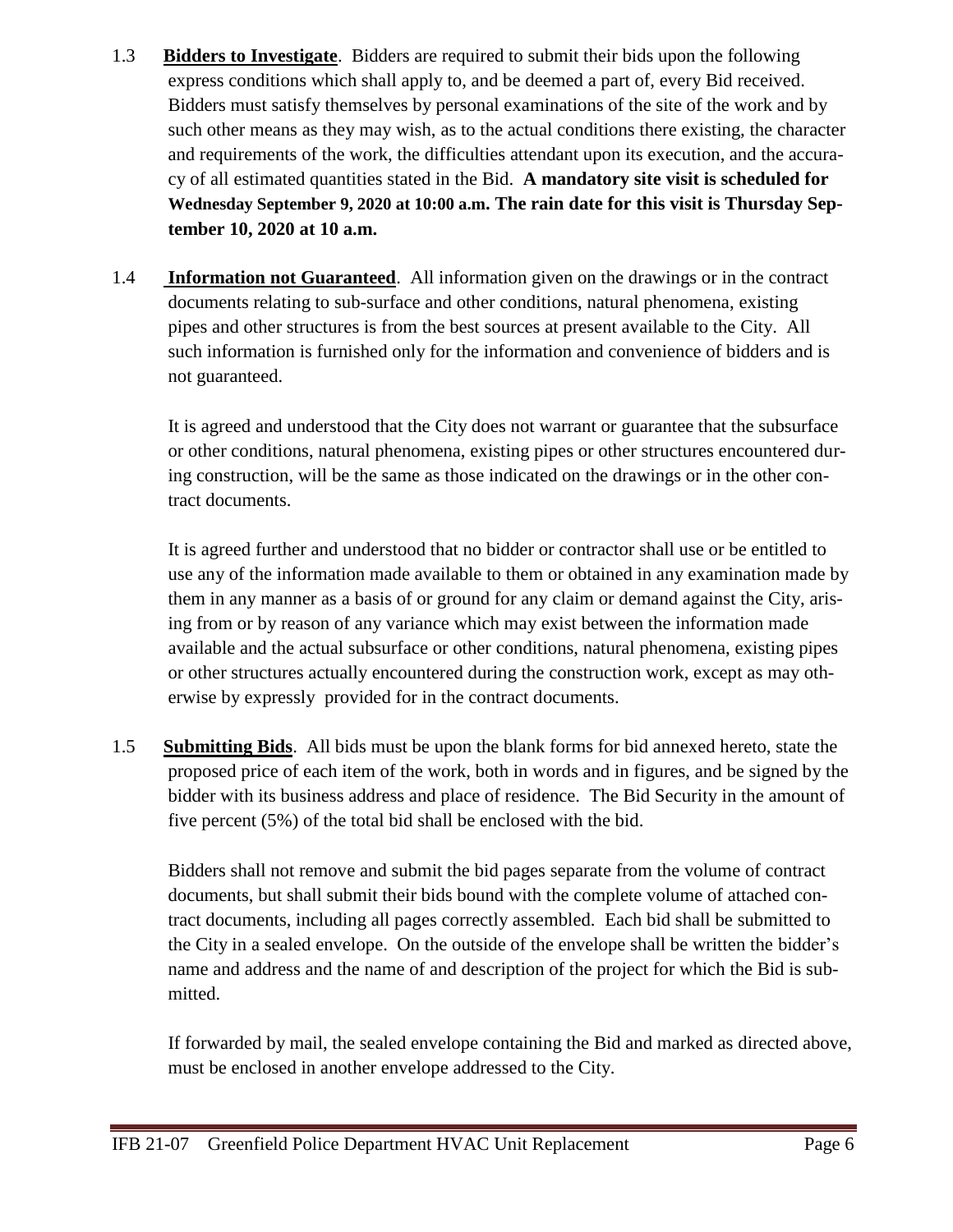## **NOTE: A 50% Payment Bond will be required of the successful bidder.**

- 1.6 **Time for Completion**. The successful bidder will be required to complete the Work within 30 consecutive calendar days from date of delivery of units. After the successful completion of the contract, a Notice to Proceed will be required to execute the contract within ten (10) days of the Notice to Proceed.
- 1.7 **Withdrawal of Bids**. Except as hereinafter in this subsection otherwise expressly provided, once its bid is submitted and received by the City for consideration and comparison with other bid similarly submitted, the bidder agrees that he may not and will not withdraw it within 40 (forty) consecutive calendar days after the actual date of the opening of Bids. Upon proper written request and identifications, bids may be withdrawn as follows:
	- 1. At any time prior to the designated time for the opening of Bids.
	- 2. Provided the Bid has not therefore been accepted by the City at any time subsequent to the expiration of the period during which the bidder has agreed not to withdraw its Bid. Unless a Bid is withdrawn as provided above, the Bidder agrees that it shall be deemed open for acceptance until the City notifies a Bidder in writing that its Bid is rejected or that the City does not intend to accept it. Notice of acceptance of a Bid shall not constitute rejection of any Bid.
- 1.8 **Ability and Experience of Bidder**. No award will be made to any Bidder who cannot satisfy the City that he has sufficient ability and experience in this class of work and sufficient capital and plant to enable him to execute and complete the Work successfully within the time named. The City's decision or judgment on these matters shall be final, conclusive, and binding.
	- Bidder/installers must have a minimum of 10 years of experience installing HVAC systems in projects of a similar size and scope
	- The Bidder must submit a list of comparable HVAC projects completed within the last five (5) years with contact information
	- Bidder must submit a list of current projects (within the past year) with the contact information

The City may make such investigations as it deems necessary, and the Bidder shall furnish to the City, under oath if so required, all such information, and data for this purpose as the City may request.

Bidders must be DCAMM certified in the category of HVAC installation as well as in Plumbing and Electrical Work, including such incidental or related work as is customarily performed by those in the trades. Bidders must submit their MA State Bid List vendor ID along with their DCAMM certificate of eligibility and a completed update statement. Sub-Bidders must also be DCAMM certified with the same submission requirements as above.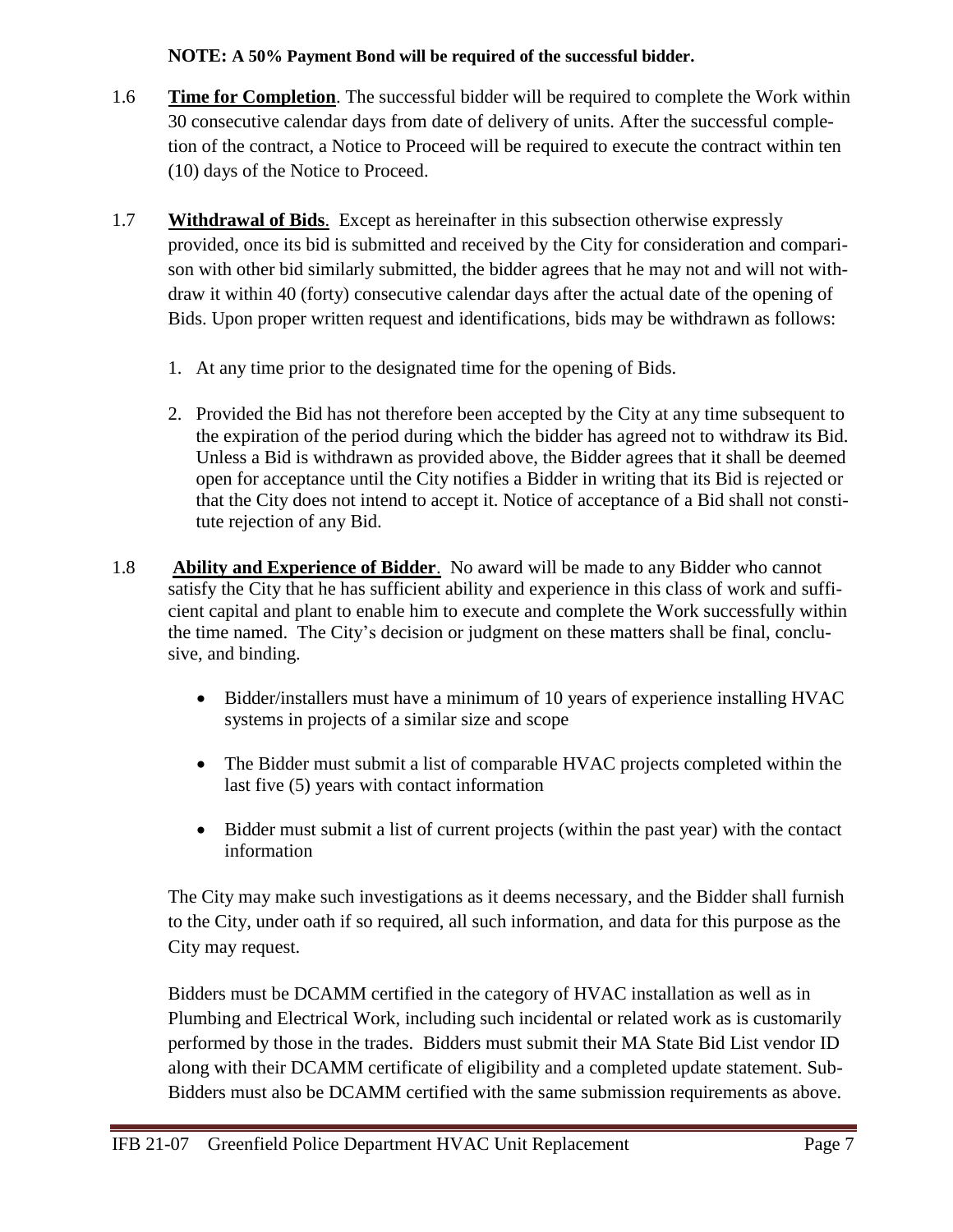1.9 **Bids**. The City may reject bids which in its sole judgment are incomplete, conditional, obscure or not responsive or which contain additions not called for, erasures not properly initialed, alterations, or similar irregularities, or the City may waive such omissions, conditions or irregularities.

The cost of the preparation of bid documents is considered a part of the cost of doing business and as such will not be reimbursed, regardless of circumstances.

- 1.10 **Right to Reject Bids**. The City reserves the right to reject any or all bids, or alternative bid items should the City deem it to be in the public interest to do so.
- 1.11 **Execution of Agreement**. The bidder whose bid is accepted will be required and agrees to duly execute the AGREEMENT, after notification that the AGREEMENT is ready for signature.
- 1.12 **Insurance Certificates.** The contractor will not be permitted to start any construction work until he has submitted certificates covering all insurance called for, and has obtained approval in writing of such certificates from the City. Before starting, and until completion of the guarantee period, the contractor shall procure, deposit, and maintain with the City, insurance satisfactory to the City as follows:
	- A. Workmen's Compensation and Employer's Liability Insurance as required by the Workmen's Compensation Laws of the Commonwealth of Massachusetts.
	- B. Comprehensive Commercial Liability Insurance covering Bodily Injury and Property Damage (Broad Form) as follows:

| Limits of Liability | $$1,000,000$ each occurrence |
|---------------------|------------------------------|
|                     | $$2,000,000$ aggregate       |

The Comprehensive Commercial Liability Policy shall provide insurance for the Contractor for Bodily Injury and Property Damage to third persons arising out of:

- 1. Work performed by the Contractor himself with its own employees, called "premises operations."
- 2. Work performed by its subcontractors, called "sublet work" or Independent Contractors (this is referred to as Contractor's Protective Liability).
- 3. The Contractor's liability assumed under this contract, called "Hold Harmless" clauses or indemnity agreement. (This is referred to as Contractual Liability Insurance).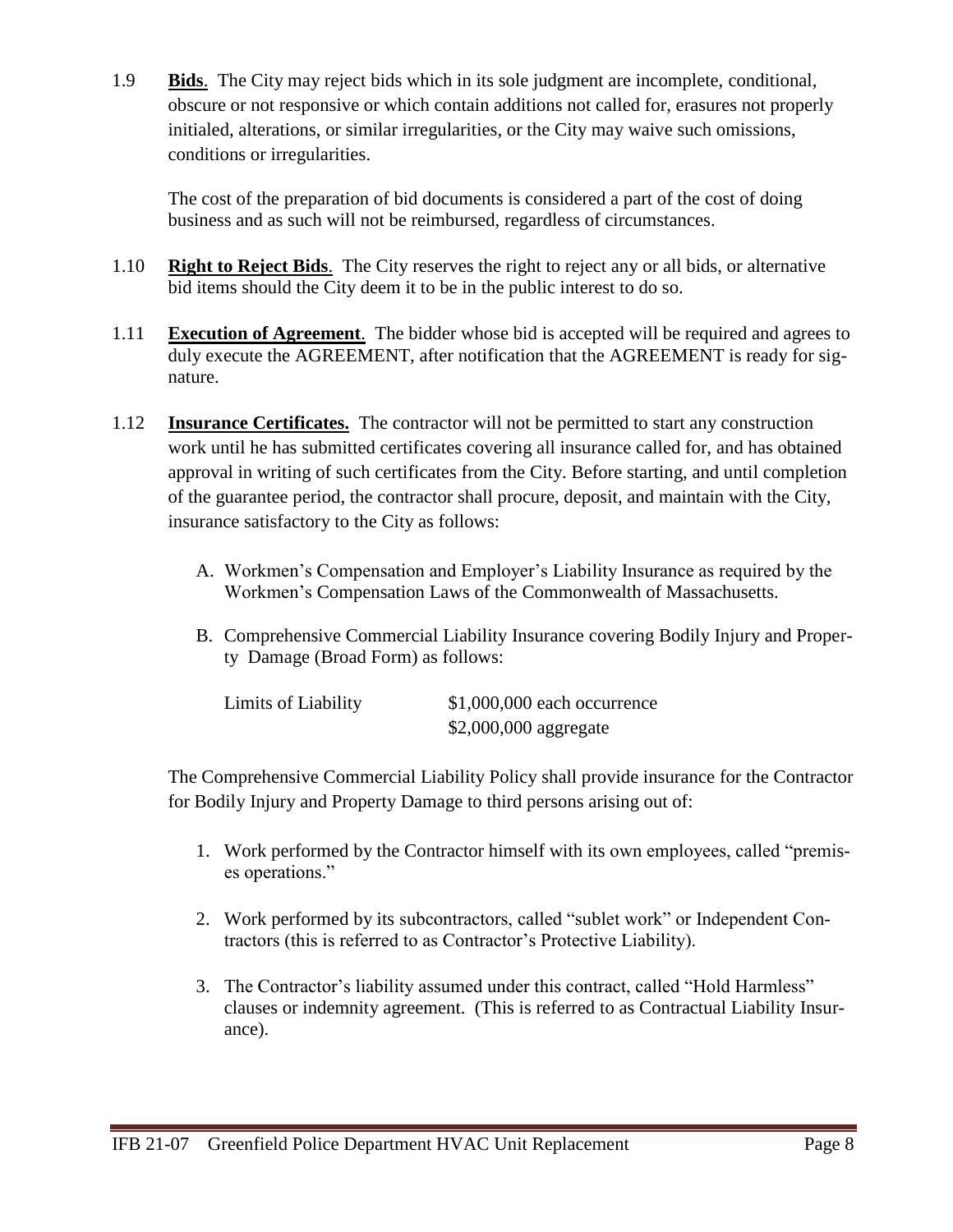- 4. Products liability coverage covering the completed building or installation or products furnished. (This is called Products Liability Insurance for the manufacturer and Complete Operations Liability Insurance for the Contractor).
- 5. If any work is to be performed below the surface of the ground, the coverage shall be extended to include protection against property damage caused by explosion (including blasting), collapse of structures and damage to underground pipes and utilities. (This is known as "XCU" coverage).

C. Comprehensive Automobile Liability Insurance covering Bodily Injury and Property Damage, as follows:

Limits of Liability

| Bodily Injury          | $$500,000$ each person     |
|------------------------|----------------------------|
|                        | $$1,000,000$ each accident |
| <b>Property Damage</b> | $$1,000,000$ each accident |

This insurance is to apply with respect to all owned or hired vehicles of the Contractor and non-ownership protection for all employees of the Contractor engaged in the performance of this contract.

D. All policies shall be so written that the City will be notified of cancellation or restrictive amendment at least 30 days prior to the effective date of such cancellation or amendment. Certificates from the insurance carrier stating the limits of liability and expiration date shall be filed in triplicate with the City before operations are begun. Such certificates not only shall name the types of policy provided, but also shall refer specifically to this Contract and article and the above paragraphs in accordance with which insurance is being furnished and shall state that such insurance is as required by such paragraphs of this Contract and shall be sufficiently comprehensive as to permit the owner to determine that the required insurance coverage has been provided without the necessity of examining the individual insurance policies.

If the initial insurance expires prior to completion of the Work, renewal certificates shall be furnished by the date of expiration.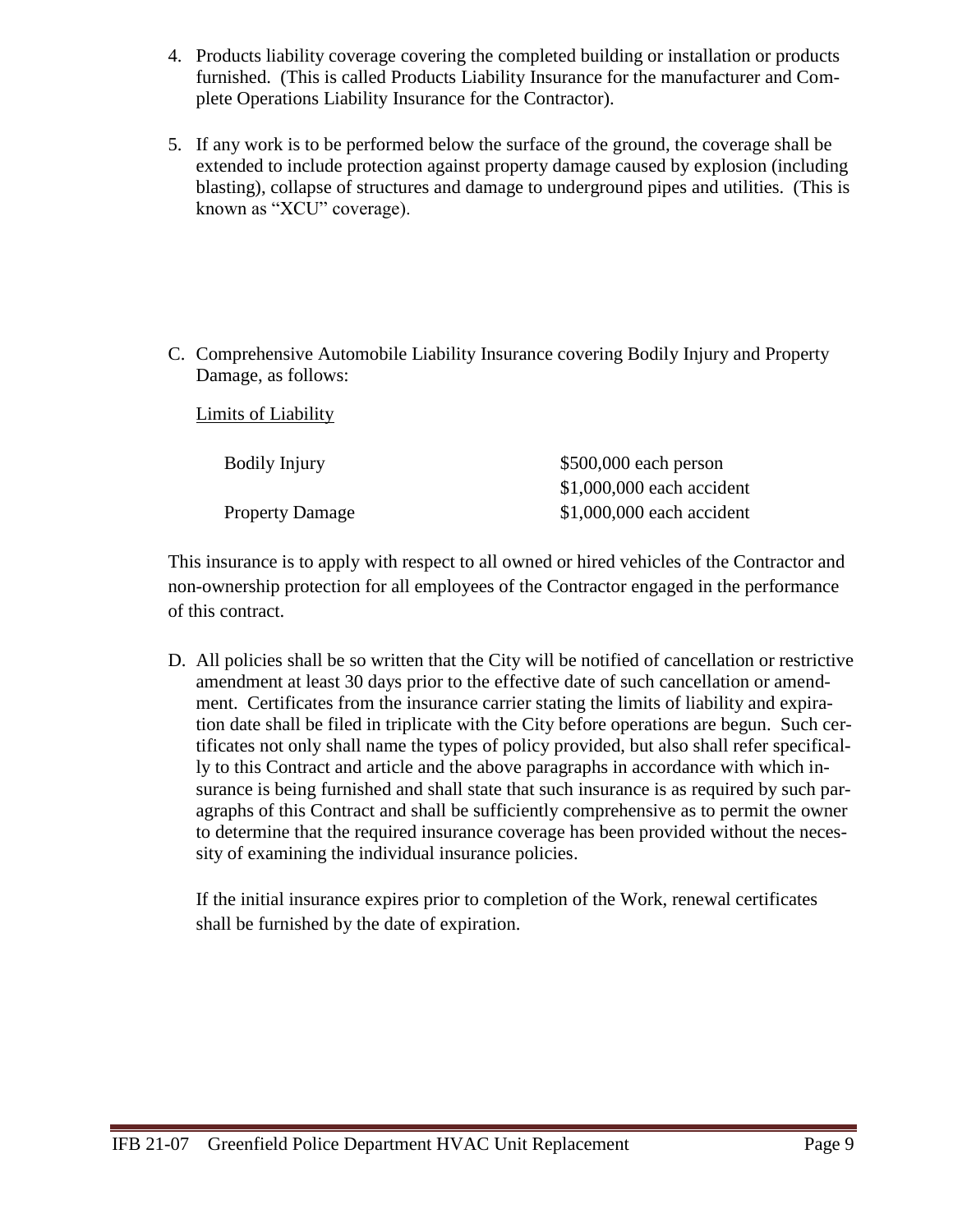E. The Contractor shall require each of its sub-contractors to procure and maintain until the completion of that sub-contractor's work, insurance of the types and to the limits specified in paragraphs A to C, inclusive, above. It shall be the responsibility of the Contractor to insure that all its sub-contractors comply with all of the insurance requirements contained herein relating to such sub-contractors.

No insurances required or furnished hereunder shall, in any way, relieve the contractor of, or diminish any of its responsibilities, obligations and liabilities under the Contract.

1.13 **Comparison of Bids**. Bids will be compared on the basis of lump-sum or unit prices stated in the BID.

In the event that there is a discrepancy in the Bid between the lump-sum or unit prices written in words and figures, the prices written in words shall govern.

The City agrees to examine and consider each Bid submitted in consideration of the Bidder's agreements, as hereinabove set forth and as set forth in the BID.

1.14 **Bid Security**. The Bid Security from the contractor in the form of cash, certified check or treasurer's or cashier's check drawn upon a responsible bank in the Commonwealth of Massachusetts or a bid bond in the amount of five percent (5%) of the total amount of the bid shall be made payable to the City of Greenfield, Massachusetts and shall be enclosed with the bid.

Each such check may be held by the City as security for the fulfillment the bidder's agreements as hereinabove set forth and as set forth in the BID. Should the bidder fail to fulfill such agreements, its bid check shall become the property of the City as liquidated damages; otherwise, the bid check shall be returned to the bidder as hereinafter provided.

Bid checks will be returned to all except the three lowest bidders within three days, Sundays and legal holidays excluded, after the owner and the accepted bidder have executed the AGREEMENT. In the event that the AGREEMENT has not been executed by both the accepted bidder and the owner within 40 consecutive calendar days after the opening of bids, the bid check will be returned promptly upon demand of any bidder who has not been notified of the acceptance of its bid.

None of the three lowest bids shall be deemed rejected, notwithstanding acceptance of any bid, until the AGREEMENT has been executed by both the City and the accepted bidder.

The bid deposit must be enclosed in the sealed envelope containing the bid.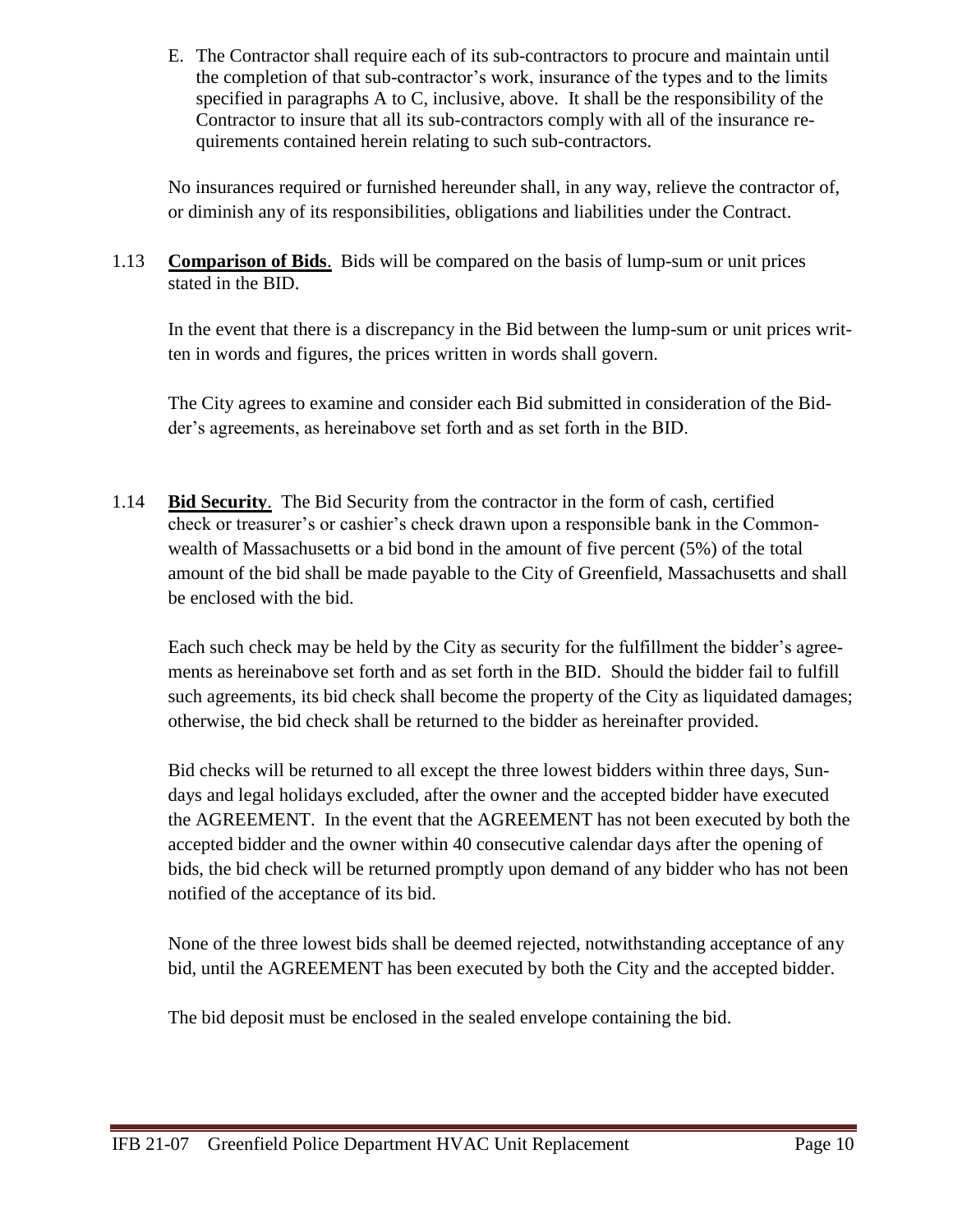- 1.15 **Disputes.** In the event of any dispute as to any of the terms and conditions of this contract, it shall be determined in accord with the laws of the Commonwealth of Massachusetts and the Courts of the Commonwealth of Massachusetts shall have exclusive jurisdiction of the same.
- 1.16 **Addenda.** This bid includes addenda number/numbers .
- 1.17 **Minimum Wage Rates.** In the employment of mechanics, teamsters, chauffeurs, and laborers in the construction of the public work projects, the Minimum Wage rates shall be paid as issued by the Commissioner of Labor and Industries of Massachusetts, in accordance with Sections 26 and 27 of Chapter 149, of the General Laws, as amended, and as included in Appendix A (MA Prevailing Wage Rates).
- 1.18 **Equal Employment Opportunity Anti-Discrimination and Affirmative Action.** The successful bidder must comply with Chapter 151B as amended, of the Massachusetts General Laws and with the provisions of Executive Order No. 74, as amended by Executive Order No. 116 dated May 1, 1975 pertaining to Equal Opportunity Anti-Discrimination and Affirmative Action.
- 1.19 **Notice to Proceed and Pre-Construction Conference**. A written Notice to Proceed shall be issued to the Contractor after receipt of proof of required insurance and applicable bonds. No work shall be performed by the Contractor until he has received the Notice to Proceed.

Prior to the start of construction, the Contractor, all subcontractors, and the Owner shall attend a pre-construction conference. The conference will serve to acquaint the participants with the general plan of contract administration and requirements under which the construction operation is to proceed. The date, time, and place of the conference will be furnished to the Contractor by the Owner.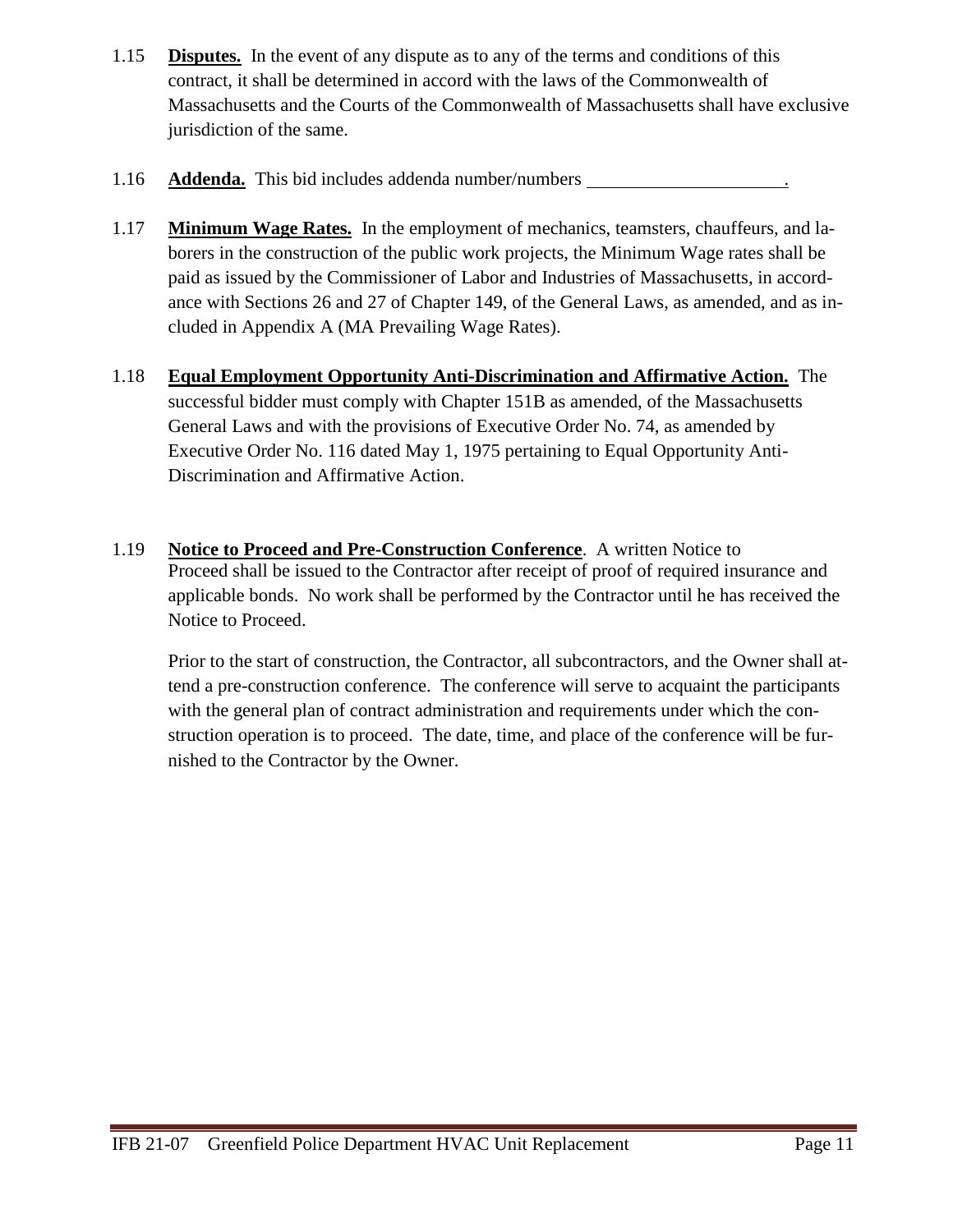# <span id="page-11-0"></span>FORMS FOR BID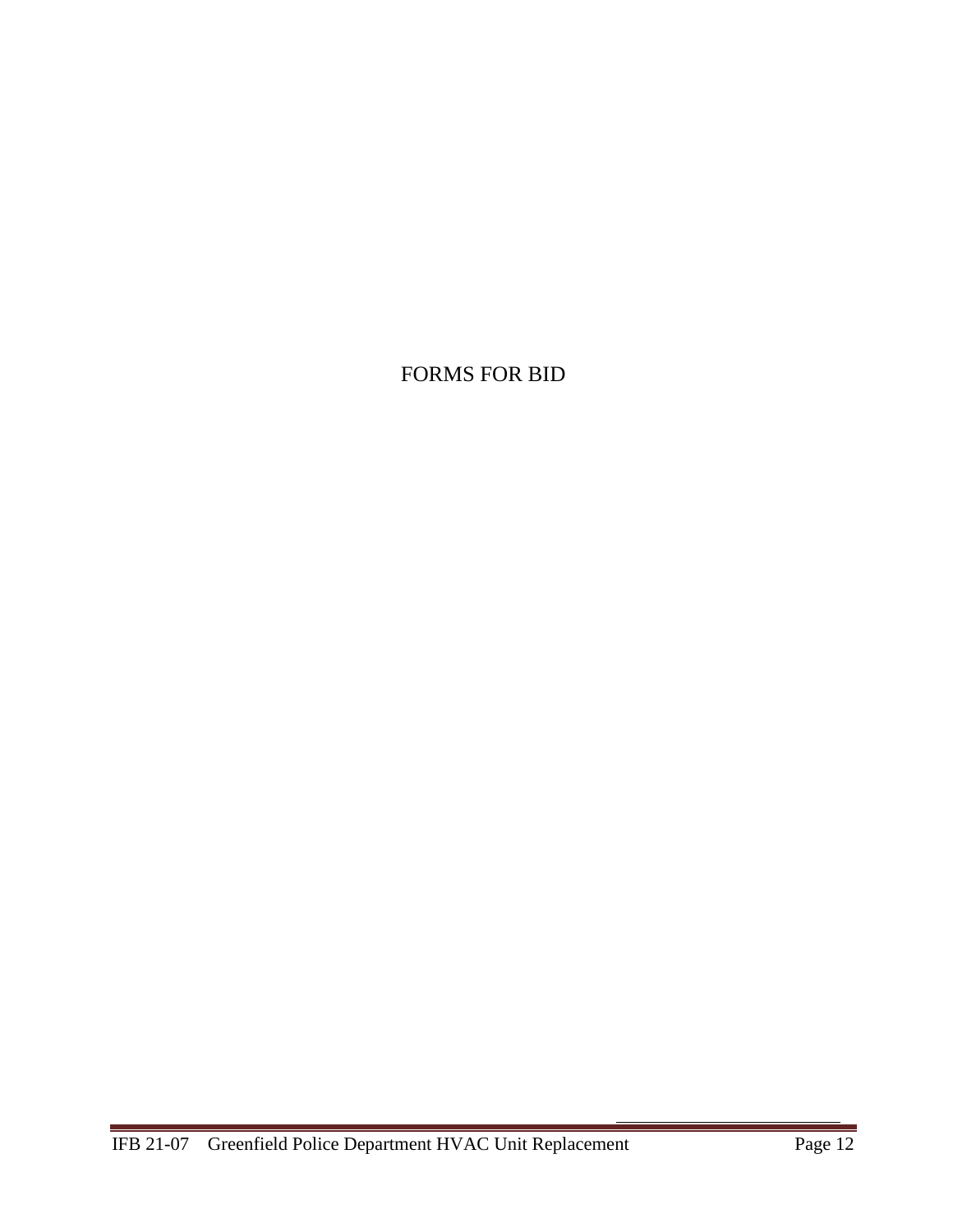# **PROPOSAL FORM**

To the City of Greenfield, Massachusetts, (hereinafter called the "Owner") acting through its Procurement Department, duly authorized therefore, who act solely for said City and without personal liability to themselves:

#### City Officials:

The undersigned  $\qquad \qquad$  , as bidder, declares that the only persons or parties interested in this bid as principals are those named herein; that the bidder has carefully examined the proposed form of Proposal and the Specifications (and amendments thereto); and bids and agrees, if this bid is accepted, that the bidder will furnish all materials and labor necessary for the completion of the Work as specified in the Proposal, in the manner and time therein prescribed and according to the requirements of Owner as herein set forth.

The Bidder agrees that the Owner will have forty (40) consecutive days from date of opening to accept the bid, except as described in the specifications, the turnkey price, therein. The Bidder also understands that the Owner reserves the right to accept or reject any or all bids and to waive any informality's in the Proposals if it is in the Owner's interest to do so. The Advertisement for Bidders, Information for Bidders, Specifications and Proposal Form attached thereto, shall become a contract upon the receipt by the Bidder of written acceptance of this bid by the Owner.

The Bidder will take in full payment, therefore, the following price, to wit Greenfield Police Department HVAC Replacement:

| Item: 1               | <b>Brief Description; unit or lump-sum</b>                                                                           |  |  |  |  |  |
|-----------------------|----------------------------------------------------------------------------------------------------------------------|--|--|--|--|--|
| 1 Lump Sum            | Removal and disposal of identified existing HVAC units and selection,<br>procurement, and installation of new units. |  |  |  |  |  |
|                       |                                                                                                                      |  |  |  |  |  |
|                       |                                                                                                                      |  |  |  |  |  |
| Item: 2               | <b>Brief Description; unit or lump-sum</b>                                                                           |  |  |  |  |  |
| 1 Lump Sum            | Purchase and Installation of 1 mini split heat Pump for Dispatch Room.                                               |  |  |  |  |  |
|                       |                                                                                                                      |  |  |  |  |  |
| Total in Figures $(\$ |                                                                                                                      |  |  |  |  |  |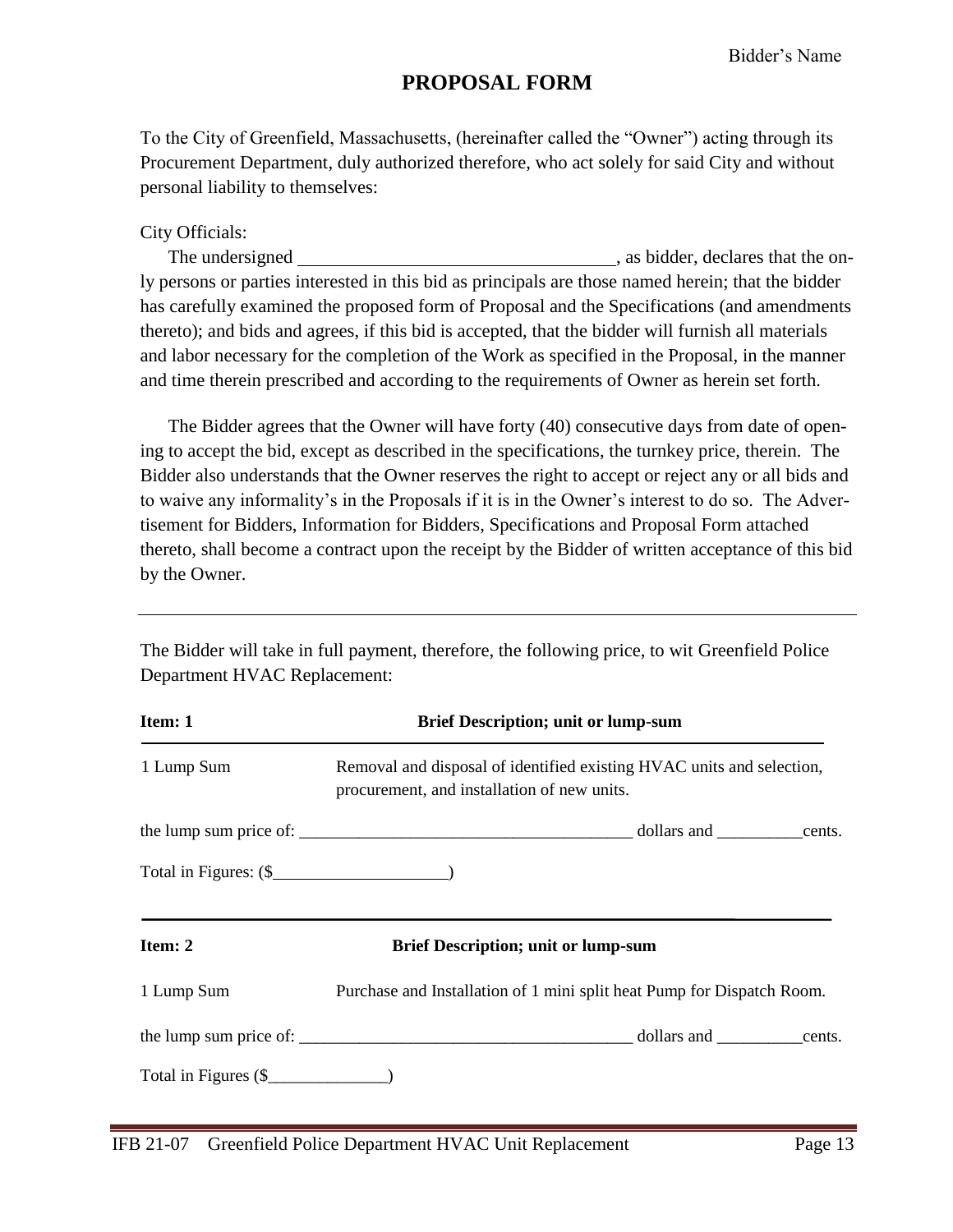| PD HVAC Unit Replacement Project          |           |              |              |
|-------------------------------------------|-----------|--------------|--------------|
|                                           | Equipment | <b>Total</b> | <b>Notes</b> |
|                                           |           |              |              |
| Cost of Installation of 12 HVAC Roof-     |           |              |              |
| top Units                                 |           |              |              |
| Cost of Installation of 1 A/C air Han-    |           |              |              |
| dler and Condenser                        |           |              |              |
|                                           |           |              |              |
| Cost of Installation of 1 Mini-split Sys- |           |              |              |
| tem                                       |           |              |              |
|                                           | Subtotal: |              |              |
|                                           |           |              |              |
| <b>Option 1: Mini-Split Heat Pump</b>     |           |              |              |

**The total for all the Work as herein described is the sum price of:** 

| \$                    |        | dollars and |
|-----------------------|--------|-------------|
|                       | cents. |             |
| Total in figures: (\$ |        |             |

If this BID is accepted by the City, the undersigned agrees to complete the entire work provided to be done under the Contract within the time stipulated as otherwise expressly provided in the AGREEMENT.

As provided in the INFORMATION FOR BIDDERS, the bidder hereby agrees that he will not withdraw this BID within 40 consecutive calendar days after the actual date of the opening of BIDS and that, if the City shall accept this BID, the bidder will duly execute and acknowledge the AGREEMENT and furnish, duly executed and acknowledged, the required CONTRACT BONDS within ten (10) days after notification that the AGREEMENT and other Contract Documents are ready for signature.

Should the bidder fail to fulfill any of his agreements as hereinabove set forth, the City shall have the right to retain as liquidated damages the amount of the bid check which shall become the City's property.

## **This BID includes Addenda number** \*\*\* .

\*\*\* To be filled in by Bidder if Addenda are issued.

The Bidder, by submittal of this BID, agrees with the Owner that the amount of the bid security deposited with this BID fairly and reasonably represents the amount of damages the Owner will suffer due to the failure of the Bidder to fulfill its agreements as above provided.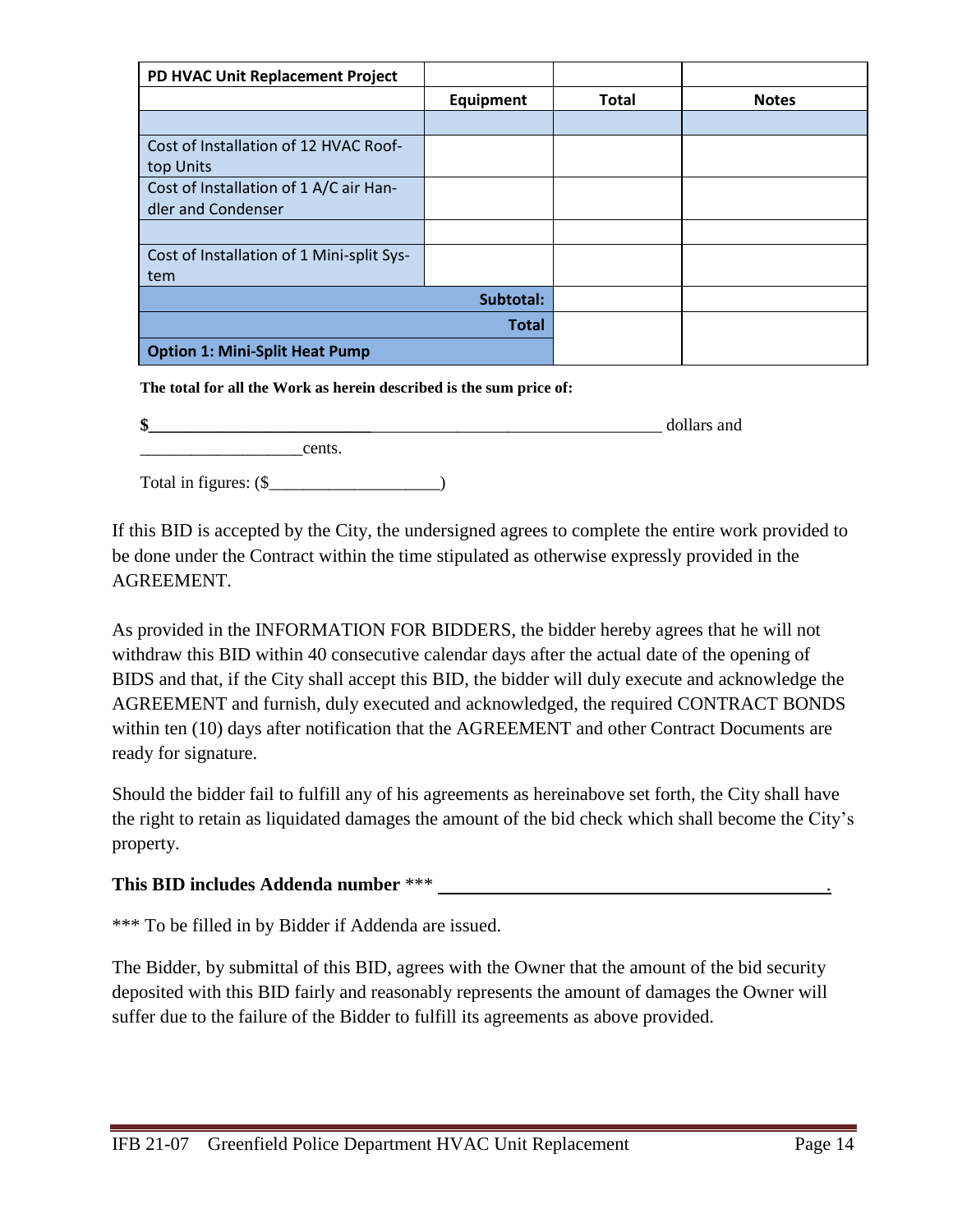The Bidder hereby certifies they shall comply with the minority manpower ratio and specific action steps contained in the STATE REQUIREMENTS under Massachusetts Equal Employment Program, including the minority contractor compliance. Prior to the award of the Contract, the Contractor must submit a Contractor's Certification of Compliance. The Contractor receiving the award of the Contract shall be required to obtain from each of its Sub-Contractors and submit to the contracting or administering agency prior to the performance of any work under said Contract a certification by said Sub-Contractor, regardless of tier, that it will comply with the minority manpower ratio and specific affirmative action steps contained in the Massachusetts Equal Employment Program.

Name of Bidder

(SEAL) By

(Signature and title of authorized representative)

(Business Address)

(City & State)

Date and the set of the set of the set of the set of the set of the set of the set of the set of the set of the set of the set of the set of the set of the set of the set of the set of the set of the set of the set of the

The Bidder is a corporation incorporated in the State (or Commonwealth) of

(Bidder must add and delete, as necessary, to make this sentence read correctly). (Note: If the Bidder is a corporation, affix corporate seal and give below the names of its president, treasurer, and general manager, if any; if a partnership, give full names and residential addresses of all partners, and if an individual, give residential address if different from business address.)

i<br>L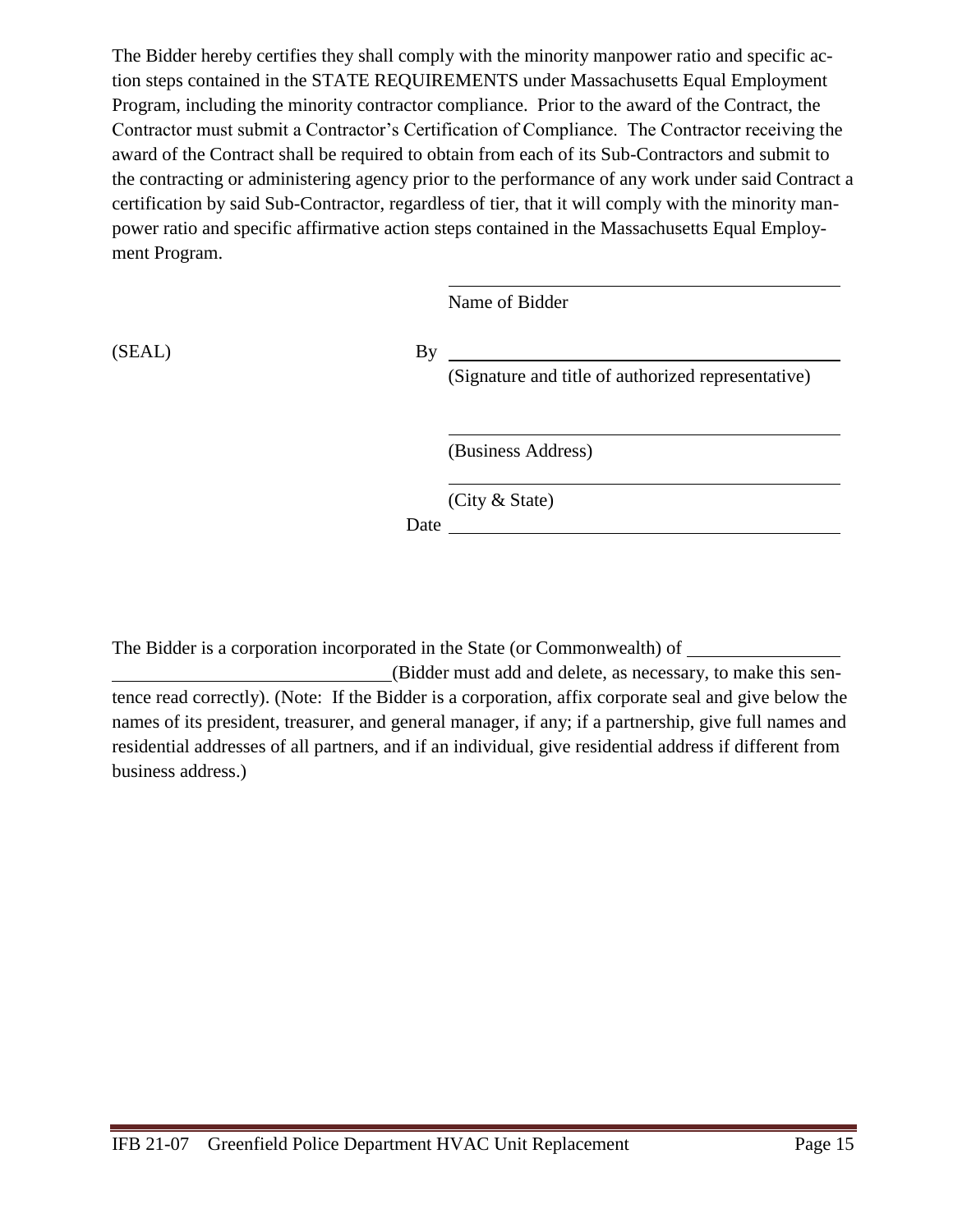# **CERTIFICATE OF NON-COLLUSION**

The undersigned certifies under penalties of perjury that this bid or proposal has been made and submitted in good faith and without collusion or fraud with any other person. As used in this certification, the word "person' shall mean any natural person, business, partnership, corporation, union, committee, club, or other organization, entity, or group of individuals.

> \_\_\_\_\_\_\_\_\_\_\_\_\_\_\_\_\_\_\_\_\_\_\_\_\_\_\_\_\_\_\_\_\_\_\_\_\_\_\_\_ Signature of individual submitting bid or proposal

> \_\_\_\_\_\_\_\_\_\_\_\_\_\_\_\_\_\_\_\_\_\_\_\_\_\_\_\_\_\_\_\_\_\_\_\_\_\_\_\_

Name of Business

# **TAX COMPLIANCE CERTIFICATION**

Pursuant to M.G.L. Ch. 62C, Sec. 49A, I certify under the penalties of perjury that I, to the best of my knowledge and belief, am in compliance with all laws of the Commonwealth of Massachusetts relating to taxes, reporting of employees and contractors, and withholding and remitting child support.

> \_\_\_\_\_\_\_\_\_\_\_\_\_\_\_\_\_\_\_\_\_\_\_\_\_\_\_\_\_\_\_\_\_\_\_\_\_\_\_\_ Signature of individual submitting bid or proposal

> \_\_\_\_\_\_\_\_\_\_\_\_\_\_\_\_\_\_\_\_\_\_\_\_\_\_\_\_\_\_\_\_\_\_\_\_\_\_\_\_

Name of business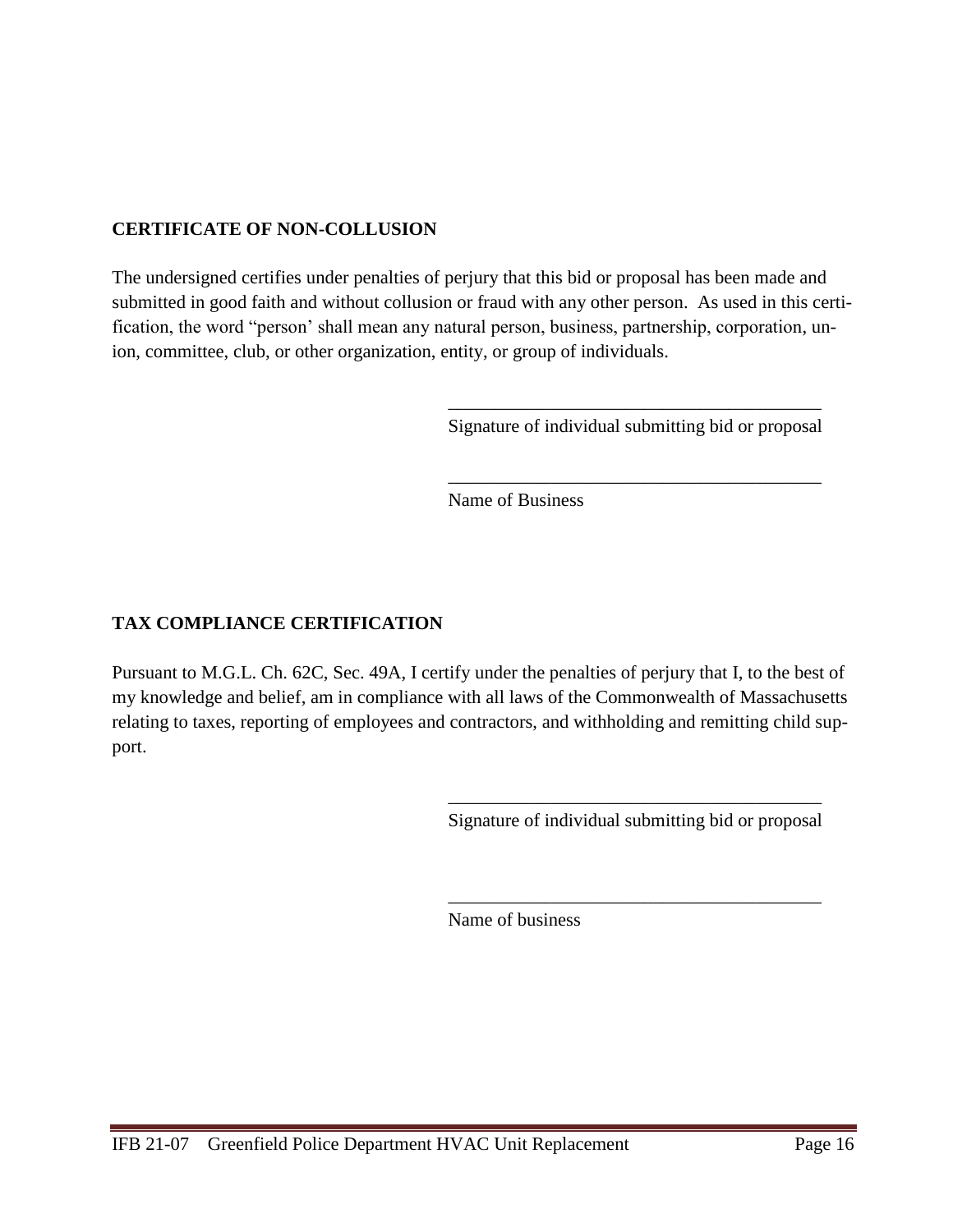# **DEBARMENT STATEMENT (to be used for any public construction project)**

Any person or corporation that fails to date, sign with original signature, and submit the following statement shall not be awarded this contract.

DEBARMENT (Chapter 550, Acts of 1991)

The undersigned certifies under penalties of perjury that the said undersigned is not presently debarred from doing public construction work in the Commonwealth of Massachusetts under the provisions of Section 29F of Chapter 29 of the General Laws, or any other applicable debarment provisions of any other Chapter of the General Laws, or any Rule or Regulation promulgated thereunder.

\_\_\_\_\_\_\_\_\_\_\_\_\_\_\_\_\_\_\_\_\_\_\_\_\_\_\_\_\_\_\_\_\_\_\_\_\_\_\_\_\_\_\_\_\_\_\_

\_\_\_\_\_\_\_\_\_\_\_\_\_\_\_\_\_\_\_\_\_\_\_\_\_\_\_\_\_\_\_\_\_\_\_\_\_\_\_\_\_\_\_\_\_\_\_

\_\_\_\_\_\_\_\_\_\_\_\_\_\_\_\_\_\_\_\_\_\_\_\_\_\_\_\_\_\_\_\_\_\_\_\_\_\_\_\_\_\_\_\_\_\_\_

DATE:

Typed or Printed Name of Person Signing

Authorized Official's Signature

Company or Corporation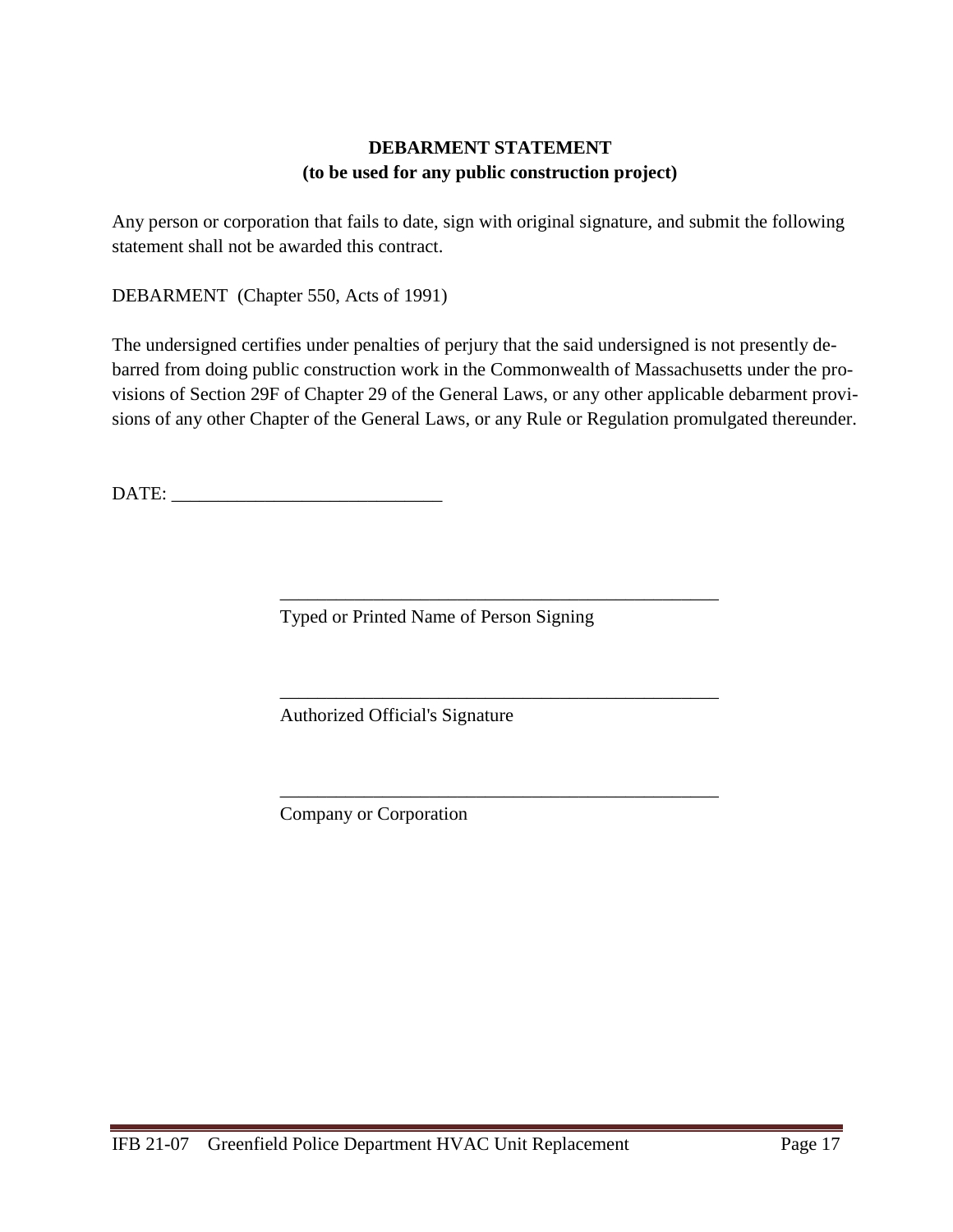#### A. **Contractor's Certification** Name of Project

A contractor will not be eligible for award of a contract unless such contractor has submitted the following certification, which is deemed a part of the resulting contract:

## **CONTRACTOR'S CERTIFICATION**

certified that:

1. It tends to use the following listed construction trades in the work under the contract

and

- 2. Is DCAMM certified in the trade(s) listed above
- 3. Will comply with the minority manpower ration and specific affirmative action steps required by law, and
- 4. Will obtain from each of its Sub-Contractors and submit to the contracting or administering agency prior to the award of any Sub-Contract under this contract the Sub-Contractor certification required by these bid conditions.

Signature of authorized representative of **Contractor** State Bid List Vendor ID: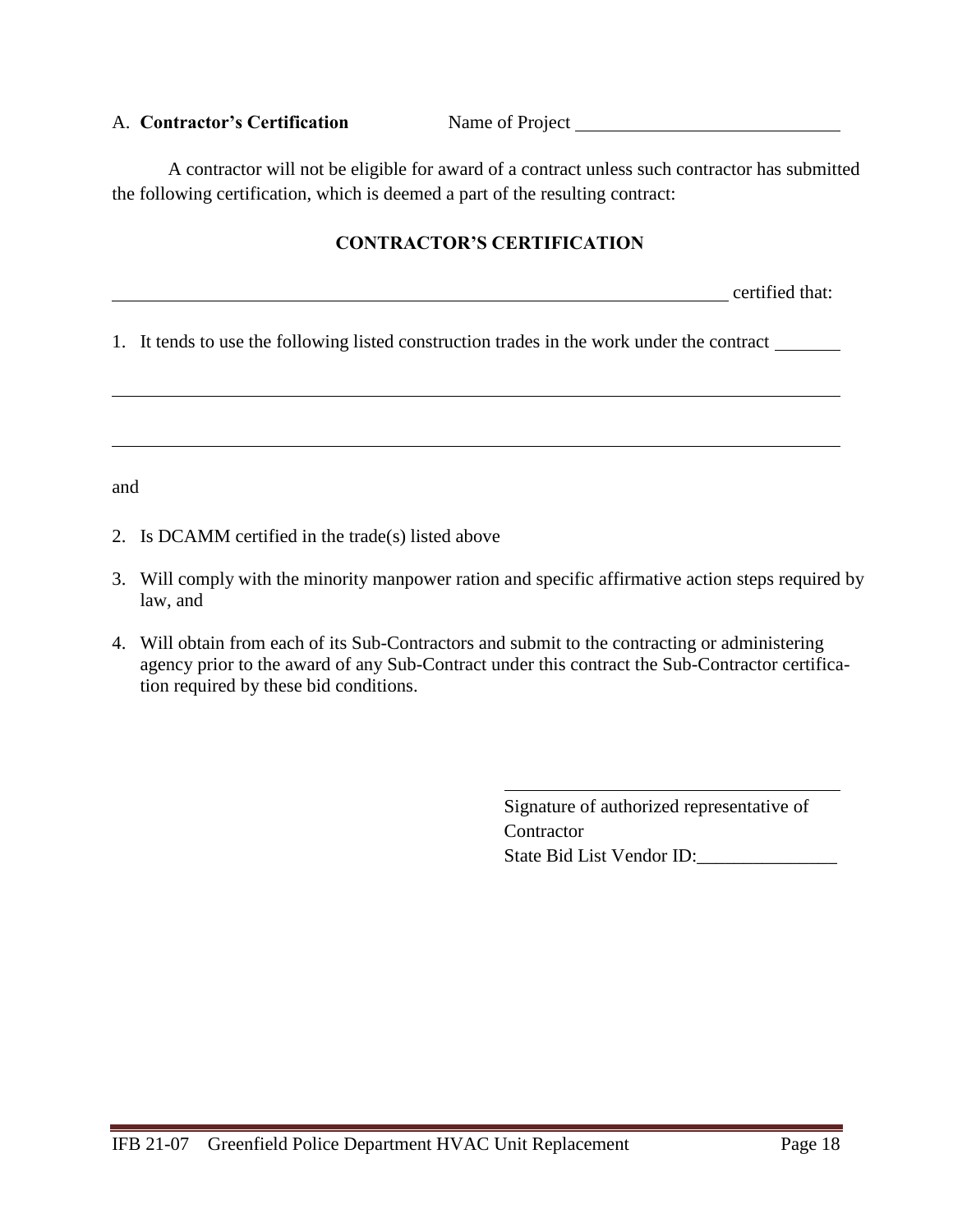#### B. Sub-Contractor's Certification Name of Project \_\_\_\_\_\_\_\_\_\_\_\_\_\_\_\_\_\_\_\_\_\_\_\_\_\_\_\_\_\_\_

Prior to the award of any sub-contract, regardless of tier, the prospective sub-contractor must execute and submit to the prime contractor the following certification, which will be deemed a part of the resulting sub-contract:

# **SUB-CONTRACTOR'S CERTIFICATION**

certifies that:

1. it tends to use the following listed construction trades in the work under the sub-contract

and;

- 2. Is DCAMM certified in the trade(s) listed above. State Bid List Vendor ID:
- 3. Will comply with the minority manpower ration and specific affirmative action steps required by law; and
- 4. Will obtain from each of the sub-contractors prior to the award of any sub-contract under this sub-contractor certification required by these bid conditions.

Signature of Authorized Representative

In order to ensure that the said sub-contractor's certification becomes a part of all sub-contractors under the prime contract, no sub-contract shall be executed until an authorized representative of the City agency (or agencies) administering this project has determined, in writing, that the said certification has been incorporated in such sub-contract, regardless of tier. Any sub-contract executed without such written approval shall be void.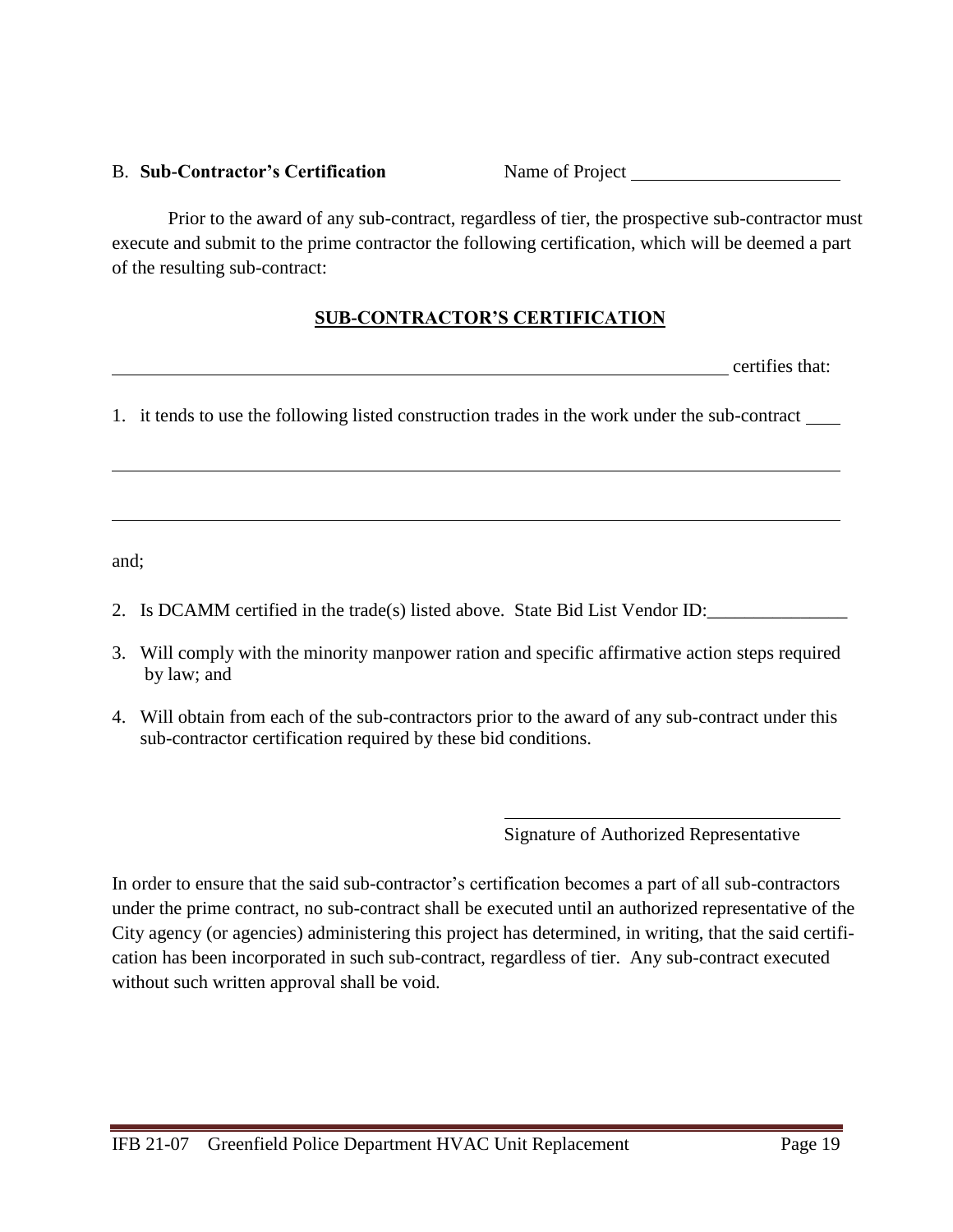# **OSHA TRAINING CERTIFICATION**

Pursuant to M.G.L. Ch. 30, Sec. 39S(A), I certify under the penalties of perjury to the following:

- (1) that I am able to furnish labor that can work in harmony with all other elements of labor employed or to be employed at the work;
- (2) that all employees to be employed at the worksite will have successfully completed a course in construction safety and health approved by the United States Occupational Safety and Health Administration that is at least 10 hours in duration at the time the employee begins work and who shall furnish documentation of successful completion of said course with the first certified payroll report for each employee; and
- (3) that all employees to be employed in the work subject to this contract have successfully completed a course in construction safety and health approved by the United States Occupational Safety and Health Administration that is at least 10 hours in duration.

\_\_\_\_\_\_\_\_\_\_\_\_\_\_\_\_\_\_\_\_\_\_\_\_\_\_\_\_\_\_\_\_\_\_\_\_\_\_\_\_ (Signature of authorized representative of Bidder)

\_\_\_\_\_\_\_\_\_\_\_\_\_\_\_\_\_\_\_\_\_\_\_\_\_\_\_\_\_\_\_\_\_\_\_\_\_\_\_\_

\_\_\_\_\_\_\_\_\_\_\_\_\_\_\_\_\_\_\_\_\_\_\_\_\_\_\_\_\_\_\_\_\_\_\_\_\_\_\_\_

(Name of authorized representative of Bidder)

(Name of business)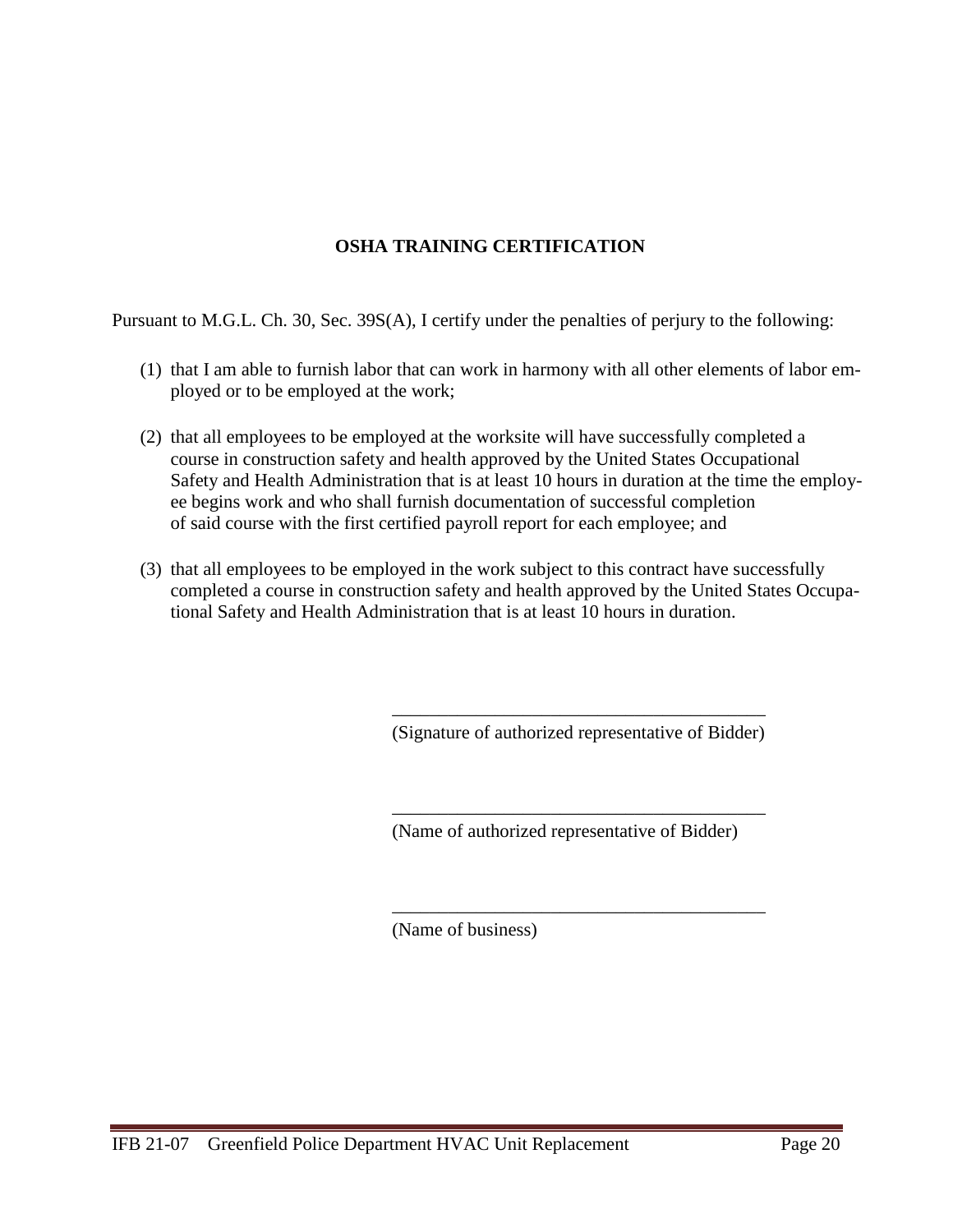#### OWNER-CONTRACTOR AGREEMENT

<span id="page-20-0"></span>This Agreement made the day of 3020, by and between the City

**of Greenfield, hereinafter called the "Owner" and \_\_\_\_\_\_\_**

**hereinafter called the "Contractor".**

*Witnesseth*, that the Owner and the Contractor, for the consideration herein under named, agree as follows:

**Article 1. Scope of Work:** The Contractor shall perform all Work required by the Contract Documents for "21-07 Greenfield Police Department HVAC Unit Replacement"

**Article 2. Time of Completion:** The Contractor shall commence work under this Contract on the date specified in the written "Notice to Proceed" and shall bring the Work to Substantial Completion within 30 calendar days of equipment delivery. Liquidated Damages in the amount of \$500/per day shall be applicable for each and every day required to complete the project beyond the substantial completion date.

**Article 3. Contract Sum:** The Owner shall pay the Contractor, in current funds, for the performance of the Work, subject to additions and deductions by Change Order, of the Contract Sum of

 $\bullet$  dollars and cents. ( $\bullet$  ).

**Article 4. The Contract Documents:** The following, together with this Agreement, form the Contract and all are as fully a part of the contract as if attached to this Agreement or repeated herein: The Bidding Documents, Contract Forms, Specifications as enumerated in the Table of Contents, the drawings, if applicable, and all Modifications issued after execution of the Contract.

**Article 5. REAP Certification:** Pursuant to M.G.L. c.62(c), sec.49(a), the individual signing this Contract on behalf of the Contractor, hereby certifies, under the penalties of perjury, that to the best of their knowledge and belief the Contractor has complied with all laws of the Commonwealth relating to taxes, reporting of employees and contractors, and withholding and remitting child support.

**Article 6. Validation:** This Contract will not be valid until signed by the City Accountant for the City of Greenfield.

<sup>1</sup>Contractor **Awarding Authority** 

 Roxann Wedegartner\_\_\_\_\_\_\_ Name of Contractor for the City of Greenfield

Address Signature

By: Mayor Signature and Seal Title

Witness: Approved as to Appropriation:

1 If a Corporation, attach a notarized copy of Corporate Vote authorizing signatory to sign contract. City Accountant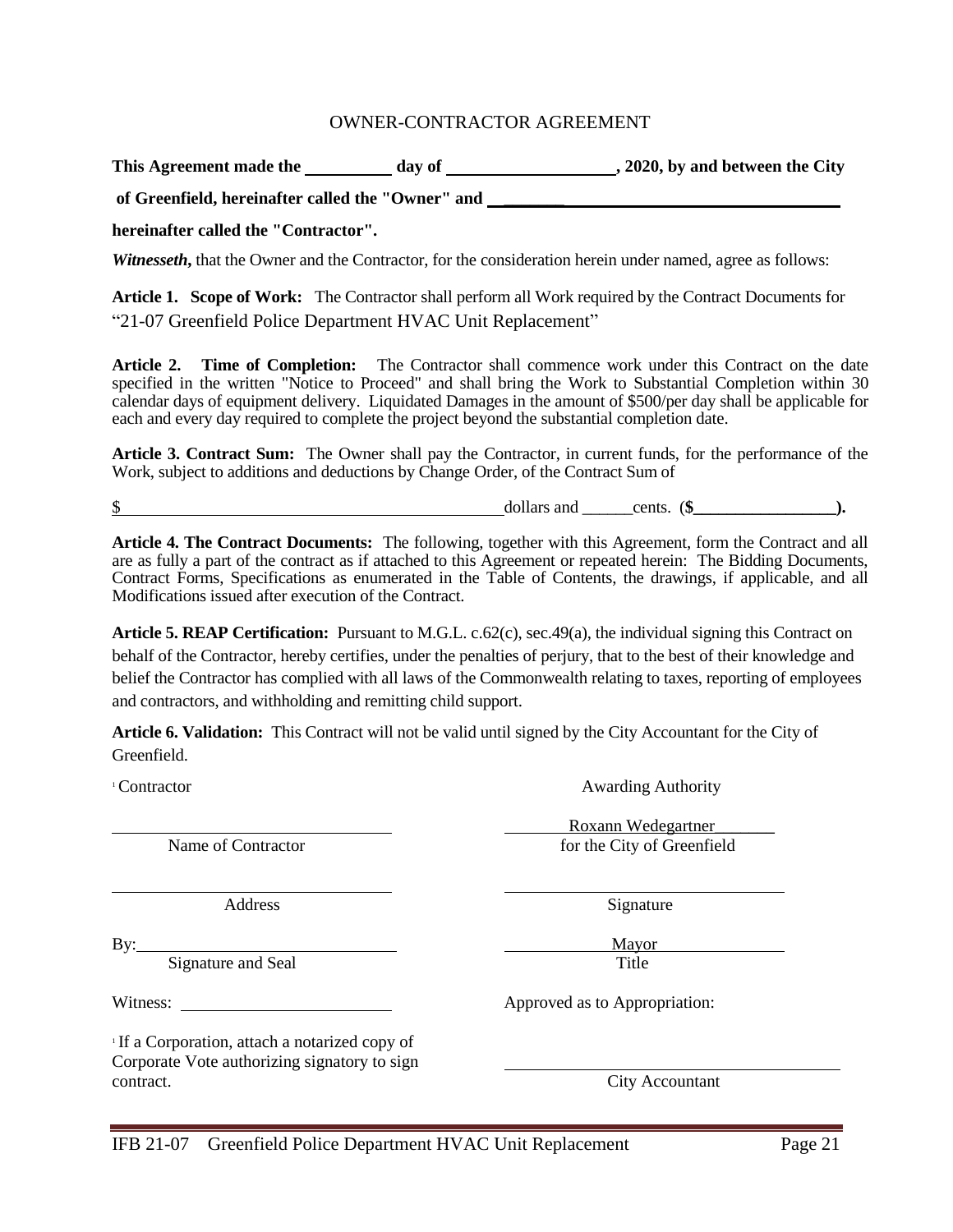#### **For AGREEMENT**

| State of |                                                                                                                                                                                                                                      |  |
|----------|--------------------------------------------------------------------------------------------------------------------------------------------------------------------------------------------------------------------------------------|--|
| SS:      |                                                                                                                                                                                                                                      |  |
|          |                                                                                                                                                                                                                                      |  |
|          |                                                                                                                                                                                                                                      |  |
|          |                                                                                                                                                                                                                                      |  |
|          | To me known, who being by me duly sworn, did depose and say as follows:                                                                                                                                                              |  |
|          |                                                                                                                                                                                                                                      |  |
|          | and is the <u>second contract of the second contract of the second contract of the second contract of the second contract of the second contract of the second contract of the second contract of the second contract of the sec</u> |  |
|          |                                                                                                                                                                                                                                      |  |

the corporation described in and which executed the foregoing instrument; that he/she knows the corporate seal of said corporation; that the seal affixed to the foregoing instrument is such corporate seal and it was so affixed by order of the Board of Directors of said corporation; and that by the like order he/she signed thereto his/her name and official designation.

Signature of Notary Public (Seal)

Printed/Typed Name of Notary Public

My commission expires: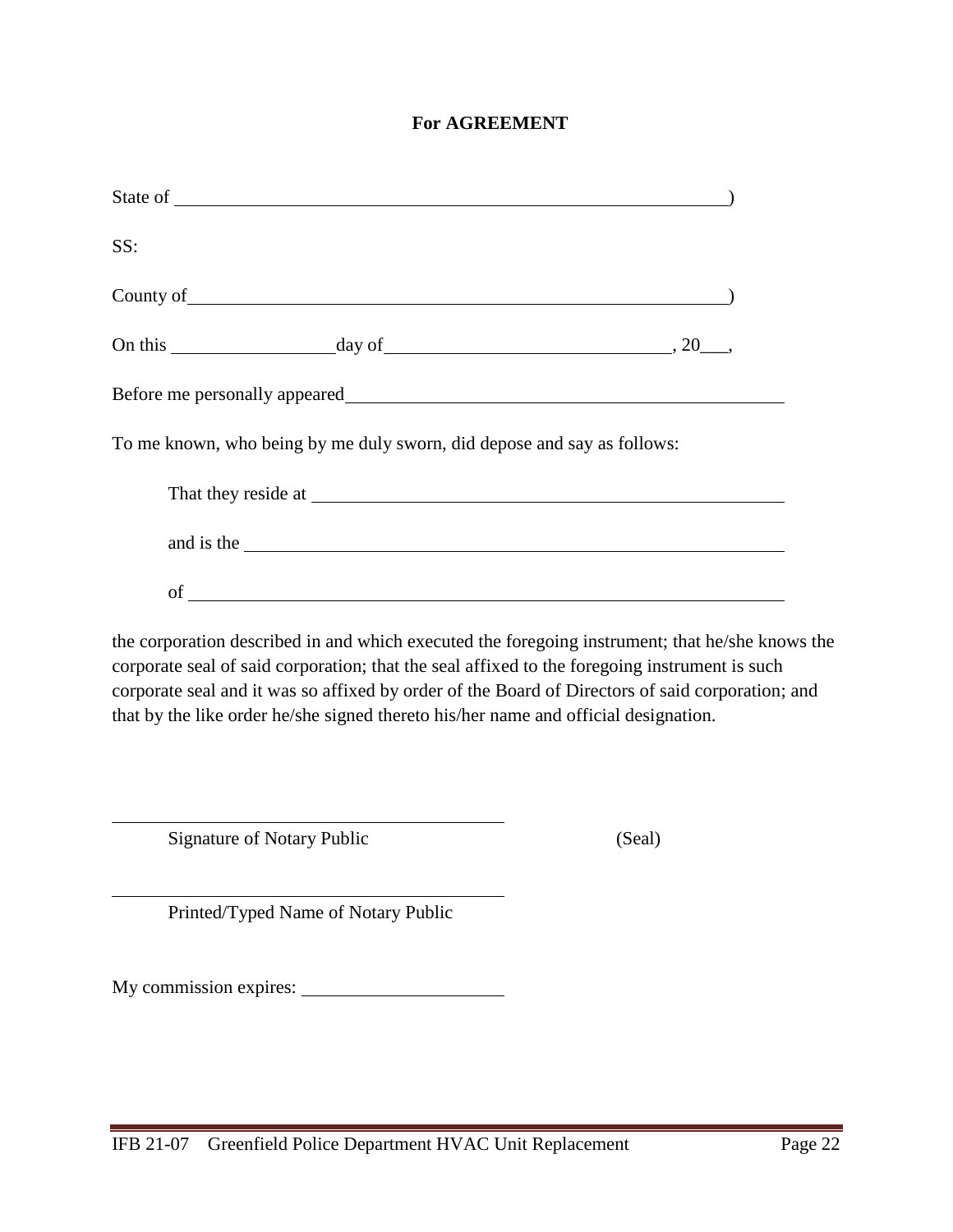#### **NOTICE TO PROCEED**

| Date:                                                        |                                                              |  |  |  |  |
|--------------------------------------------------------------|--------------------------------------------------------------|--|--|--|--|
| Project: Greenfield Police Department HVAC Unit replacement  |                                                              |  |  |  |  |
| Owner: City of Greenfield, MA                                | Owner's Contract No.: 21-07                                  |  |  |  |  |
| Contract: Greenfield Police Department HVAC Unit replacement |                                                              |  |  |  |  |
| Contractor:                                                  |                                                              |  |  |  |  |
| <b>Contractor's Address:</b>                                 |                                                              |  |  |  |  |
|                                                              |                                                              |  |  |  |  |
|                                                              | [send via email or Certified Mail, Return Receipt Requested] |  |  |  |  |

You are notified that the Contract Times under the above Contract will commence to run on \_\_\_\_\_\_\_\_\_\_\_. On or before that date, you are to start performing your obligations under the Contract Documents and must be substantially complete within 30 consecutive calendar days of equipment delivery date.

Before Contractor may start any Work at the Site, Contractor must provide certificates of insurance required to be purchased and maintained in accordance with the Contract Documents.

| The City of Greenfield                    |  |  |  |
|-------------------------------------------|--|--|--|
| Owner                                     |  |  |  |
| Given by:                                 |  |  |  |
| Authorized Signature / Roxann Wedegartner |  |  |  |
| Mayor                                     |  |  |  |
| Title                                     |  |  |  |
|                                           |  |  |  |
| Date                                      |  |  |  |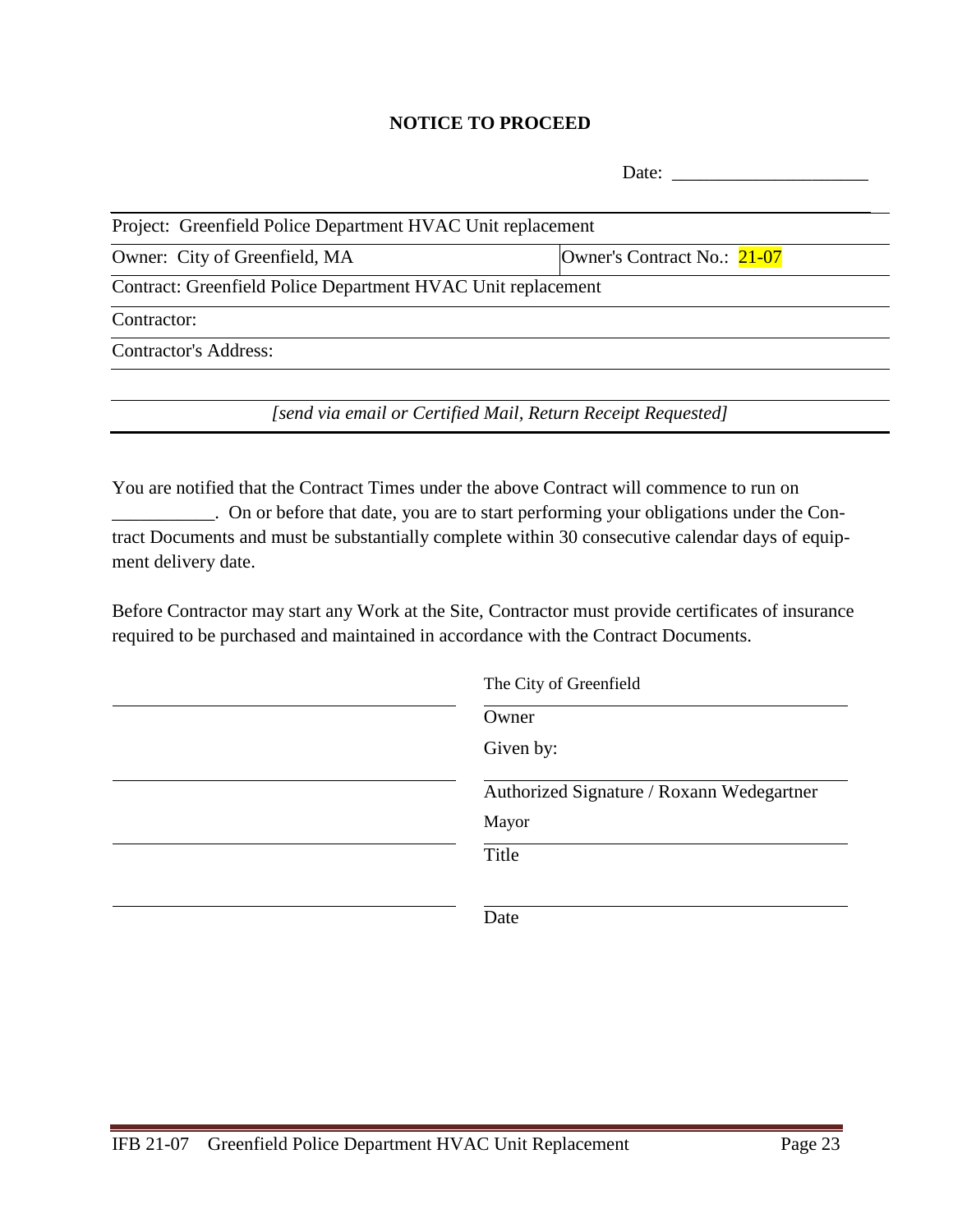<span id="page-23-0"></span>BONDS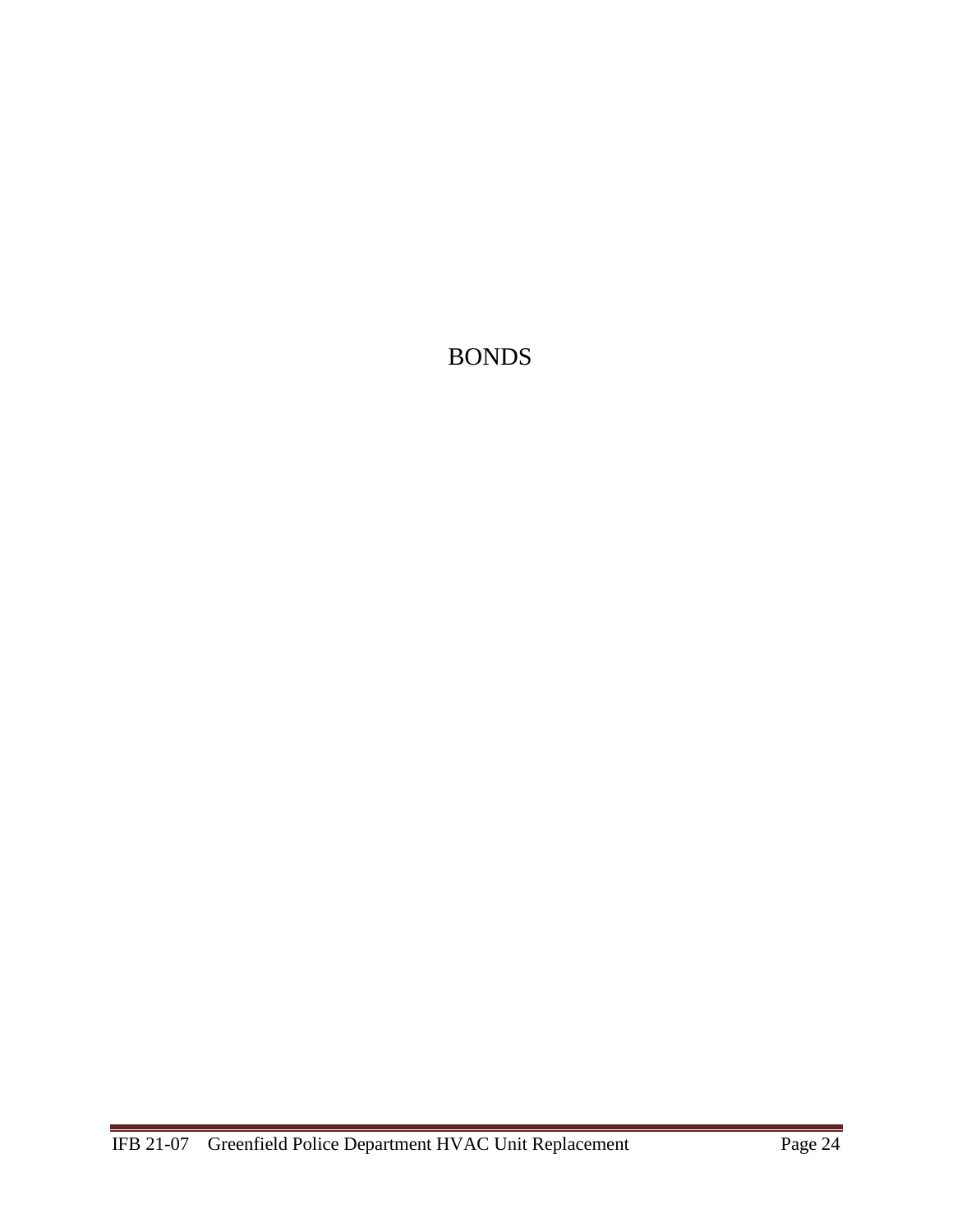## **LABOR AND MATERIALS (PAYMENT) BOND**

(NOTE: This Bond is issued simultaneously with the attached Performance Bond in favor of the City.)

#### KNOW ALL MEN BY THESE PRESENTS:

That we,

|  |  | (an individual, a partnership, a corporation) |  |  |  |
|--|--|-----------------------------------------------|--|--|--|
|  |  |                                               |  |  |  |

| duly organized under the Laws of the State (or Commonwealth) of |
|-----------------------------------------------------------------|
|-----------------------------------------------------------------|

| and having a usual place of business at |  |
|-----------------------------------------|--|
|                                         |  |

Principal, and \_\_\_\_\_\_\_\_\_\_\_\_\_\_\_\_\_\_\_\_\_\_\_\_\_\_\_\_\_\_\_\_\_\_\_\_\_\_\_\_\_\_\_\_\_\_\_\_\_, a corporation duly or-

ganized under the Laws of the State (or Commonwealth) of can consider the Laws of the State (or Commonwealth) of a usual place of business at  $\blacksquare$ 

as Surety, are holding and stand firmly bound and obligated unto the City of Greenfield, Massachu-

setts, as obligee, in the sum of \_\_\_\_\_\_\_\_\_\_\_\_\_\_\_\_\_\_\_\_\_\_\_\_\_\_\_\_\_\_\_\_\_\_\_\_\_\_\_\_\_\_\_\_,

lawful money of the United States of America to and for the true payment whereof we bind our-

selves and, each of us, our heirs, executors, administrators, successors, and assigns, jointly and severally, firmly by these presents.

WHEREAS, the Principal, by means of a written AGREEMENT (which together with the Contract Documents in said AGREEMENT referred to are collectively sometimes referred to as the "Contract") dated \_\_\_\_\_\_\_\_\_\_\_\_\_\_\_\_\_\_\_\_\_\_\_\_\_\_\_\_\_.

Has entered into a contract with the said obligee for \_\_\_\_\_\_\_\_\_\_\_\_\_\_\_\_\_\_\_\_\_\_\_\_\_\_

\_\_\_\_\_\_\_\_\_\_\_\_\_\_\_\_\_\_\_\_\_\_\_\_\_\_\_\_\_\_\_\_\_\_\_\_\_\_\_\_\_\_\_\_\_\_\_\_\_\_\_\_\_\_\_\_\_\_\_\_\_\_\_\_\_\_\_\_\_\_\_\_\_\_\_\_

a copy of which AGREEMENT is attached hereto and by reference made a part hereof.

NOW, THEREFORE, THE CONDITION of this obligation is such that if the Principal shall promptly make payments to all claimants as hereinafter defined, for all labor performed or furnished and for all materials and equipment furnished for or used or in connection with the Work called for by said AGREEMENT and/or Contract and any modifications thereof, including lumber used, but not incorporated in said Work, and for the rental or hire of vehicles, tools and other appliances and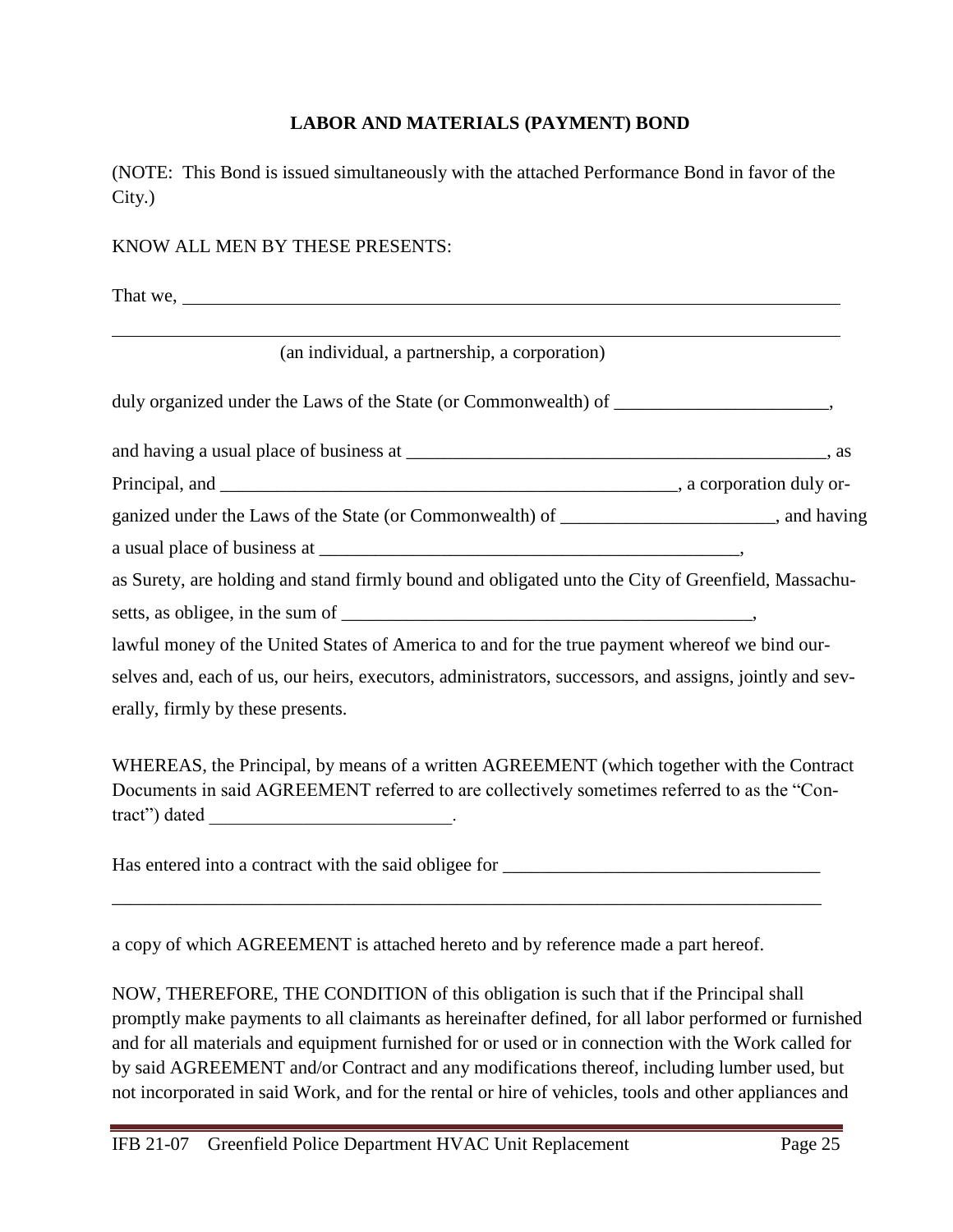equipment furnished for or used in connection with said Work, this obligation shall be void; otherwise it shall remain in full force and effect, subject, however, to the following conditions:

- 1. A claimant is defined as one having a direct contract with the Principal or with a subcontractor of the Principal for labor, materials, and/or equipment used or reasonably required for use in the performance of the said Work, labor and materials, being construed to include that part of water, gas, power, light, heat, oil, gasoline, telephone service or rental of equipment directly applicable to the said AGREEMENT and/or Contract and any modifications thereof.
- 2. The above named Principal and Surety hereby jointly and severally agree with the City that every claimant as herein defined, who has not been paid in full before the expiration of a period of ninety (90) days after the date on which the last of such claimant's work or labor was done or performed, or materials or equipment were furnished by such claimant, may sue on this bond for the use of such claimant, prosecute the suit to final judgment for such sum or sums as may be justly due claimant, and have execution thereon. The City shall not be liable for the payment of any costs or expenses of any such suit.
- 3. No suit or action shall be commenced hereunder by a claimant,
	- (a) Unless claimant, other than one having a direct contract with the Principal, shall have given written notice to any two of the following: The Principal, the City or the Surety above named, within ninety (90) days after such claimant did or performed the last of the work or labor, or furnished the last of the materials or equipment for which said claim is made, stating with substantial accuracy the amount claimed and the name of the party to whom the materials or equipment were furnished, or for whom the work or labor was done or performed. Such notice shall be served by mailing the same by registered mail or certified mail, postage prepaid, in an envelope addressed to the Principal, City, or Surety at any place where an office is regularly maintained for the transaction of business, or served in the state in which the said Work is located, save that such service need not be made by a public officer;
	- (b) After the expiration of one (1) year following the date on which the Principal ceased work on said AGREEMENT and/or Contract and any modifications thereof, it being understood, however, that if any limitation shall be deemed to be amended so as to be equal to the minimum period of limitation permitted by such law.
	- (c) Other than in a state court of competent jurisdiction in and for the county or other political subdivision of the state in which the said Work, or any part thereof, is situated, or in the United States District Court for the district in which the said Work, or any part thereof, is situated, and not elsewhere.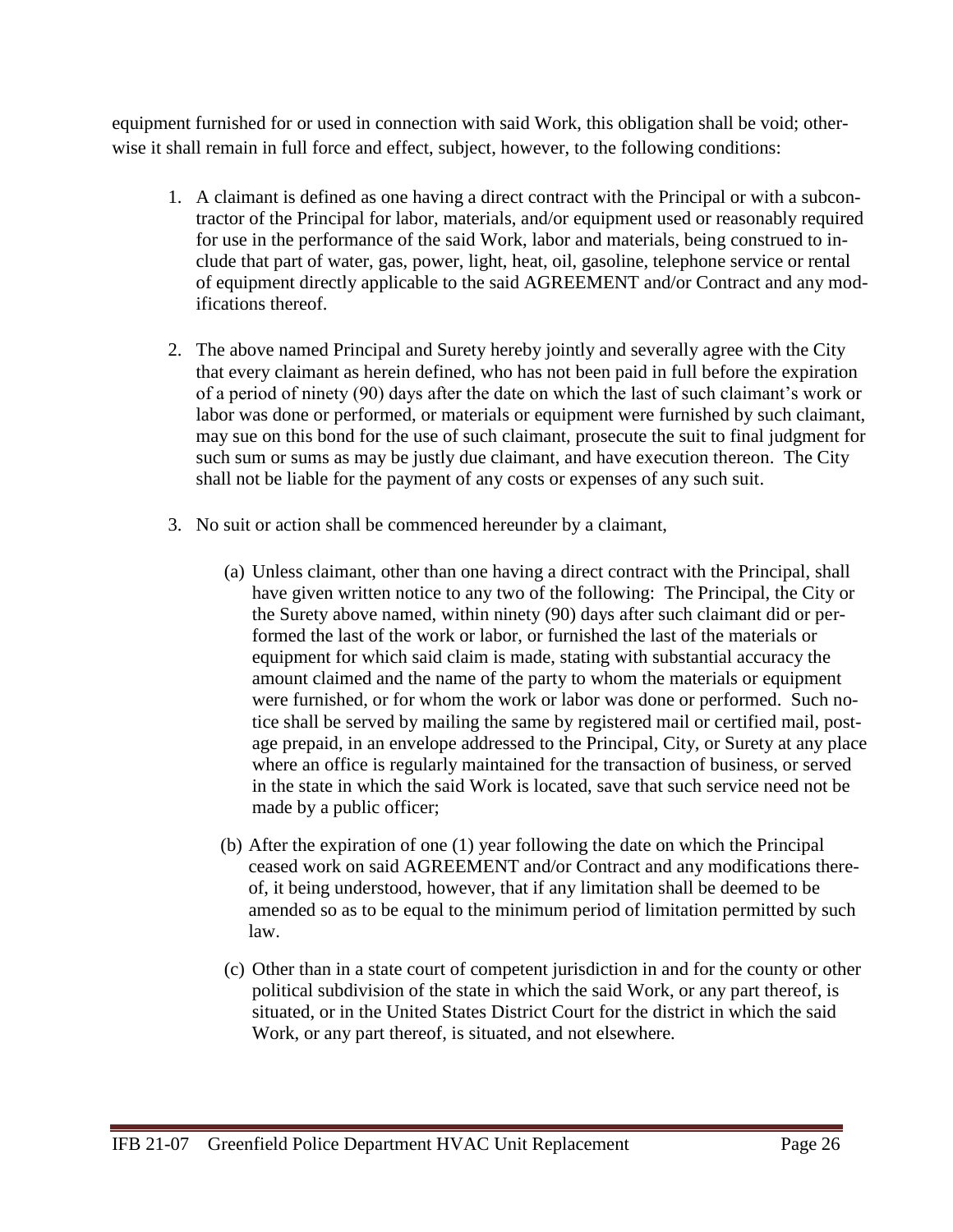4. The amount of this bond shall be reduced by and to the extent of any payment or payments made in good faith hereunder, inclusive of the payment by Surety of mechanics liens which may be filed of record against said AGREEMENT and/or Contract or said Work, whether or not claim for the amount of such lien be presented under and against this bond.

The Surety, for value received, agrees further that no changes in, omissions from, or alterations, modifications or additions to the terms and provisions of said AGREEMENT and/or Contract or the Work to be performed thereunder, and that no extensions of time given or changes made in the manner or time of making payments thereunder, shall in any way affect the Surety's obligations on this Bond, and the Surety hereby waives notice of any such changes, omissions, alterations, modifications, additions or extensions.

IN WITNESS WHEREOF, we have hereunto set our hands and seals to counterparts of this Bond, this \_\_\_\_\_\_\_\_\_\_\_\_\_\_\_day of\_\_\_\_\_\_\_\_\_\_\_\_\_\_\_\_\_\_\_\_\_ in the year Two Thousand Twenty. (NOTE: If the Principal (Contractor) is a partnership, the Bond should be signed by each of the \_\_\_\_\_\_\_\_\_\_\_\_\_\_\_\_\_\_\_\_\_\_\_\_\_\_\_\_(Seal) partners. Principal If the Principal (Contractor) is a corporation, the Bond \_\_\_\_\_\_\_\_\_\_\_\_\_\_\_\_\_\_\_\_\_\_(Seal) should be signed in its correct Principal corporate name by its duly authorized officer or officers. \_\_\_\_\_\_\_\_\_\_\_\_\_\_\_\_\_\_\_\_\_\_(Seal) If this Bond is signed on Surety behalf of the Surety by an attorney-in-fact, there should be attached to it a duly certi-  $(Se$ al) fied copy of his power of Surety attorney showing its authority to sign such Bonds. \_\_\_\_\_\_\_\_\_\_\_\_\_\_\_\_\_\_\_\_\_\_(Seal) There should be executed an Surety appropriate number of counterparts of the Bond corresponding to the number of counterparts of the AGREEMENT.)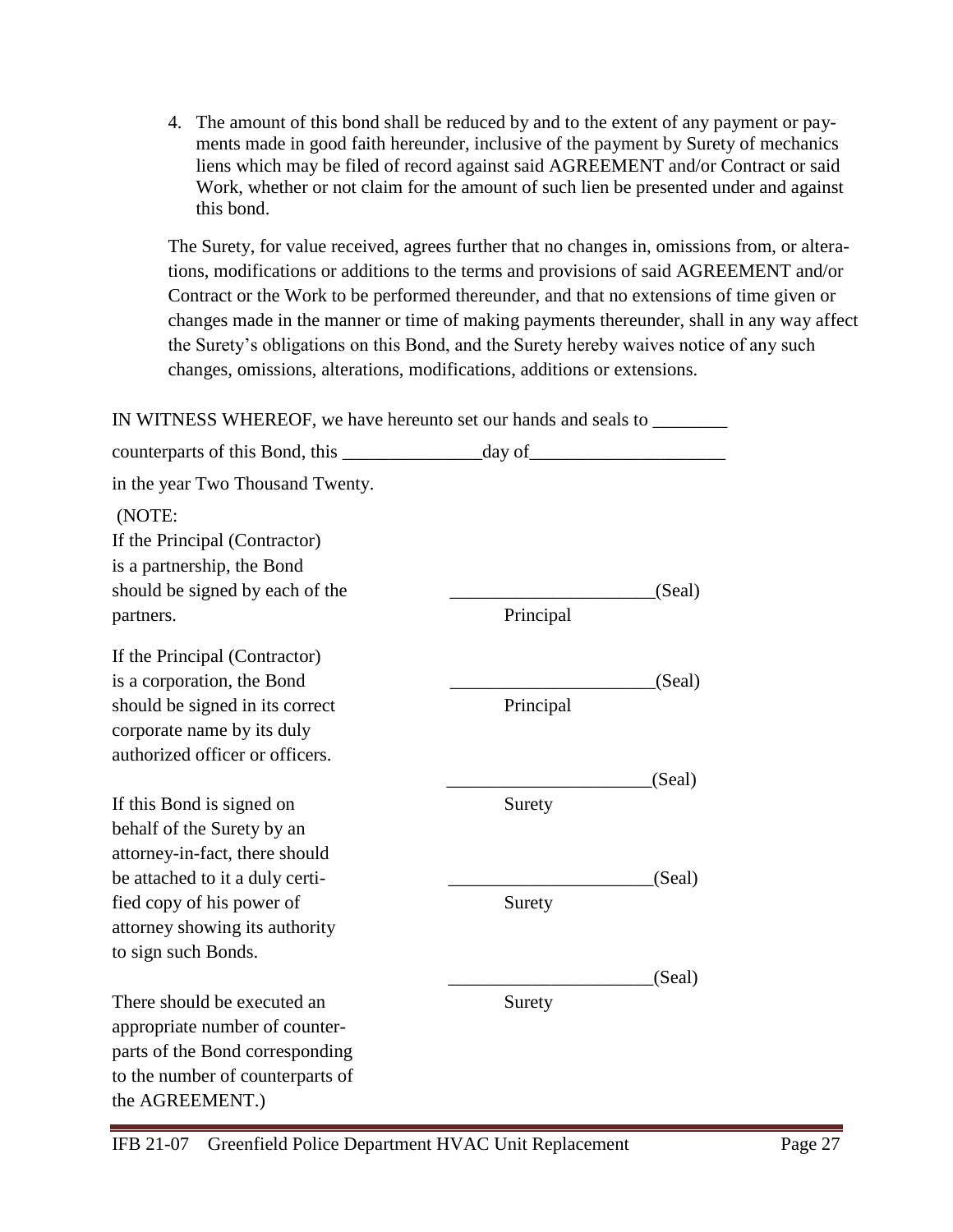# **Certificate of Acknowledgment of Contractor if a Corporation**

# **For CONTRACT BONDS**

|                                                                                                                                                                                                                                | SS: |  |
|--------------------------------------------------------------------------------------------------------------------------------------------------------------------------------------------------------------------------------|-----|--|
| On this $\_\_\_\_$ day of $\_\_\_\_$ , 20 $\_\_\_\_$                                                                                                                                                                           |     |  |
|                                                                                                                                                                                                                                |     |  |
| to me known, who being by me duly sworn, did depose and say as follows:                                                                                                                                                        |     |  |
|                                                                                                                                                                                                                                |     |  |
| and is the set of the set of the set of the set of the set of the set of the set of the set of the set of the set of the set of the set of the set of the set of the set of the set of the set of the set of the set of the se |     |  |
|                                                                                                                                                                                                                                |     |  |

the corporation described in and which executed the foregoing instrument; that he knows the corporate seal of said corporation; that the seal affixed to the foregoing instrument is such corporate seal and it was so affixed by order of the Board of Directors of said corporation; and that by the like order he signed thereto its name and official designation.

> \_\_\_\_\_\_\_\_\_\_\_\_\_\_\_\_\_\_\_\_\_\_\_\_\_\_\_\_\_\_ Notary Public (Seal)

My commission expires: \_\_\_\_\_\_\_\_\_\_\_\_\_\_\_\_\_\_\_\_\_\_\_\_\_\_\_\_\_\_\_\_\_\_\_\_\_\_\_\_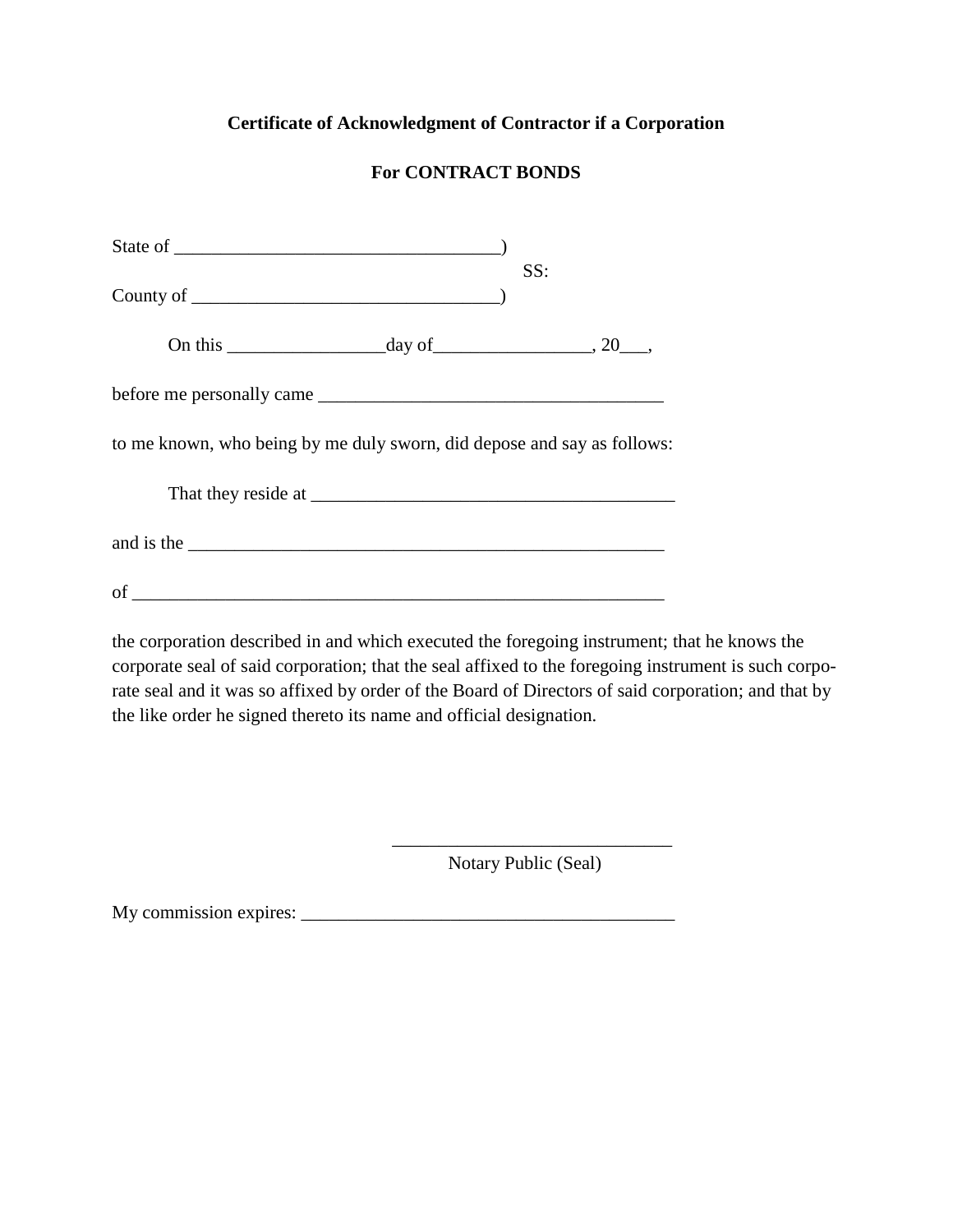# SPECIAL CONDITIONS

# **Greenfield Police Department HVAC Unit Replacement**

- <span id="page-28-0"></span>1.1 Conflict or Inconsistency
- 1.2 Percentage of Progress Payments to be Retained
- 1.3 Liquidated Damages
- 1.1 **Conflict or Inconsistency.** If there be any conflict or inconsistency between the provisions of the SPECIAL CONDITIONS and the provisions of the other Contract Documents, the provision of the SPECIAL CONDITIONS shall prevail. If there be any conflict or inconsistency between the provisions of the AGREEMENT and the provisions of any of the Contract Documents other than the SPECIAL CONDITIONS, the provisions of the AGREEMENT shall prevail.
- 1.2 **Percentage of Progress Payments to be Retained.** The percentage of value to be retained under that Subsection of the GENERAL CONDITIONS, entitled "Progress Payments", shall be five percent (5%).
- 1.3 **Liquidated Damages.** The Contractor and Owner recognize that time is of the essence and that the Owner will suffer financial loss if the Work is not completed within the times specified. The parties also recognize the delays, expense, and difficulties involved in proving in a legal or arbitration proceeding, the actual loss suffered by the Owner if the Work is not completed on time. Accordingly, instead of requiring any such proof, the Owner and Contractor agree that as liquidated damages for delay (but not as a penalty), the Contractor shall pay the Owner \$500 for each day that expires after the time specified.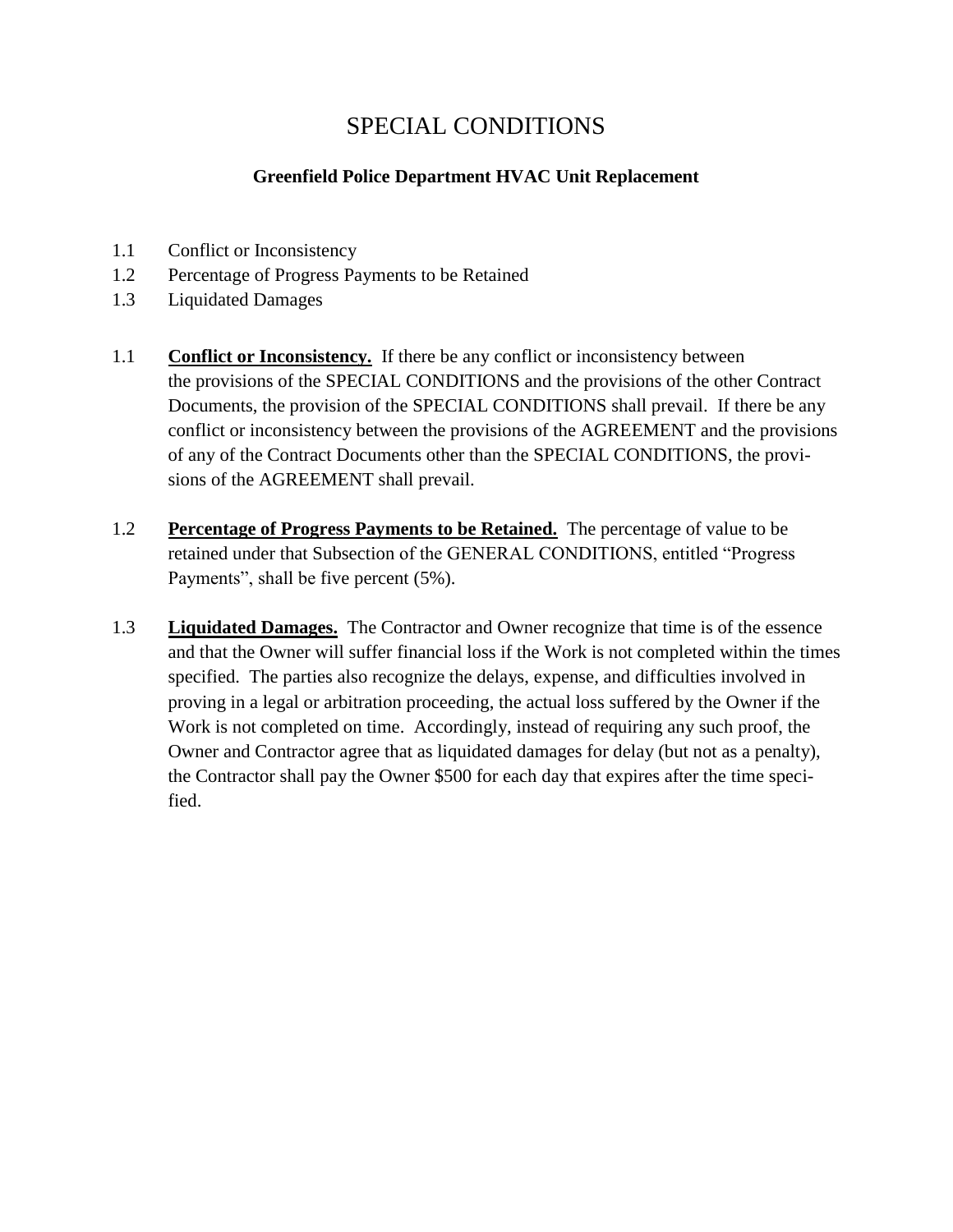# <span id="page-29-0"></span>GENERAL CONDITIONS **Greenfield Police Department HVAC Unit Replacement**

- 1.1 Definitions
- 1.2 The Contract Documents
- 1.3 Obligation and Liability of Contractor
- 1.4 Supervision of Work
- 1.5 Patents
- 1.6 Compliance with Laws
- 1.7 Provisions Required by Law Deemed Inserted
- 1.8 Permits
- 1.9 Not to Sublet or Assign
- 1.10 Delay by City
- 1.11 Time for Completion
- 1.12 Liquidated Damages
- 1.13 Employ Sufficient Labor and Equipment
- 1.14 Intoxicating Liquors
- 1.15 Access to Work
- 1.16 Examination and Inspection of Work
- 1.17 Defective Work, Etc.
- 1.18 Protection Against Water and Storm
- 1.19 Right to Materials
- 1.20 Changes
- 1.21 Extra Work
- 1.22 Extension of Time on Account of Extra Work
- 1.23 Change Not to Affect Bonds
- 1.24 Claims for Damages
- 1.25 Abandonment of Work or Other Default
- 1.26 Prices for Work
- 1.27 Monies May Be Retained
- 1.28 Formal Acceptance
- 1.29 Progress Estimates
- 1.30 Partial Acceptance
- 1.31 Final Estimate and Payment
- 1.32 Liens
- 1.33 Claims
- 1.34 Application of Monies Retained
- 1.35 No Waiver
- 1.36 Liability of City
- 1.37 Guarantee
- 1.38 Retain Money for Repairs
- 1.39 Cleaning Up
- 1.40 Legal Address of Contractor
- 1.41 Modification of Termination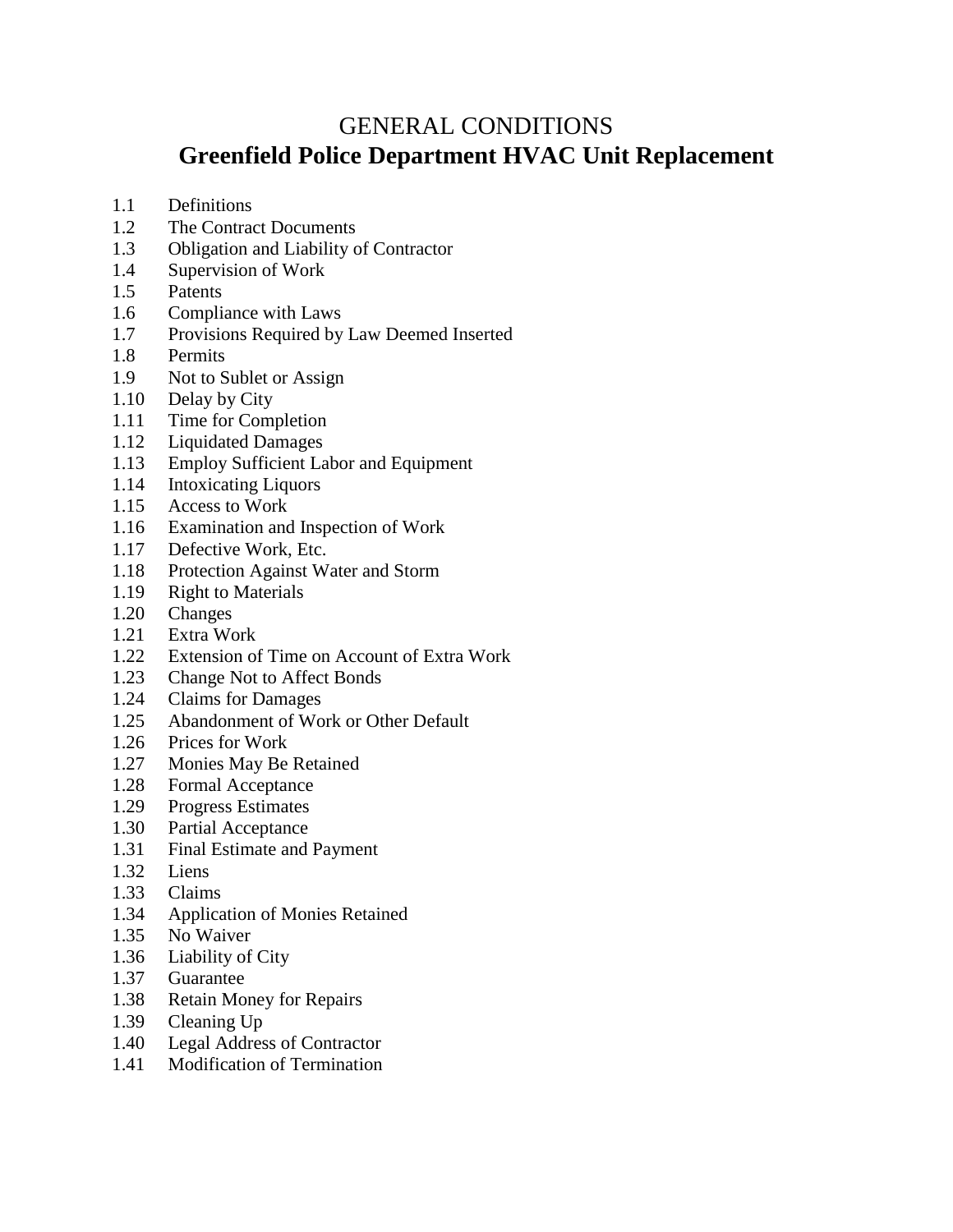1.1 **Definitions.** Wherever the words hereinafter defined or pronouns used in their stead occur in the Contract Documents, they shall have the following meanings:

The word "Owner" shall mean the City of Greenfield.

The word "Contractor" shall mean the party of the second part above designated.

The word "Specifications" when used herein shall be deemed to refer to both the General and Detail Specifications.

The words "herein," "hereinafter," "hereunder," and words of like import shall be deemed to refer to the Contract Documents.

1.2 **The Contract Documents.** The AGREEMENT, the INFORMATION FOR BIDDERS, the Contractor's BID as accepted by the City, the SPECIAL CONDITIONS, the GENERAL CONDITIONS, the TECHNICAL SPECIFICATIONS, the DRAWINGS, and all ADDENDA and AMENDMENTS to any of the foregoing collectively constitute the Contract Documents, and are sometimes herein referred to as the "Contract."

The Contract Documents are complementary, and what is called for by anyone shall be as binding as if called for by all. In the event of any conflict or inconsistency between the provisions of the SPECIAL CONDITIONS and the provisions of any of the other Contract Documents, the provisions of the SPECIAL CONDITIONS shall prevail. In the event of conflict or inconsistency between the provisions of the GENERAL CONDI-TIONS and the provisions of the Contract Documents other than the SPECIAL CONDI-TIONS, the provisions of the GENERAL CONDITIONS shall prevail.

**1.3 Obligations and Liability of Contractor.** The Contractor shall do all work and perform and furnish all the labor, services, materials, equipment, plant, machinery, apparatus, appliances, tools, supplies and all other things (except as otherwise expressly provided herein) necessary and as herein specified for the proper performance and completion of the Work in the manner and within the time hereinafter specified, in strict accordance with the Drawings, Specifications and other Contract Documents, in conformity with the directions and to the satisfaction of the City, and at prices herein agreed upon therefore.

All parts of the Work and all fixtures, equipment, apparatus and other items indicated on the Drawings and not mentioned in the Specifications, or vice versa, and all work and material usual and necessary to make the work complete in all its parts, including all incidental work necessary to make it complete and satisfactory and ready for use and operation, whether or not they are indicated on the Drawings or mentioned in the Specifications, shall be furnished and executed the same as if they were called for both by the Drawings and by the Specifications.

The Contractor shall coordinate its operations with those of any other contractors who may be employed on other work of the City, shall avoid interference therewith, and shall cooperate in the arrangements for storage of materials and equipment.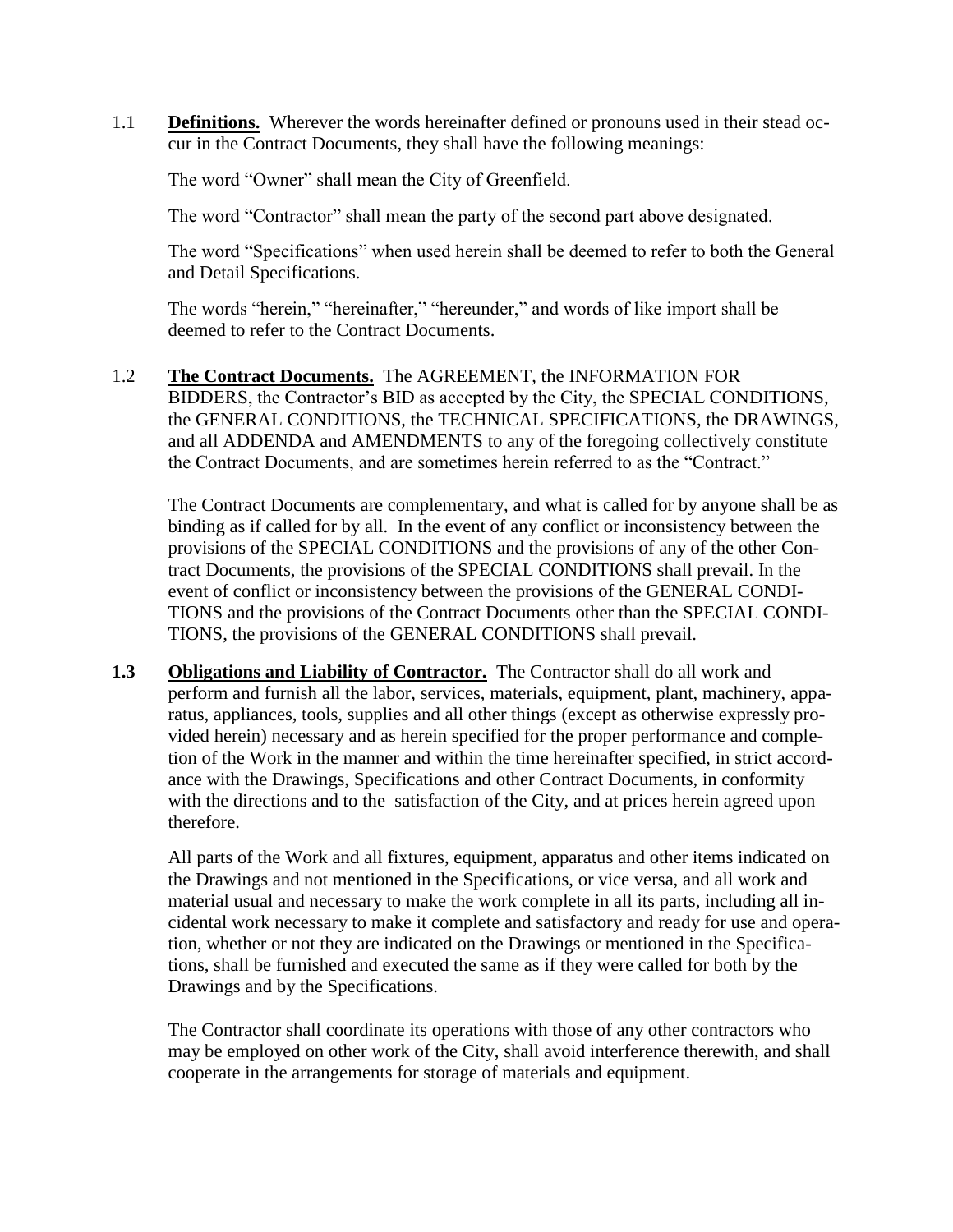The Contractor shall conduct its work so as to interfere as little as possible with private business and public travel. Wherever and whenever necessary or required, Contractor shall maintain fences, furnish security, maintain lights, and take such other precautions as may be necessary to protect life and property.

The Contractor shall indemnify and save harmless the City and its officers, agents, and employees, from and against any and all claims, demands, suits, proceedings, liabilities, judgments, awards, losses, damages, cost and expenses, including attorneys' fees, on account of bodily injury, sickness, disease or death sustained by any person or persons or injury or damage to or destruction of any property, directly or indirectly arising out of, relating to or in connection with the Work, whether or not due or claimed to be due in whole or in part to the active, passive or concurrent negligence or fault of the Contractor, its officers, agents or employees, any of its subcontractors, the City or any of its respective officers, agents or employees and/or any other person or persons, and whether or not such claims, demands, suits or proceedings are just, unjust, groundless, false or fraudulent; and the Contractor shall and does hereby assume and agrees to pay for the defense of all such claims, demands, suit and proceedings.

The Contractor shall have complete responsibility for the Work and the protection thereof, and for preventing injuries to persons and damage to the Work and property and utilities on or about the Work, until final completion and final acceptance thereof. Contractor shall, in no way, be relieved of its responsibility by any right of the City to give permission or directions relating to any part of the Work, by any such permission or directions given, or by failure of the City to give such permission or directions. The Contractor shall bear all costs, expenses, losses and damages on account of the quantity or character of the Work or the nature of the land (including but not limited to subsurface conditions) in or under or on which the Work is done being different from the indicated or shown in the Contract Documents or from what was estimated or expected, or on account of the weather, elements, or other causes.

The Contractor shall conduct its operations so as not to damage existing structures or work installed either by him or by other contractors. In case of any such damage resulting from its operations, he shall repair and make good as new the damaged portions at its own expense with the consent of the damaged party. In the event that consent is not given, the Contractor shall continue liable for the damage caused.

The Contractor shall be as fully responsible to the City for the acts and omissions of its subcontractors, their officers, agents and employees as he/she is for its own acts and omissions and those of its own officers, agents and employees.

Should the Contractor sustain any loss, damage or delay through any act or omission of any other contractor or any subcontractor of any such other contractor, the Contractor shall have no claim against the City therefore, other than for any extension of time, but shall have recourse solely to such other contractor or subcontractor.

If any other contractor or any subcontractor of any such other contractor shall suffer or claim to have suffered loss, damage or delay by reason of the acts or omissions of the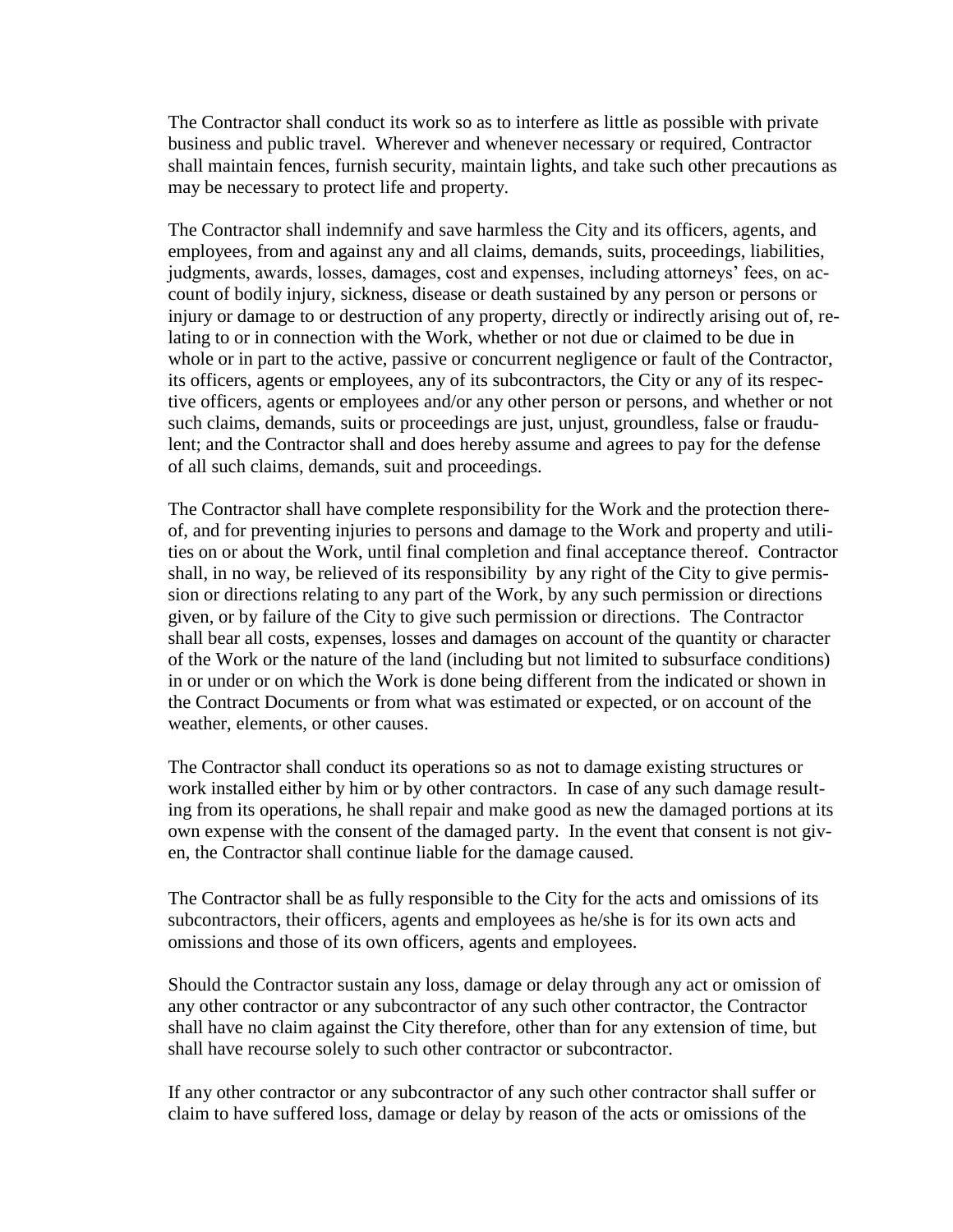contractor or of any of its subcontractors, the Contractor agrees to assume the defense against any such claim and to reimburse such other contractor or subcontractor for such loss or damage. The Contractor agrees to and does hereby indemnify and save harmless the City from and against any and all claims by such other contractors or subcontractors alleging such loss, damage or delay and from and against any and all claims, demands, suits, proceedings, liabilities, judgments, awards, losses, damages, cost and expenses, including attorneys' fees, arising out of, relating to or resulting for such claims.

The Contractor shall promptly pay all federal, state and local taxes which may be assessed against him in connection with the Work or its operations under the Contract, including, but not limited to, taxes attributable to the purchase of material and equipment, to the performance of services, and the employment of persons in the prosecution of the Work.

1.4 **Supervision of Work.** The Contractor shall be solely responsible for supervision of the Work, shall give the Work the constant attention necessary to ensure the expeditious and orderly progress thereof, and shall cooperate with the City in every possible way.

At all times, the Contractor shall have as its agent on the Work a competent superintendent capable of reading and thoroughly understanding the Drawings and Specifications, with full authority to execute the directions of the City, without delay, and to supply promptly such labor, services, materials, equipment, plant, apparatus, appliances, tools, supplies and other items as may be required. Such superintendent shall not be removed from the Work without the prior written consent of the City. If, in the opinion of the City, the superintendent or any successor proves incompetent, the contractor shall replace him with another person approved by the City; such approval, however, shall, in no way, relieve or diminish the contractor's responsibility for supervision of Work.

Whenever the Contractor of its agent or superintendent is not present on any part of the Work where it may be necessary to give directions or instructions with respect to such work, such directions or instruction may be given by the City to, and shall be received and obeyed by the foreperson or any other person in charge of the particular work involved.

- 1.5 **Patents.** The Contractor shall indemnify and save harmless the City and all persons acting for or on behalf of the City from all claims and liability of any nature or kind, and all damages, cost and expenses, including attorneys' fees arising from or occasioned by an infringement or alleged infringement of any patents or patent rights on any invention, process, material, equipment, article or apparatus, or any part thereof, furnished and installed by the contractor, or arising from or occasioned by the use or manufacture thereof, including their use by the City.
- 1.6 **Compliance with Laws.** The Contractor shall keep fully informed of all existing and future federal, state, and local laws, ordinances, rules, and regulations affecting those engaged or employed on the Work, the materials and equipment used in the Work or the conduct of the Work, and of all orders, decrees and other requirements of bodies or tribu-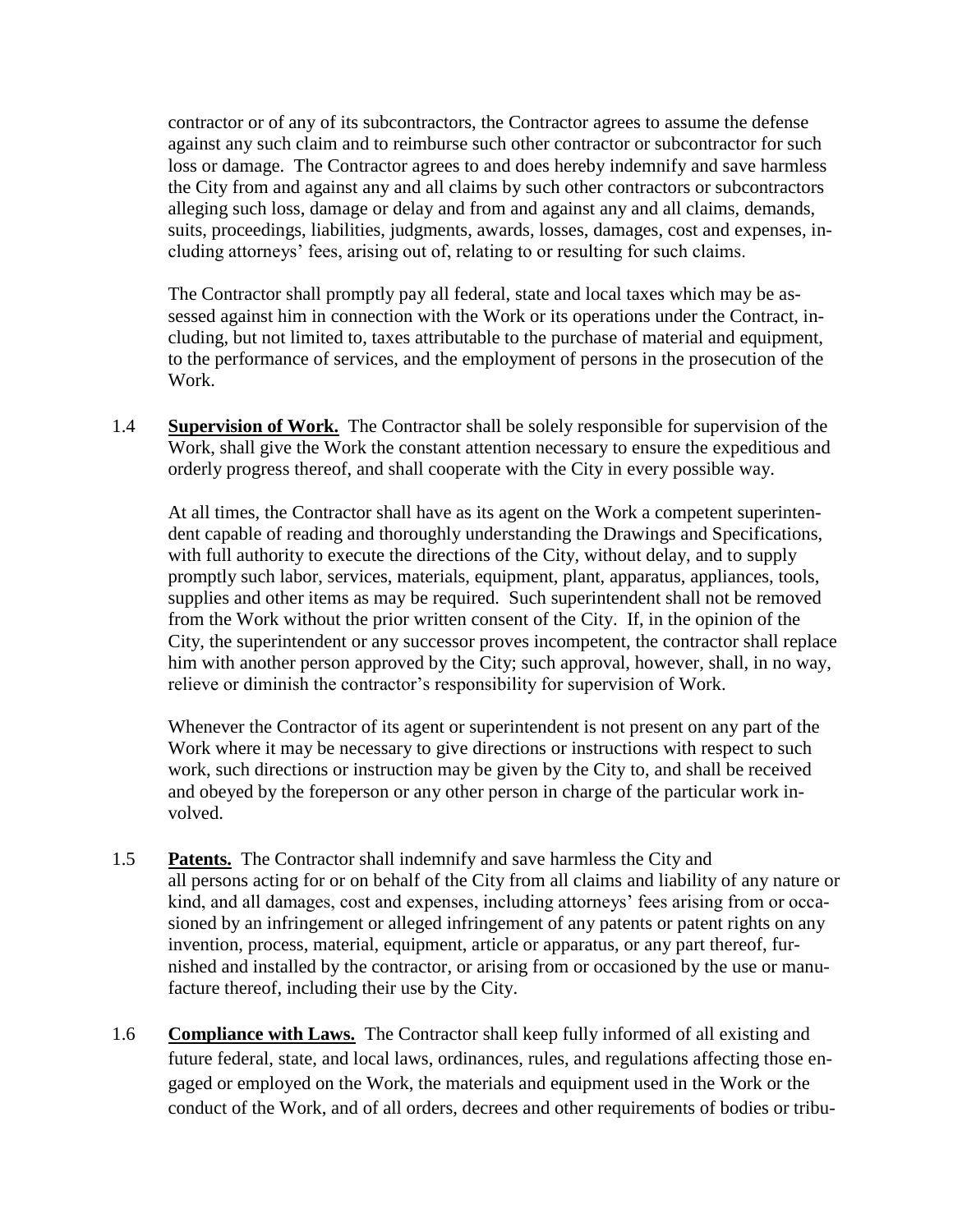nals having any jurisdiction or authority over the same. If any discrepancy or inconsistency is discovered in the Drawings, Specifications or other Contract Documents in relation to any such law, ordinance rule, regulation, order, decree, or other requirement, the Contractor shall forthwith report the same to the City in writing. The Contractor shall, at all times, observe and comply with, and cause all its agents, employees and subcontractors to observe and comply with all such existing and future laws, ordinances, rules, regulations, orders, decrees and other requirements, and he shall protect, indemnify and save harmless the City, its officers, agents and employees, from and against any and all claims, demands, suits, proceedings, liabilities, judgments, penalties, losses, damages, costs and expenses, including attorneys' fees, arising from or based upon any violation or claimed violation of any such law, ordinance, rule, regulation, order, decree or other requirement, whether committed by the Contractor or any of its agents, employees or subcontractors.

- 1.7 **Provisions Required by Law Deemed Inserted.** Each and every provision of law and clause required by law to be inserted in the Contract shall be deemed to be inserted herein, and the Contract shall be read and enforced as though they were included herein. If through mistake or otherwise any such provision is not inserted, or is not correctly inserted, then upon the application of either party the Contract shall forthwith be physically amended to make such insertion.
- 1.8 **Permits.** The Contractor shall, at its own expense, take out and maintain all necessary permits from the county, municipal, or other public authorities; shall give all notices required by law; and shall post all bonds and pay all fees and charges incident to the due and lawful prosecution of the Work.
- 1.9 **Not to Sublet or Assign.** The Contractor shall constantly give its personal attention to the faithful prosecution of the Work, shall keep the same under its personal control, shall not assign the Contract or sublet the work or any part thereof without the previous written consent of the City, and shall not assign any of the monies payable under the Contract, or its claim thereto, unless by and with the like written consent of the City and the Surety on the Contract Bonds. Any assignment or subletting in violation hereof shall be void and unenforceable.
- 1.10 **Delay by City.** The City may delay the beginning of the Work or any part thereof if the necessary lands or rights of way for such work shall not have been obtained. The Contractor shall have no claim for additional compensation or damages on account of such delay, but shall be entitled only to an extension of time as hereinafter provided.
- 1.11 **Time for Completion.** The rate of progress shall be such that the Work shall be performed and completed in accordance with the Contract before the expiration of the time limit stipulated under INFORMATION FOR BIDDERS, except as otherwise expressly provided herein.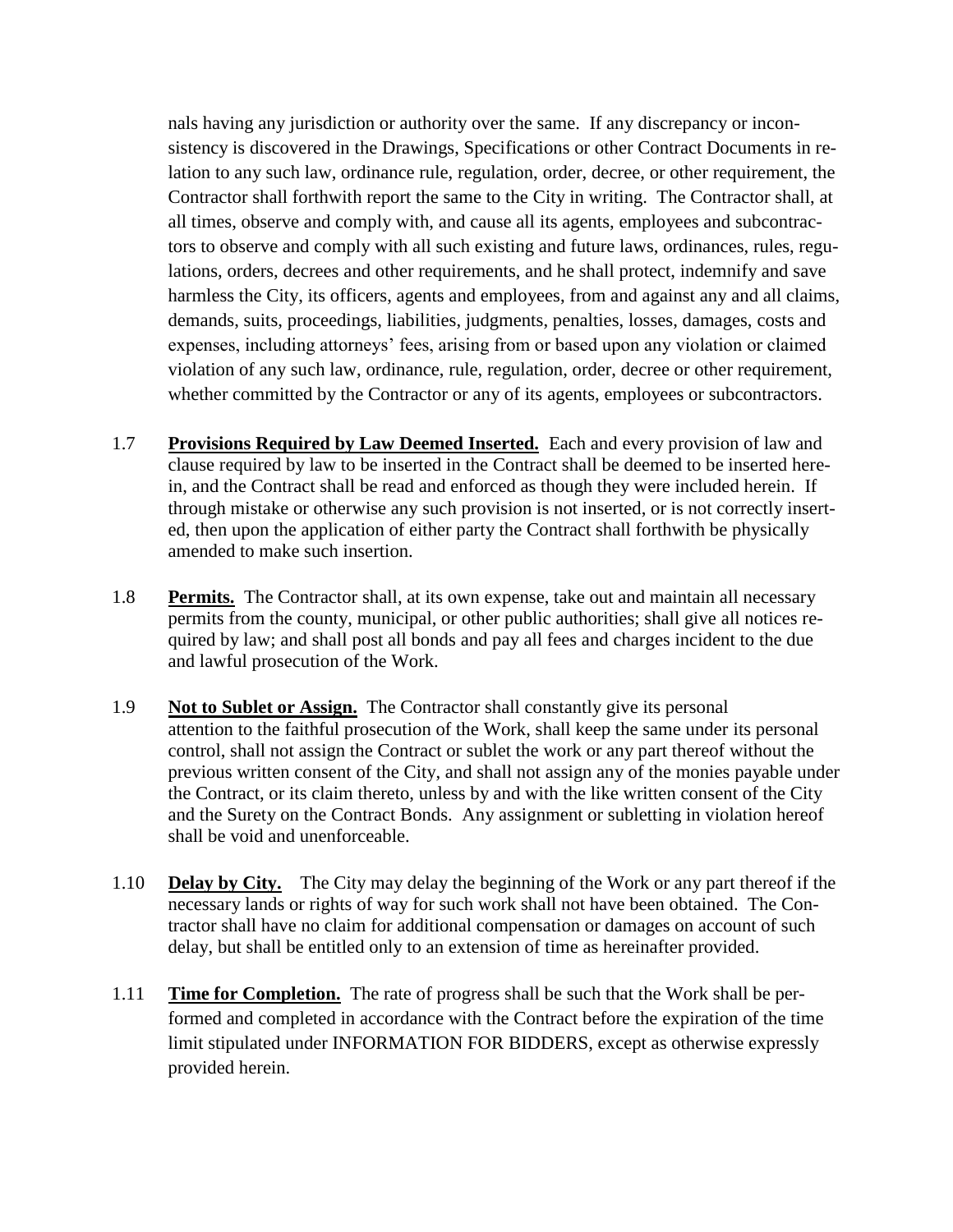It is agreed that the rate of progress herein required has been purposely made low enough to allow for the ordinary and foreseeable delays incident to construction work of this character. No extension of time will be given for ordinary or foreseeable delays, inclement weather, or accidents and the occurrence of such will not relieve the Contractor from the necessity of maintaining this rate of progress and completing the Work within the stipulated time limit.

If delays are caused by acts of God, acts of Government, unavoidable strikes, extra work, or other causes or contingencies clearly beyond the control or responsibility of the Contractor, the Contractor may be entitled to additional time to perform and complete the Work, be entitled to additional time to perform and complete the Work, provided that the Contractor shall, within ten (10) days from the beginning of such delay notify the City, in writing, of the cause and particulars of the delay. Upon receipt of such notification, the City shall review and evaluate the cause and extent of the delay. If, under the terms of the GENERAL CONDITIONS, the delays properly excusable, the City will, in writing, appropriately extend the time for completion of the Work. The Contractor agrees that he shall not have or assert any claim for nor shall he be entitled to any additional compensation or damages on account of such delays. The time in which the Work is to be performed and completed is of the essence of this Contract.

- 1.12 **Liquidated Damages.** In case the Contractor fails to complete the Work satisfactorily on or before the date of completion fixed herein or as duly extended as hereinbefore provided, the Contractor agrees that the City shall deduct from the payments due the Contractor each month, the sum set forth under the SPECIAL CONDITIONS for each calendar day of delay, which sum is agreed upon not as a penalty but as fixed and liquidated damages for each day of such delay. If the payments due the Contractor are less than the amount of such liquidated damages, said damages shall be deducted from any other monies due or to become due the Contractor, and, in case such damages shall exceed the amount of all monies due or to become due the Contractor, the Contractor or its Surety shall pay the balance to the Owner.
- 1.13 **Employ Sufficient Labor and Equipment.** If, in the sole judgment of the City, the Contractor is not employing sufficient labor, plant, equipment or other means to complete the Work within the time specified, the City may, after giving written notice, require the Contractor to employ such additional labor, plant, equipment and other means as the City deems necessary to enable the Work to progress properly.
- 1.14 **Intoxicating Liquors.** The Contractor shall not sell and shall neither permit nor suffer the introduction or use of intoxicating liquors upon or about the Work.
- 1.15 **Access to Work.** The City and its officers, agents and employees may at any and all times and for any and all purposes, enter upon the Work and the site thereof and the premises used by the Contractor, and the Contractor shall at all times provide safe and proper facilities therefore.
- 1.16 **Examination and Inspection of Work.** The City shall be furnished by the Contractor with every reasonable facility for examining and inspecting the Work and for ascertaining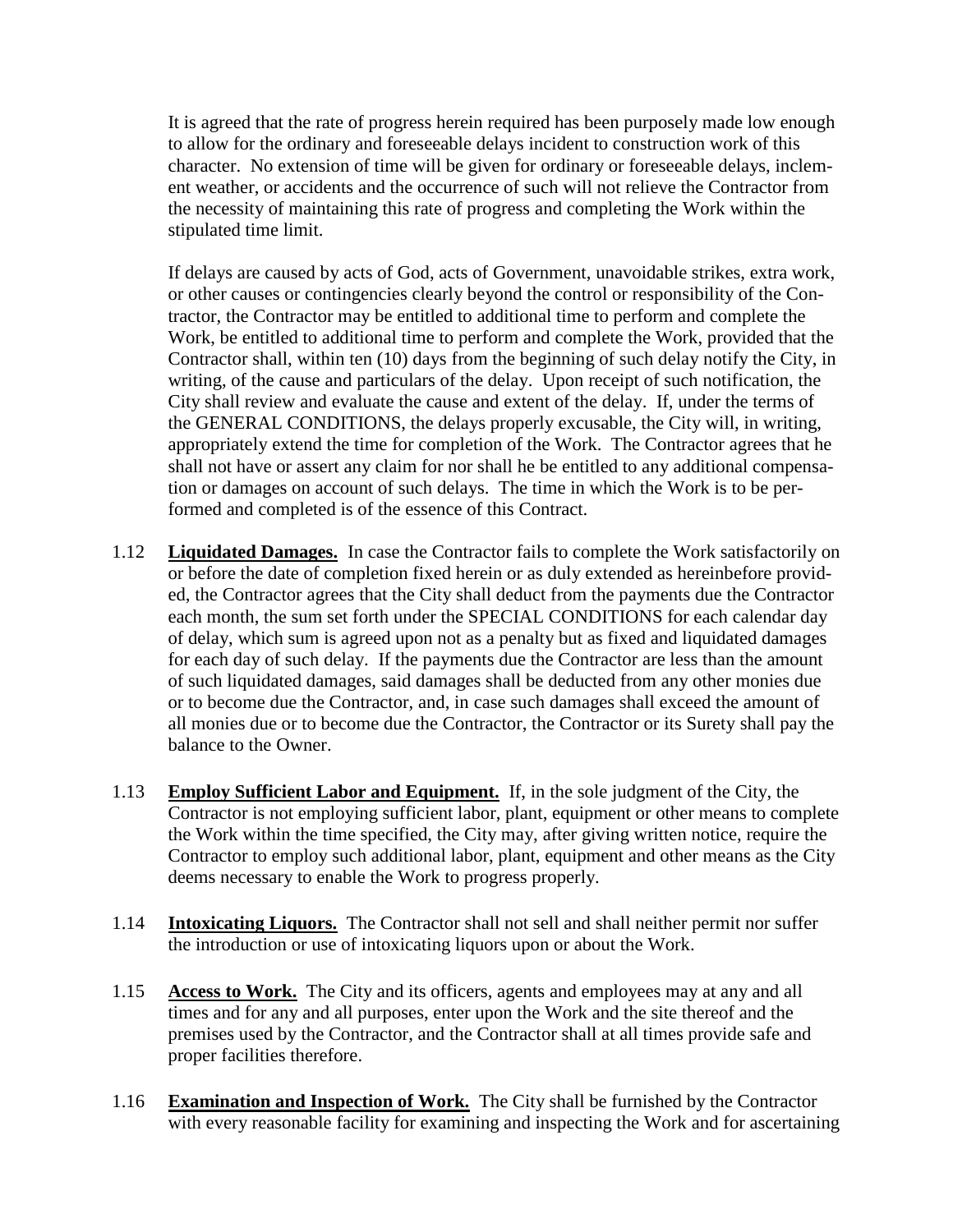that the Work is being performed in accordance with the requirements and intent of the Contract, even to the extent of requiring the uncovering or taking down portions of finished work by the Contractor.

Should the Work thus uncovered or taken down prove satisfactory, the cost of uncovering or taking down and the replacement thereof shall be considered as extra work unless the original work was done in violation of the Contract in point of time or in the absence of the Engineer or its inspector and without its written authorization, in which case said cost shall be borne by the Contractor. Should the work uncovered or taken down prove unsatisfactory, said cost shall likewise be borne by the Contractor.

Examination or inspection of the Work shall not relieve the Contractor of any of its obligations to perform and complete the Work as required by the Contract.

1.17 **Defective Work, Etc.** Until acceptance and during the applicable guarantee period thereafter, the Contractor shall promptly, without charge, repair, correct or replace work, equipment, materials, apparatus or parts thereof which are defective, damaged or unsuitable or which in any way fail to comply with or be in strict accordance with the provisions and requirements of the Contract or applicable guarantee and shall pay to the City all resulting costs, expenses, losses, or damages suffered by the City.

If any material, equipment, apparatus or other items brought upon the site for use or incorporation in the Work or selected for the same, is rejected by the City as unsuitable or not in conformity with the Specifications or any of the other contract Documents, the Contractor shall forthwith remove such materials, equipment, apparatus and other items from the site of the Work and shall at its own cost and expense make good and replace the same.

- 1.18 **Protection Against Water and Storm.** The Contractor shall take all precautions necessary to prevent damage to the Work by storms or by water entering the site of the Work directly or through the ground. In case of damage by storm or water, the Contractor shall at its own cost and expense make such repairs or replacements or rebuild such parts of the Work as the City may require in order that the finished Work may be completed as required by the Contract.
- 1.19 **Right to Materials.** Nothing in the Contract shall be construed as vesting in the Contractor any right of property in the materials, equipment, apparatus and other items furnished after they have been installed or incorporated in or attached or affixed to the Work or the site, but all such materials, equipment, apparatus and other items shall, upon being so installed, incorporated, attached or affixed, become the property of the City. Nothing in this subsection shall relieve the Contractor of its duty to protect and maintain all such materials, equipment, apparatus and other items.
- 1.20 **Changes.** The City may make changes in the Work and in the Drawings and specifications therefore by making alterations therein, additions thereto or omissions therefrom. All work resulting from such changes shall be performed and furnished under and pursu-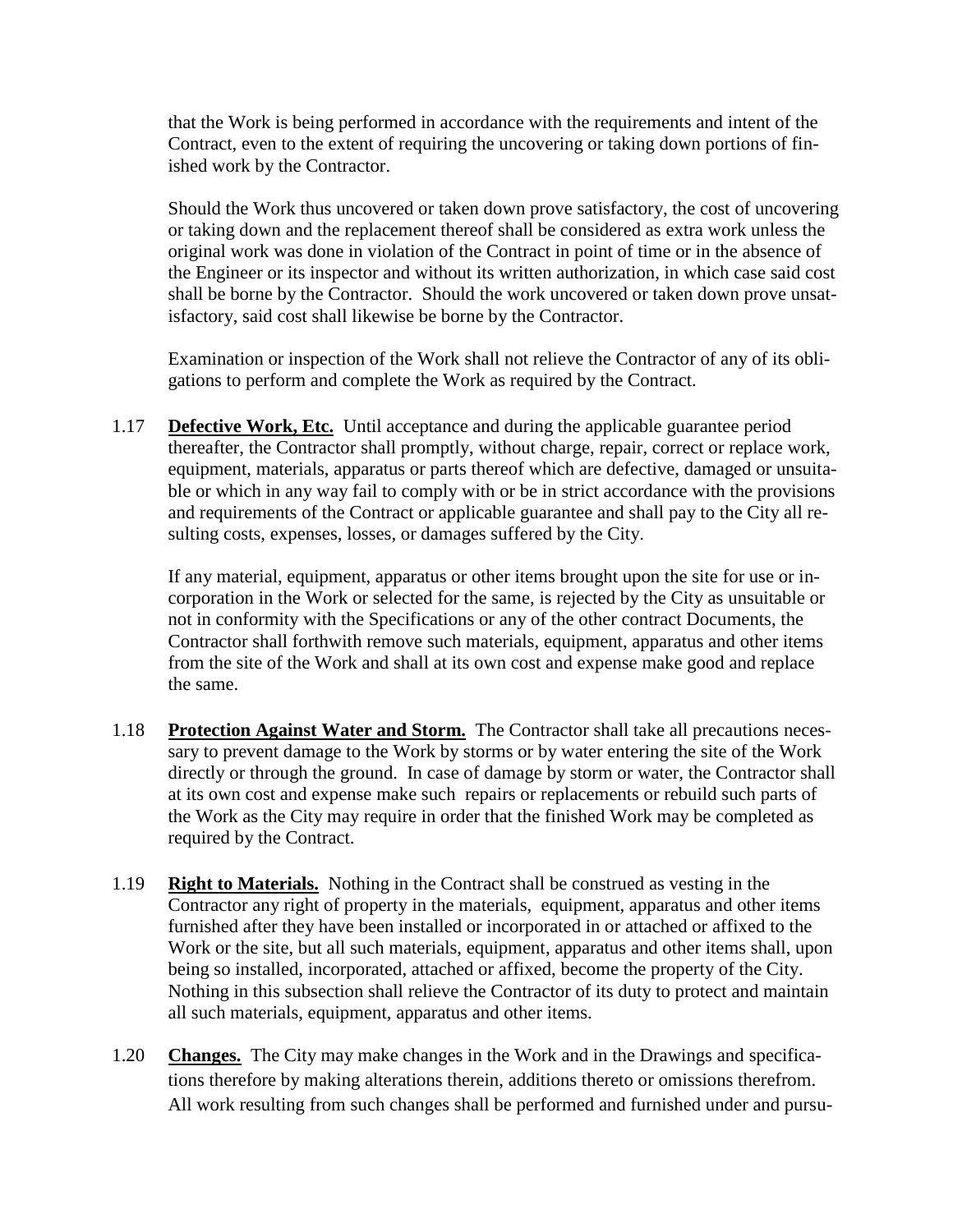ant to the terms and conditions of the Contract. If such changes result in an increase or decrease in the Work to be done hereunder, or increase or decrease the quantities thereof, adjustment in compensation shall be made therefore at the unit prices stipulated in the Contract for such work, except that if unit prices are not stipulated for such work, compensation for additional or increased work shall be made as provided hereinafter under the subsection titled "Extra Work;" and for eliminated or decreased work the Contractor shall allow the owner a reasonable credit.

Except in an emergency endangering life or property, no change shall be made unless in pursuance of a written order from the City authorizing the change and no claim for additional compensation shall be valid unless the change is so ordered.

The Contractor agrees that they shall neither have nor assert any claim for or be entitled to any additional compensation for damages or for loss of anticipated profits on work that is eliminated.

1.21 **Extra Work.** The Contractor shall perform any extra work (work in connection with the Contract but not provided for herein) when and as ordered in writing by the City, at the unit prices stipulated in the Contract for such work or, if none are so stipulated, either (a) at the price agreed upon before such work is commenced and named in the written order for such work, or (b) if the City so elects, for the actual cost of such work, as determined by the Contractor and approved by the City, plus a percentage of such cost, as set forth below. No extra work shall be paid unless specifically ordered as such in writing by the City.

The cost of extra work done under (b) above shall include the actual cost to the Contractor of materials used and equipment installed, common and skilled labor, and forepersons, and the fair rental of all machinery and equipment used on the extra work for the period of such use.

At the request of the City, the Contractor shall furnish an itemized statement of the cost of the extra work ordered as above and give the City access to all records, accounts, bills and vouchers and correspondence relating thereto.

The Contractor may include in the cost of extra work the amounts of additional premiums, if any, (other than premiums on bonds) paid on the required insurance on account of such extra work, of Social Security or other direct assessments upon the Contractor's payroll by Federal or other properly authorized public agencies, and of other approved assessments when such assessments are not normally included in payments made by the Contractor directly to its employees, but in fact, are, and are customarily recognized as, part of the cost of doing work.

The fair rental for all machinery and equipment shall be based upon the most recent edition of "Compilation of Rental Rates for Construction Equipment," published by the Associated Equipment Distributors, or a similar publication approved by the City. Rental for machinery and equipment shall be based upon an appropriate fraction of the approved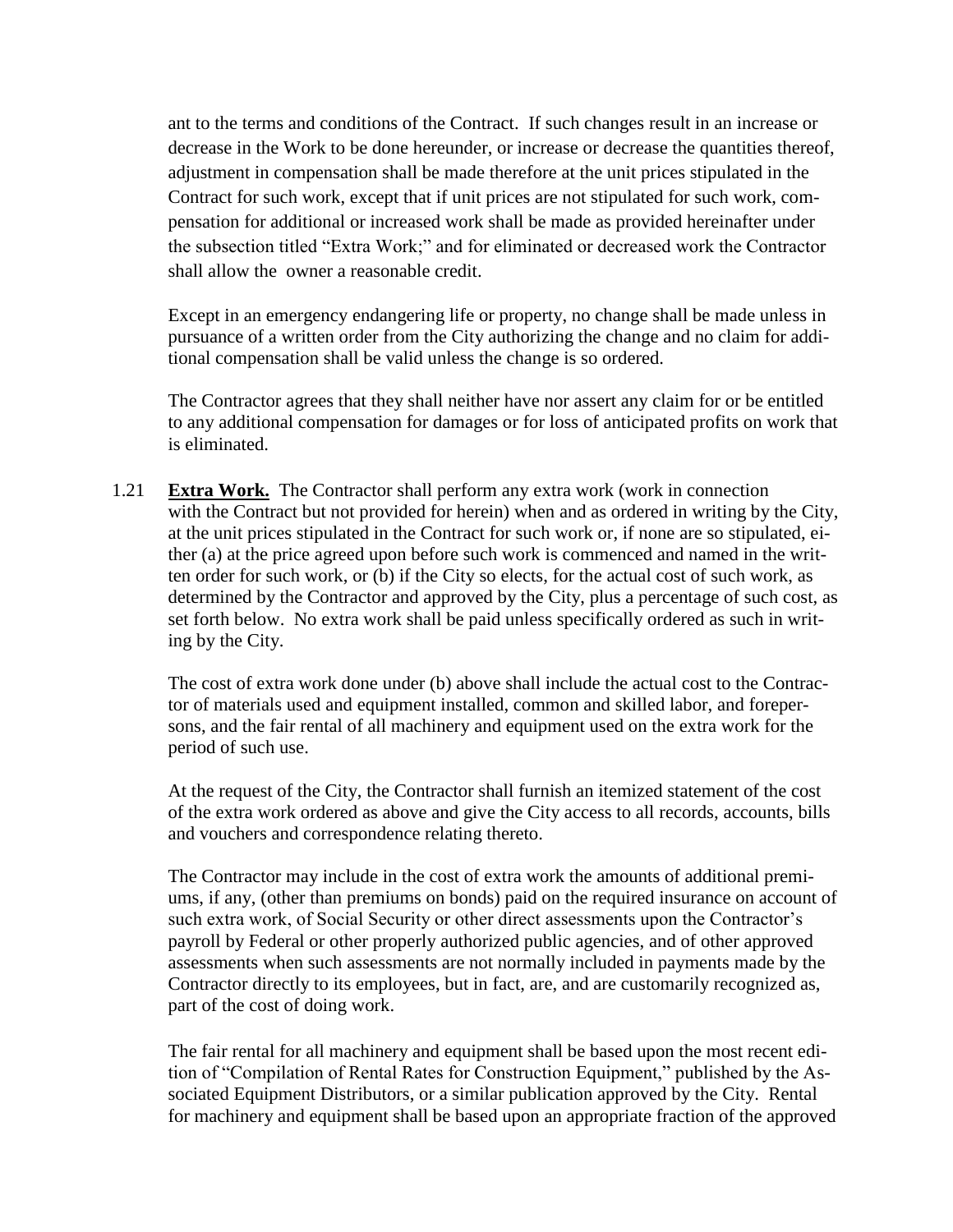monthly rate schedule. If said extra work requires the use of machinery or equipment not already on the site of the Work, the cost of transportation, not exceeding a distance of 100 miles, of such machinery or equipment to and from the Work shall be added to the fair monthly rental; provided however, that this shall not apply to machinery or equipment already required to be furnished under the terms of the Contract.

The Contractor shall not include in the cost of extra work any cost or rental of small tools, building, or any portion of the time of the Contractor, its superintendent, or its office and engineering staff.

To the cost of extra work done by the Contractor's own forces under (b) above (determined as stated above), the Contractor shall add 15 percent to cover its overhead, use of capital, the premium on the Bonds as assessed upon the amount of this extra work, and profit.

In the case of extra work done under (b) above by a subcontractor, the subcontractor shall compute, as above, his cost for the extra work, to which he shall add 15 percent as in the case of the Contractor, and the Contractor shall be allowed an additional 15 percent of the subcontractor's cost for the extra work to cover the costs of the Contractor's overhead, use of capital, the premium on the Bonds as assessed upon the amount of this extra work, and profit. Said subcontractor's cost must be reasonable and approved by the City

If extra work is done under (b) above, the Contractor and/or subcontractor shall keep daily records of such extra work. The daily record of such extra work shall include the names of men employed, the nature of the work performed, and hours worked, materials and equipment incorporated, and machinery or equipment used, if any, in the prosecution of such extra work. This daily record, to constitute verification that the work was done, must signed both the Contractor's authorized representative and by the City. A separate daily record shall be submitted for each Extra Work Order.

- 1.22 **Extension of Time on Account of Extra Work.** When extra work is ordered near the completion of the Contract or at any time during the progress of the Work, which unavoidably increases the time for the completion of the Work, an extension of time shall be granted as hereinbefore provided.
- 1.23 **Changes Not to Affect Bonds.** It is distinctly agreed and understood that any changes made in the Work or the drawings or specifications therefore (whether such changes increase or decrease the amount thereof or the time require for its performance) or any changes in the manner or time of payments made by the City to the Contractor, or any other modifications of the Contract, shall in no way annul, release, diminish or affect the liability of the Surety on the CONTRACT BONDS given by the contractor, it being the intent hereof that notwithstanding such changes the liability of the Surety on said bonds continue and remain in full force and effect.
- 1.24 **Claims for Damages.** If the Contractor makes claim for any damages alleged to have been sustained by breach of contract or otherwise, they shall, within ten (10) days after occurrence of the alleged breach or within ten (10) days after such damages are al-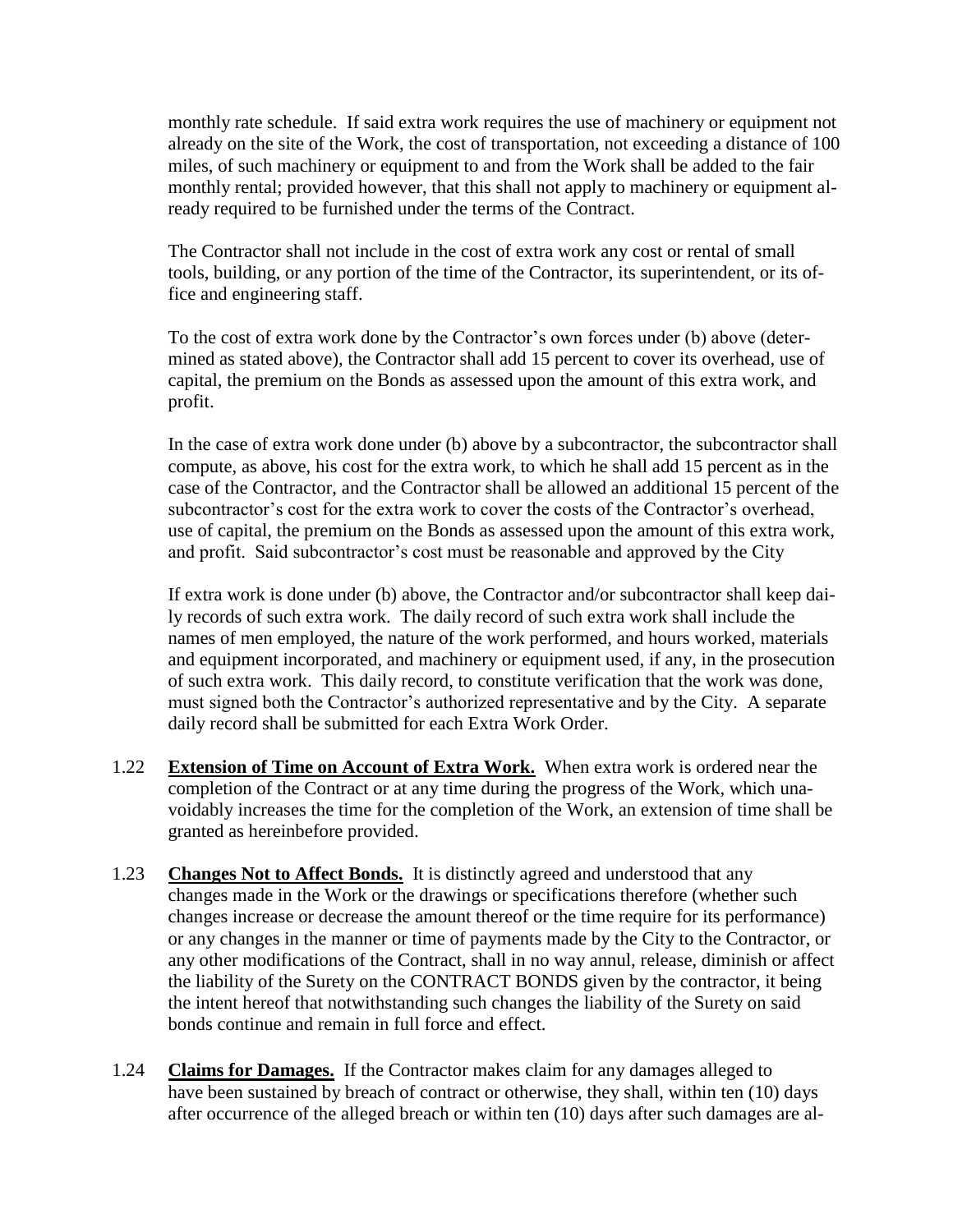leged to have been sustained, whichever date is the earlier, file with the City a written, itemized statement in triplicate of the alleged damages. The Contractor agrees that unless such statement is made and filed as so required, its claim for damages shall be deemed waived, invalid and unenforceable and that he shall not be entitle to any compensation for any such alleged damages.

1.25 **Abandonment of Work or Other Default.** If the Work shall be abandoned, or any part thereof shall be sublet without previous written consent of the City, or the Contract or any moneys payable hereunder shall be assigned otherwise than as herein specified, that the conditions herein specified as to rate of progress are not being complied with, or that the Work or any part thereof is being violate or is in default under any of the provisions of the Contract, or if the Contractor becomes bankrupt or insolvent or goes or is put into liquidation or dissolution, either voluntarily or involuntarily, or petitions for an arrangement or reorganization under the Bankruptcy Act, or makes a general assignment for the benefit of creditors or otherwise acknowledges insolvency, the happening of any of which shall be and constitute a default under the Contract, the City may notify the Contractor in writing, with a copy of such notice mailed to the Surety, to discontinue such Work or such part thereof as the City may designate; and the City may, upon giving such notice by contract or otherwise as it may determine, complete the Work or such part thereof and charge the entire cost and expense of so completing the Work or such part thereof to the Contractor. In addition to the said entire cost and expense of completing the Work, the City shall be entitled to reimbursement from the Contractor and the Contractor agrees to pay to the City any losses, damages, costs and expenses, including attorneys' fees, sustained or incurred by the City by reason of any of the foregoing causes. For the purposes of such completion, the City may, for itself, or for any contractors employed by the City, takes possession of an dues or cause to be used any and all materials, equipment, plant, machinery, appliances, tools, supplies and such other items of every description that may be found or located at the site of the Work.

All costs, expenses, losses, damages, attorneys' fees and any and all other charges incurred by the City under this subsection shall be charged against the Contractor and deducted and/or paid by the City out of any moneys due or payable or to become due or payable under the Contract to the Contractor; in computing the amounts chargeable to the Contractor, the City shall not be held to a basis of the lowest prices for which the completion of the Work or any part thereof might have been accomplished, but all sums actually paid or obligated therefore to effect its prompt completion shall be charged to and against the account of the Contractor. In case the costs, expenses, losses, damages, attorneys' fees and other charges together with all payments therefore made to or for the account of the Contractor are less than the sum which would have been payable under the Contract if the Work had been properly performed an completed by the Contractor, the Contractor shall be entitled to receive the difference, and, in case such costs, expenses, losses, damages, attorneys' fees and other charges, together with all payments therefore made to or for the account of the Contractor, shall exceed the said sum, the Contractor shall pay the amount of the excess to the City.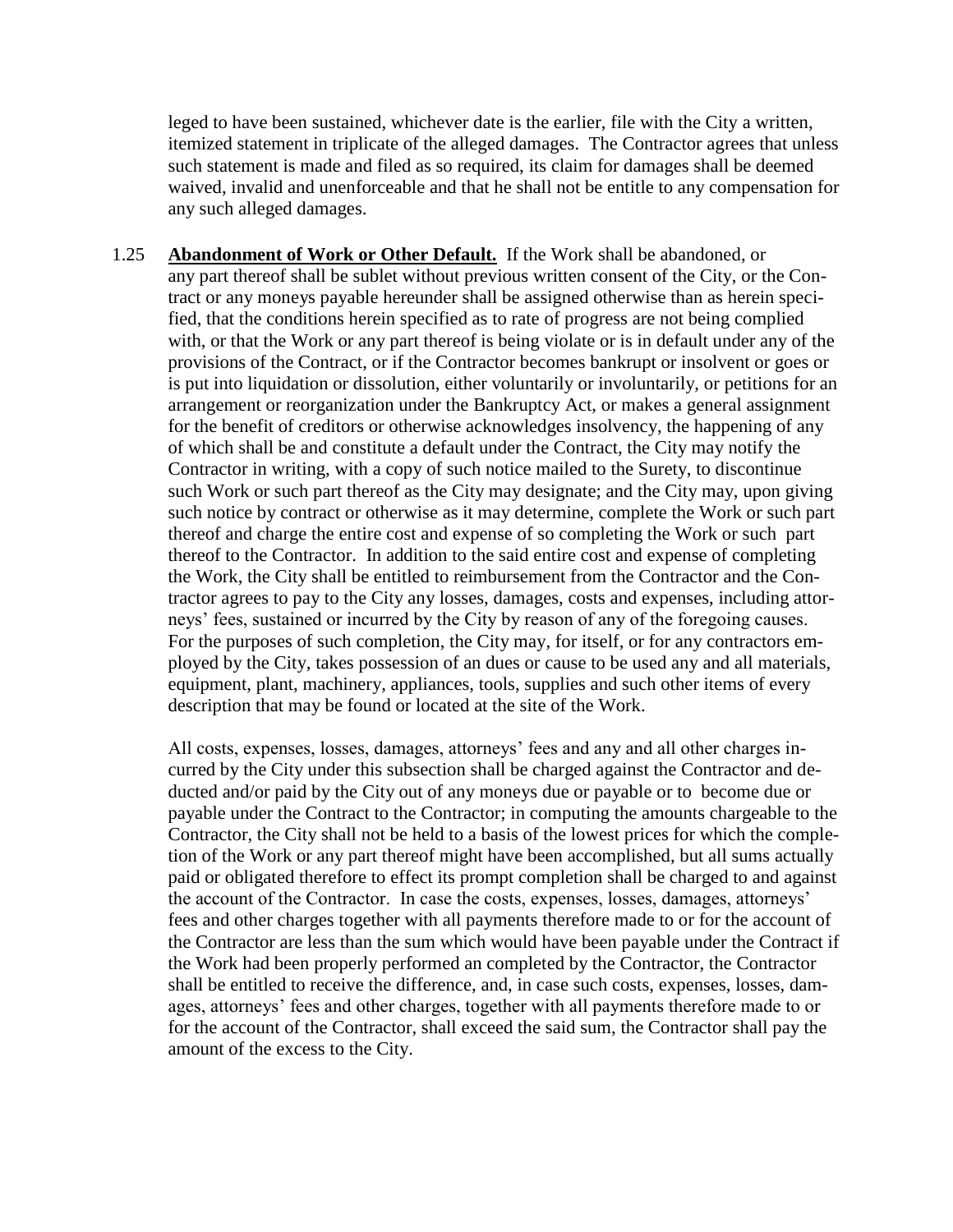1.26 **Prices For Work.** The City shall pay and the Contractor shall receive the prices stipulated in the BID made a part hereof as full compensation for everything performed and furnished and for all risks and obligations undertaken by the Contractor under and as required by the Contract.

The City shall pay the Vendor for the performance of this contract, in accordance with the terms of the contract, the sum of \$ dollars minus the amount of all available rebate funds obtained by the Vendor due to work performed through this contract. The Vendor agrees to apply for all available rebates, and receive up to \$\_\_\_\_\_\_\_\_\_\_ dollars in rebates obtained due to work performed through this contract. Any rebate amount above \$\_\_\_\_\_\_\_\_ dollars is to be paid by the City.

- 1.27 **Monies May Be Retained.** The City may at any time refrain from any monies which would otherwise be payable hereunder so much thereof as the City may deem necessary to complete the Work hereunder and to reimburse it for all costs, expenses, losses, damages and damages chargeable to the Contractor hereunder.
- 1.28 **Formal Acceptance.** The Contract Documents constitute an entire contract for one whole and complete Work or result. Fixing of the date of completion and acceptance of the Work or a specified part thereof shall only be effective when accomplished by a writing specifically so stating and signed by the City.
- 1.29 **Progress Estimates.** Once a month, except as hereinafter provided, the City shall make an estimate in writing of the total amount and value of the work done to the first of the month by the Contractor. The City shall retain a percentage of such estimated value, as set forth under SPECIAL CONDITIONS, as part security for fulfillment of the Contract by the Contractor and shall deduct from the balance all previous payments made to the Contractor, all sums chargeable against the Contractor and all sums to be retained under the provisions of the Contract. The City shall pay monthly to the Contractor the balance not deducted and/or retained as aforesaid, except that payment may be withheld at any time, if in the judgment of the City, the work is not proceeding in accordance with the Contract. If the City deems it expedient to do so, it may cause estimates and payments to be made more frequently than once in each month. No progress estimate or payment need be made when in the judgment of the City, the total value of the work done since the last estimate amounts to less than the amount set forth under SPECIAL CONDITIONS.

Estimates of lump-sum items shall be based on a schedule dividing each such item into its appropriate component part, together with a quantity and a unit price for each part so that the sum of the products of prices and quantities will equal the Contract price for the item. This schedule shall be submitted by the Contractor for and must have the approval of the City before the first estimate becomes due.

If the City determines that the progress of the Work will be benefited by the delivery to the site of certain materials and equipment, when available, in advance of actual requirement therefore and if such materials and equipment are delivered and properly stored and protected, the cost to the contractor or subcontractor as established by invoices or other suitable vouchers satisfactory to the City, less the retained percentages as above provided,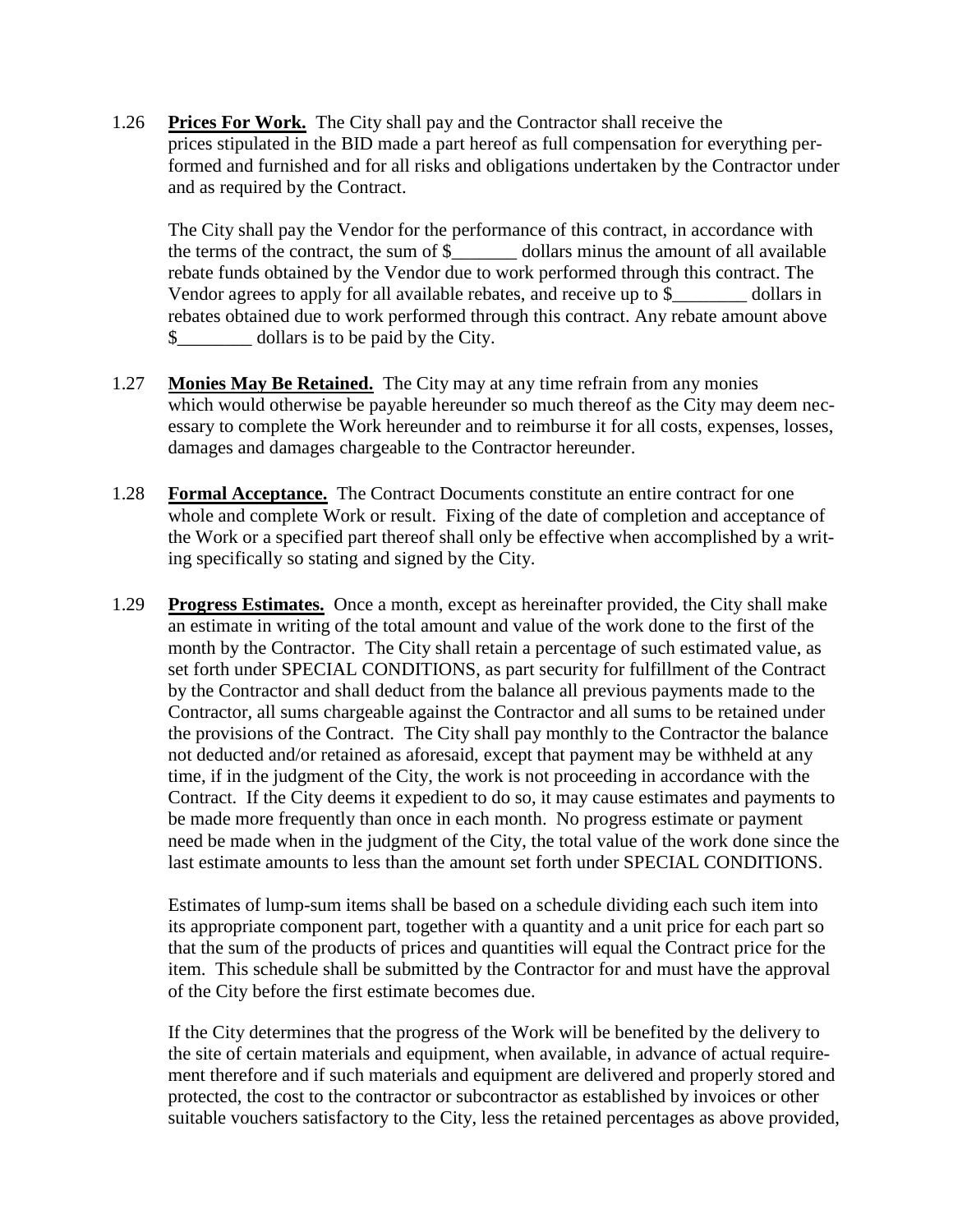may be included in the progress estimates; provided always that there be duel executed and delivered by the contractor to the City at the same time a Bill of Sale in form satisfactory to the City, transferring and assigning to the City full ownership and title to such materials or equipment.

1.30 **Partial Acceptance.** The City may, at any time, in a written order to the contractor (1) declare that he intends to use a specified part of the Work which, in its opinion, is sufficiently complete, in accordance with the Contract Documents, to permit its use; (2) enclose a tentative list of items remaining to be completed or corrected, and (3) fix the date of acceptance of that specified part of the Work.

Within 45 days after acceptance under this subsection, the City shall make an estimate, in writing, of the amount and value of the part of the Work, so accepted and shall pay said amount to the Contractor after deducting there from all previous payments, all charges against the Contractor as provided for hereunder, and all amounts to be retained under the provisions of the Contract, said payment to be made at the time of the next monthly progress estimate.

Acceptance by the City under this subsection shall not relieve the Contractor of any obligations under the Contract Documents except to the extent agreed upon in writing between the City and the Contractor.

The City shall have the right to exclude the Contractor from any part of the Work which has been accepted, but the City will allow the Contractor reasonable access thereto to complete or correct items on the tentative lists.

1.31 **Final Estimate and Payment.** As soon as practicable (but not more than sixty-five (65) days) after final completion of the Work, the City shall make a final estimate, in writing, of the quantity of Work done under the Contract and the amount earned by the Contractor.

The City shall pay to the Contractor the entire amount found to be earned and due hereunder after deducting there from all previous payments, all charges against the Contractor as provided for hereunder, and all amounts to be retained under the provisions of the Contract. Except as in this subsection otherwise provided such payment shall be made not later than fifteen (15) days after, but in no event before, the expiration of the time within which claims for labor performed or materials or equipment furnished must be filed under the applicable Lien Law, or, if such time is not specified by law, the expiration of thirty (30) days after the completion of the Engineer's final estimate.

All quantities shown on progress estimates and all prior payments shall be subject to correction in the final estimate and payment.

1.32 **Liens.** If, at any time, any notices of lien are filed for labor performed or materials or equipment manufactured, furnished, or delivered to or for the Work, the Contractor shall, at its own cost and expense, promptly discharge, remove or otherwise dispose of the same, and until such discharge, removal or disposition, the City shall have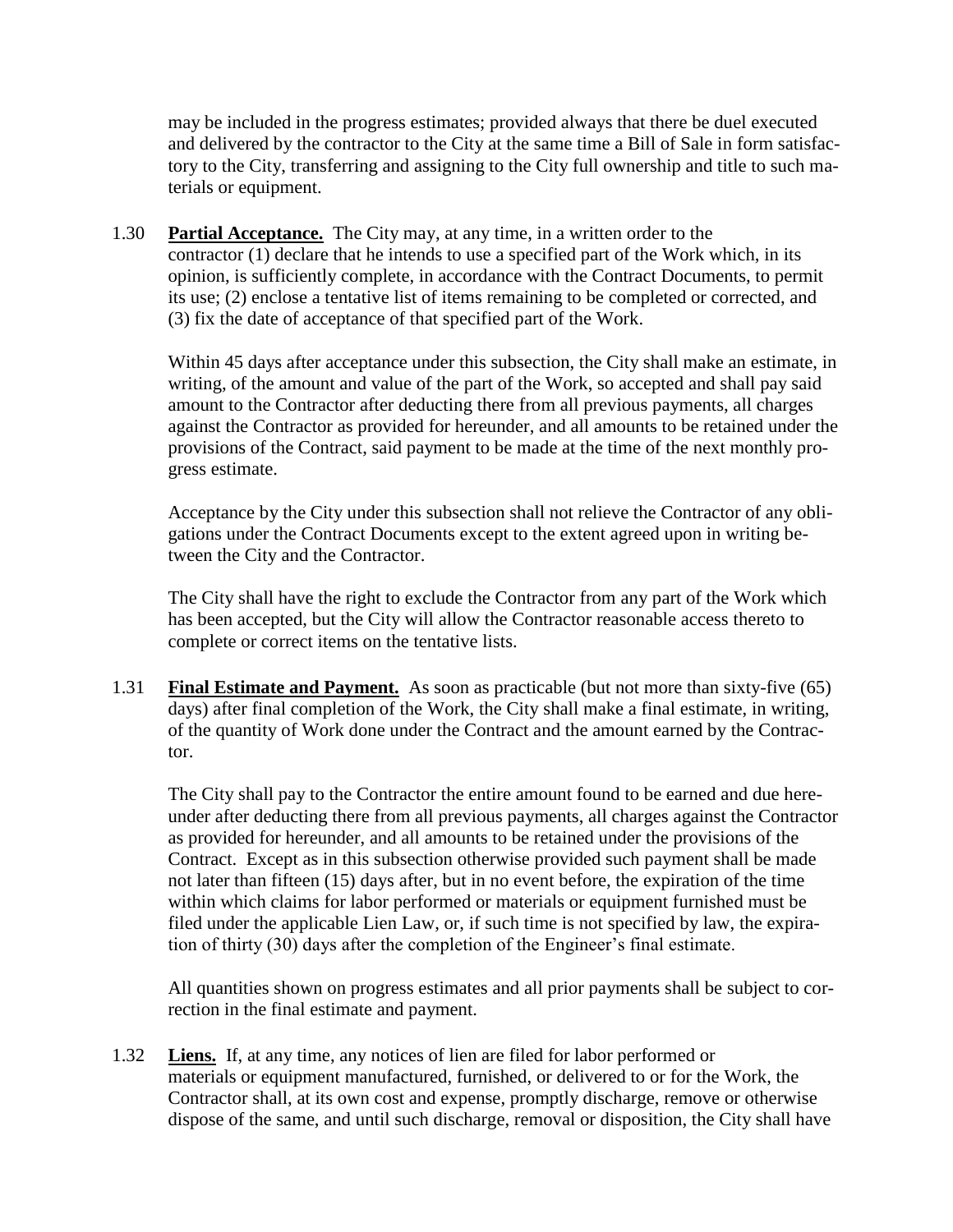the right to retain from any moneys payable hereunder an amount which, in its sole judgment, it deems necessary to satisfy such liens and pay the costs and expenses, including attorneys' fees, of defending any actions brought to enforce the same, or incurred in connection therewith or by reason thereof.

- 1.33 **Claims.** If, at any time, there be any evidence of any claims for which the Contractor is or may be liable or responsible hereunder, the Contractor shall promptly settle or otherwise dispose of the same, and until such claims are settled or disposed of, the City may retain from any moneys which would otherwise be payable hereunder so much thereof as, in its sole judgment, it may deem necessary to settle or otherwise dispose of such claims and to pay the costs and expenses, including attorneys' fees, of defending any actions brought to enforce such claims, or incurred in connection therewith or be reason thereof.
- 1.34 **Application of Monies Retained.** The City may apply any moneys retained hereunder to reimburse itself for any and all costs, expenses, losses, damage and damages liabilities, suits, judgments and awards incurred, suffered or sustained by the City and chargeable to the Contractor hereunder or as determined hereunder.
- 1.35 **No Waiver.** Neither the inspection by the City, nor any order, measurement, approval, determination, decision of certificate by the City for the payment of money; nor any payment for or use, occupancy, possession or acceptance of the whole or any part of the Work by the City, nor any extension of time, nor any other act or omission of the City shall constitute or be deemed to be an acceptance of any defective or improper work, materials, or equipment nor operate as a waiver of any requirement or provision of the Contract, nor of any remedy, power or right of or herein reserved to the City, nor of any right to damages for breach of contract. Any and all rights and/or remedies provided for in the Contract are intended and shall be construed to be cumulative; and, in addition to each and every other right and remedy provided for herein or by law, the City shall be entitled as of right to a writ of injunction against any breach or threatened breach of the Contract by the Contractor, by its subcontractors or by any other person or persons.
- 1.36 **Liability of City.** No person, firm or corporation, other than the Contractor who signed this Contract as such, shall have any interest herein or right hereunder. No claim shall be made or be valid either against the City or any agent of the City and neither the City nor any agent of the City shall be liable for or be held to any money, except as herein provided. The acceptance by the Contractor of the payment as fixed in the final estimate shall operate as and shall be a full and complete release of the City and of very agent of the City of and from any and all claims, demands, damages and liabilities of, by or to the Contractor for anything done or furnished for or arising out of or relating to or by reason of the Work or on account of any act or neglect of the City or of any agent of the City or of any other person, arising out of, relating to or by reason of the Work, except the claim against the City for the unpaid balance, if any there be, of the amounts retained as herein provided.
- 1.37 **Guarantee.** The Contractor guarantees that the Work and services to be performed under the Contract, and all workmanship, materials and equipment performed, furnished, used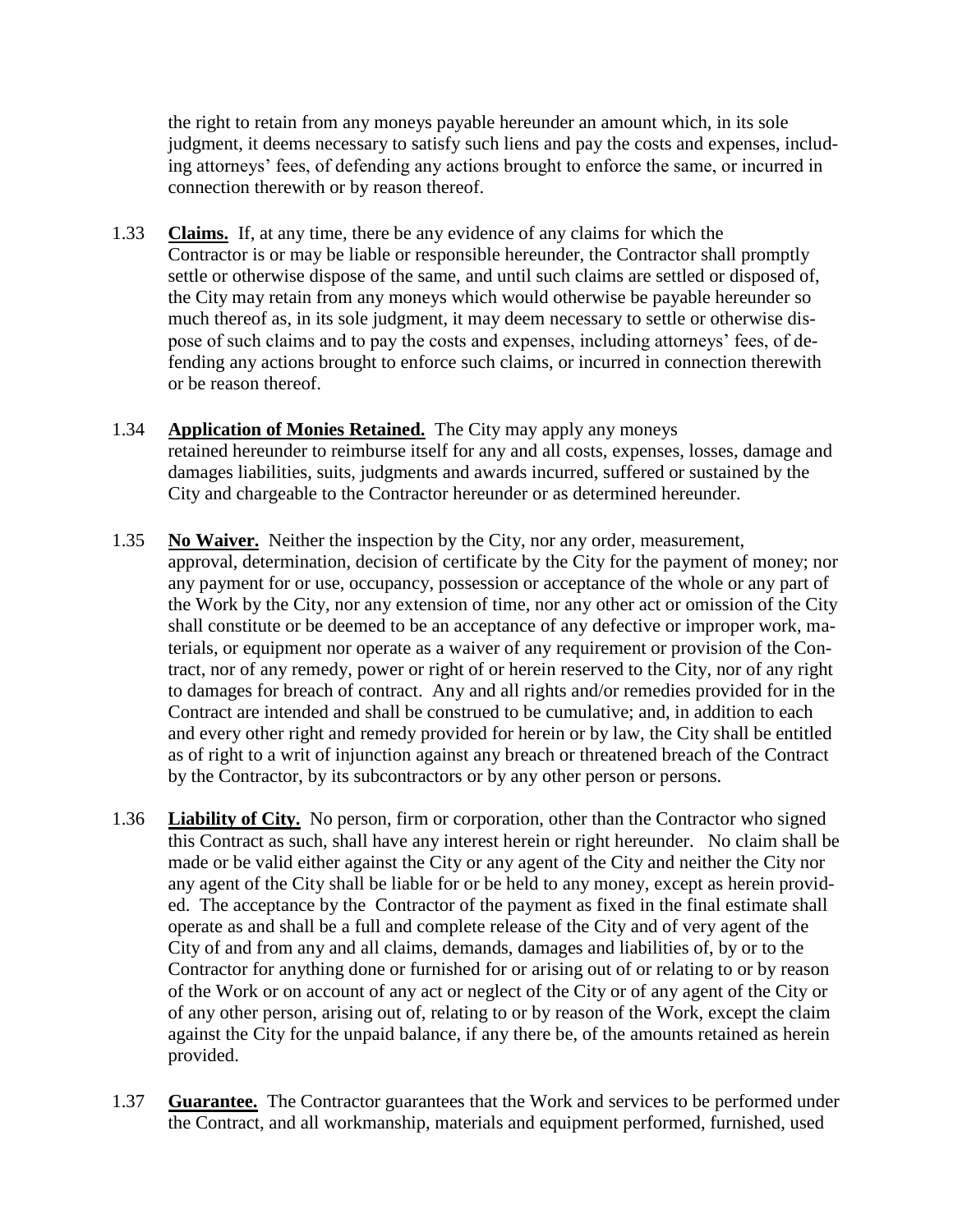or installed in the construction of the same, shall be free from defects and flaws, and shall be performed and furnished in strict accordance with the Drawings, Specifications, and other Contract Documents, that the strength of all parts of all manufactured equipment shall be adequate and as specified and that the performance test requirements of the Contract shall be fulfilled. This guarantee shall be for a period of one year from and after the date of completion and acceptance of the Work as stated in the final estimate. If part of the Work is accepted in accordance with that subsection titled "Partial Acceptance," the guarantee for that part of the Work shall be for a period of one year from the date fixed for such acceptance.

1.38 **Retain Money for Repairs.** The City may retain out of the moneys otherwise payable to the Contractor hereunder a percentage of the amount thereof as set forth under SPECIAL CONDITIONS, and may expend the same, in the manner hereinafter provided in making such repairs, corrections or replacements in the Work as the City, in its sole judgment, may deem necessary.

If, at any time within the said period of guarantee, any part of the Work requires repairing, correction or replacement, the City may notify the Contractor in writing to make the required repairs, correction replacements. If the Contractor neglects to commence making such repairs, correction, or replacements to the satisfaction of the City within three (3) days from the date of receipt of such notice, or having commenced fails to prosecute such work with diligence, the City may employ other persons to make the same. The City shall pay the cost and expense of the same out of the amounts retained for that purpose. Upon the expiration of the said period of guarantee, provided that the Work at that time is in good order the Contractor will be entitled to receive the whole or such part of the sum last aforesaid, if any, as may remain after the cost and expense of making said repairs, correction or replacements, in the manner aforesaid, have been paid there from.

- 1.39 **Cleaning Up.** The Contractor, at all times, shall keep the site of the Work free from rubbish and debris caused by its operations under the contract. When the Work has been completed, the Contractor shall remove from the site of the Work all of its plant, machinery, tools, construction equipment, temporary work and surplus materials so as to leave the Work and the site clean and ready for use.
	- Maintain the Site free from accumulations of waste, debris, and rubbish.
	- Provide on-site containers for collection of waste materials and rubbish.
	- At the end of each day, remove and legally dispose of all waste materials and rubbish from site.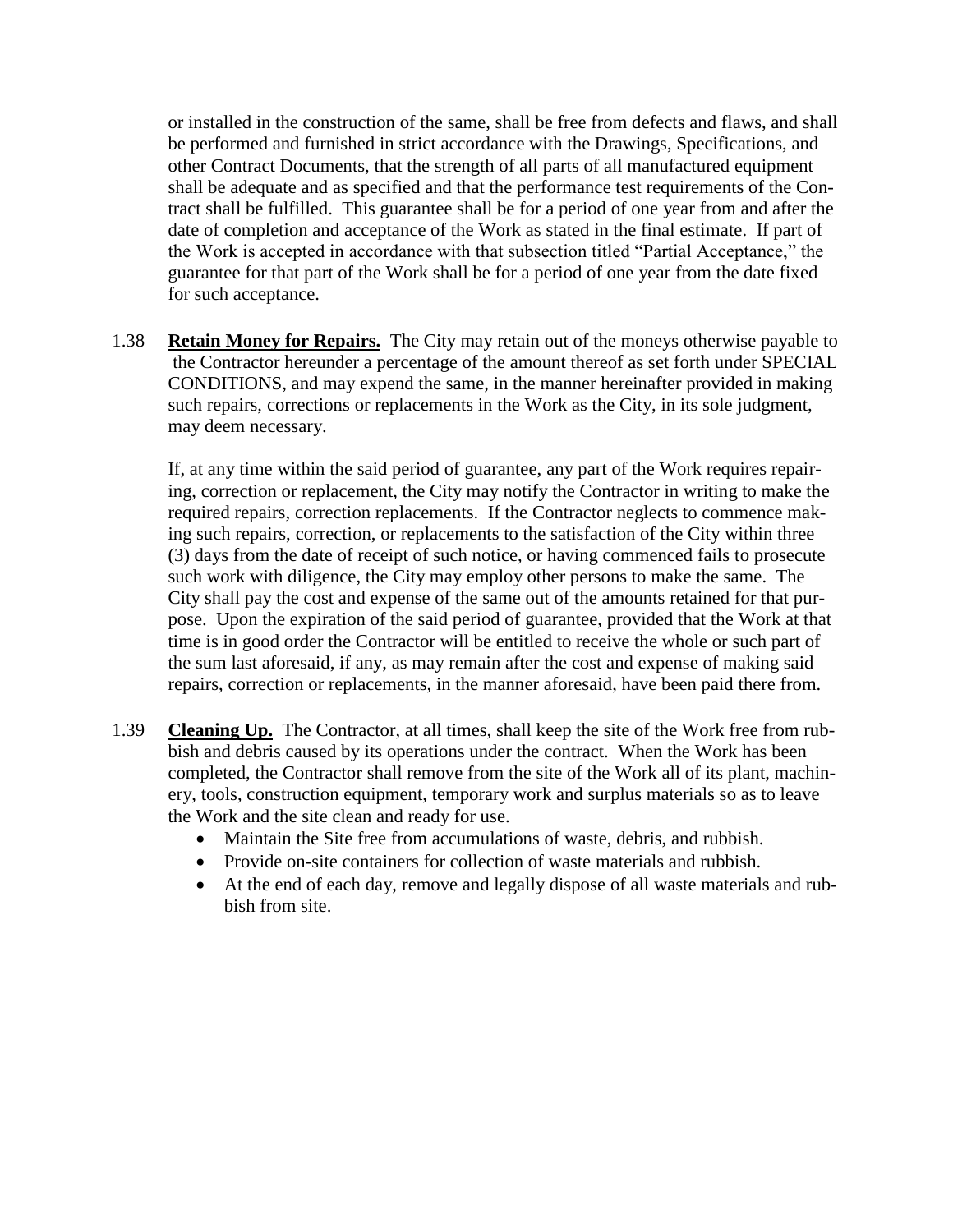- 1.40 **Legal Address of Contractor.** The Contractor's business address and its office at or near the site of the work are both hereby designated at places to which communications in a postpaid wrapper directed to the contractor's business address in a post office box regularly maintained by the Post Office Department or the delivery at either designated address of any letter, notice, or other communication by mail or otherwise shall be deemed sufficient service thereof upon the contractor, and the date of such service shall be the date of receipt. The first-named address may be changed at any time by an instrument, in writing, executed and acknowledged by the contractor and delivered to the City. Service of any notice, letter or other communication upon the contractor personally shall likewise be deemed sufficient service.
- 1.41 **Modification or Termination.** Except as otherwise expressly provided herein the contract may not be modified or terminated except in writing signed by the parties hereto.

The cost of the preparation of bid documents is considered a part of the cost of doing business and as such will not be reimbursed, regardless of circumstances.

**END OF SECTION**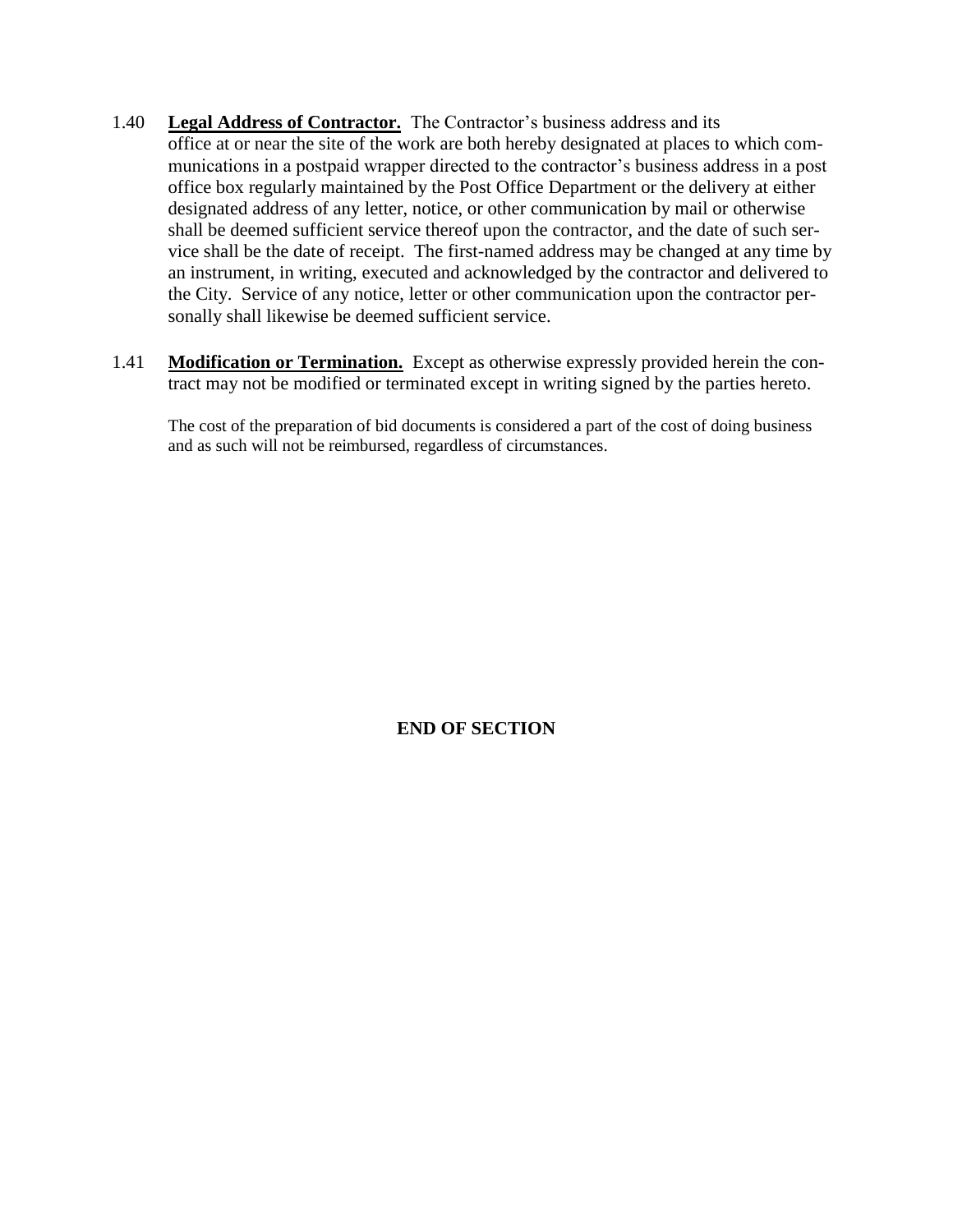# EQUIPMENT REQUIREMENTS **Greenfield Police Department HVAC Unit Replacement**

Contractor to indicate where exceptions are taken to the following minimum technical specifications. It shall be the City's right to reject any bid that does not appear to meet the overall intent of these specifications. On the other hand, Contractors are encouraged to indicate where their proposal exceeds these minimum specifications. In addition to meeting the minimum specifications, the successful Contractors shall be responsible for having complied with all applicable federal and state standards, regulations and laws governing these types of roof top units. This includes compliance with all applicable safety and environmental standards.

A. Design Requirements: Provide products and systems that have been manufactured to the following criteria:

1. Refrigeration system construction of units shall be in accordance with ASHRAE 15.

2. Units shall be designed, manufactured, and tested and listed in accordance with UL 1995 requirements, and shall bear the UL or ETL label.

3. Gas-fired furnace section construction shall be in accordance with UL/ETL safety standards. Furnace section shall bear the UL/ETL label.

B. Electrical Characteristics:

- 1. 60 Hz
- 2. 208/230 voltage
- 2. 3-phase

C. Cooling Performance:

1. Unit(s) shall have a minimum SEER of 16.0.

D. Heating performance:

1. Gas Heating:

a. Efficiency:

1) Units  $\leq$  225 kBtuh shall have a minimum AFUE of 80

2) Units > 225 kBtuh shall have a minimum thermal efficiency of 80%

3) Furnish gas heat units with electronic ignition

E. Economizer and Outdoor Air Damper:

1. Unit(s) shall have differential economizing capability using either dry-bulb or enthalpy with a minimum condition lock out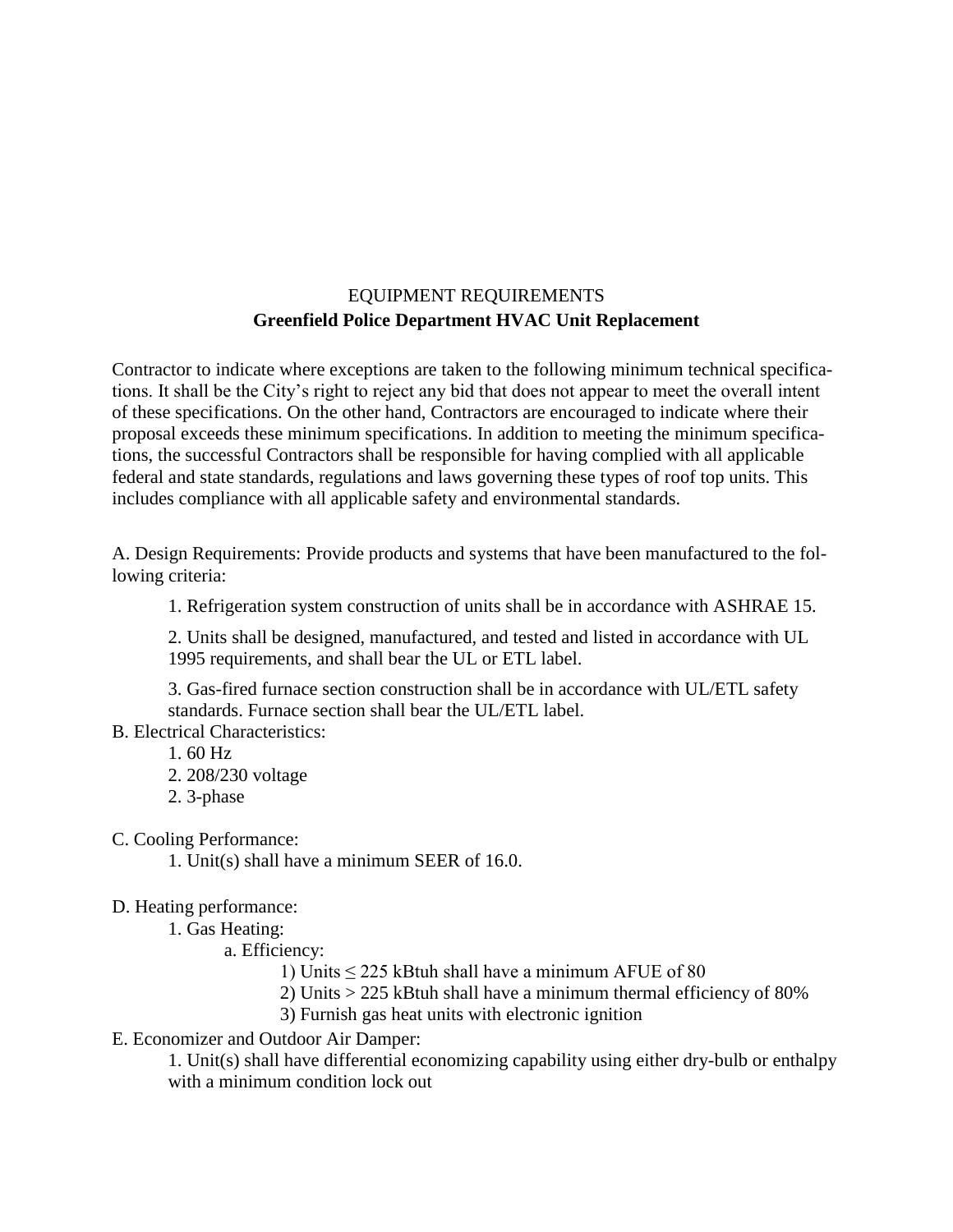2. The economizing function will be capable of actuating from a set minimal outdoor air intake to 100% of ARI rated flow

3. Outdoor air damper shall be able to fully close switching to 100% recirculation mode and maintain a leakage rate based on section 2.01 E 1 g.

General:

1. Unit(s) shall be a single package air-cooled DX mechanical cooling system with integral gas fired high efficiency heating system and economizer capability.

2. Unit(s) shall be capable of discharging downward.

3. The single package unit shall be a product of a firm regularly engaged in the manufacture of heating/cooling equipment.

4. The manufacturer shall have parts and service available throughout the U.S and Canada.

5. Unit(s) shall be shipped completely factory assembled, pre-charged, piped and wired internally ready for field connections.

6. Unit(s) shall be 100% run tested by the manufacturer with a copy of the run test report on file at the manufacturing facility.

# **2.01 PACKAGED ROOFTOP UNITS**

A. General:

1. Rooftop unit shall be specifically designed for outdoor application with a fully weatherproof cabinet, fully flashed on 4 sides, and shipped as one piece.

- B. Manufacturer shall perform all of the following at the factory:
	- 1. Assemble units
	- 2. Wire and pipe units
	- 3. Install unit controller
	- 4. Run test units before shipping

C. Information plates:

- 1. Outside Nameplate
	- a. Material shall be durable and weather resistant.
	- b. Located on outside of unit
	- c. Information on the nameplate shall contain:
		- 1) Name of manufacturer
		- 2) Model and serial number
		- 3) Cooling and heating capacity of unit

d. Nameplate shall be easily viewed with no obstruction such as pipe or conduit.

2. Unit shall have tags/decals showing lifting/rigging points, caution areas and refrigerant type.

3. Information in control compartment:

a. Unit(s) shall have Installation and Maintenance manuals supplied with each unit in the control access section.

b. Unit(s) shall be provided with a durable and weather resistant Wiring Diagram mounted to the control compartment door.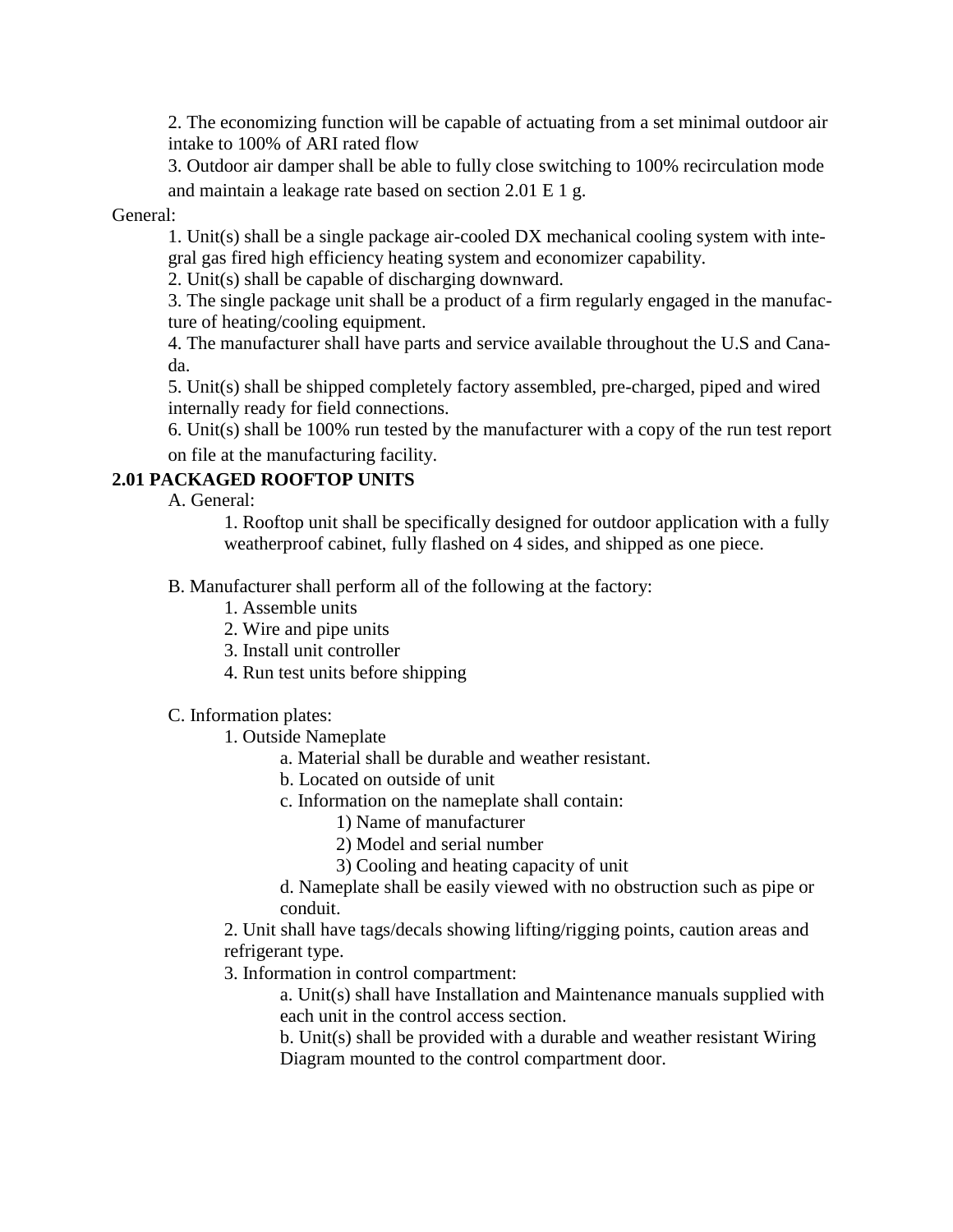D. Plastic or rubber bushings or tooled openings to prevent wire abrasion wherever wiring runs through sheet metal

E. RTU's to include the following equipment:

1. Cabinet: Formed and reinforced insulated panels, preferably hinged to allow access to internal parts and components, with joints between sections sealed.

a. Enclosure shall include anti-corrosion coating and shall be capable of withstanding ASTM B117 750 hour Salt Spray Test

b. Base rails:

1) Full perimeter

2) To have rigging holes for lifting

3) Shall have forklift slots

c. Access Doors and Panels:

1) Provide hinged access doors and removable panels to allow for removal, replacement or repair of all internal components. All doors and removable panels shall be gasketed.

2) Include air/water seals for panels/doors separating conditioned from unconditioned air.

3) Factory supplied latching handles

4) Provide access to:

a) Economizer section

b) Filter section

- c) Blower section
- d) Compressors/control/heat section(s)
- e) Condenser section
- d. Insulation:

1) Cabinet shall be thermally and acoustically insulated.

2) Unit base fully insulated to serve as air seal to the roof curb.

3) All panels adjacent to conditioned air including the base shall be fully insulated with a minimum of  $R=1.0$  (higher R value is preferred) fiberglass insulation to prevent condensation and minimize sound transmission.

4) Door liners, top panels, divider panels and mullions shall be ful-

- ly insulated to meet an R-value of 1.0 (higher R value is preferred).
- 5) Casing Insulation and Adhesive: Comply with NFPA 90A.
- e. Outdoor- and Return-Air Mixing Dampers:

1) Damper leakage rate no greater than the rate described in ASHRAE/IESNA 90.1 Table 6.4.3.4.4.

2) Damper Motor: Direct-coupled, modulating with adjustable minimum position, plug-in connections.

3) Gear driven preferred, use of rod and linkages is acceptable

4) Outdoor Air Hood furnished with cleanable aluminum mesh outdoor air filters.

5) Relief-Air Damper: Motorized (Direct coupled, gear driven preferred, use of rod and linkages is acceptable) or back draft gravity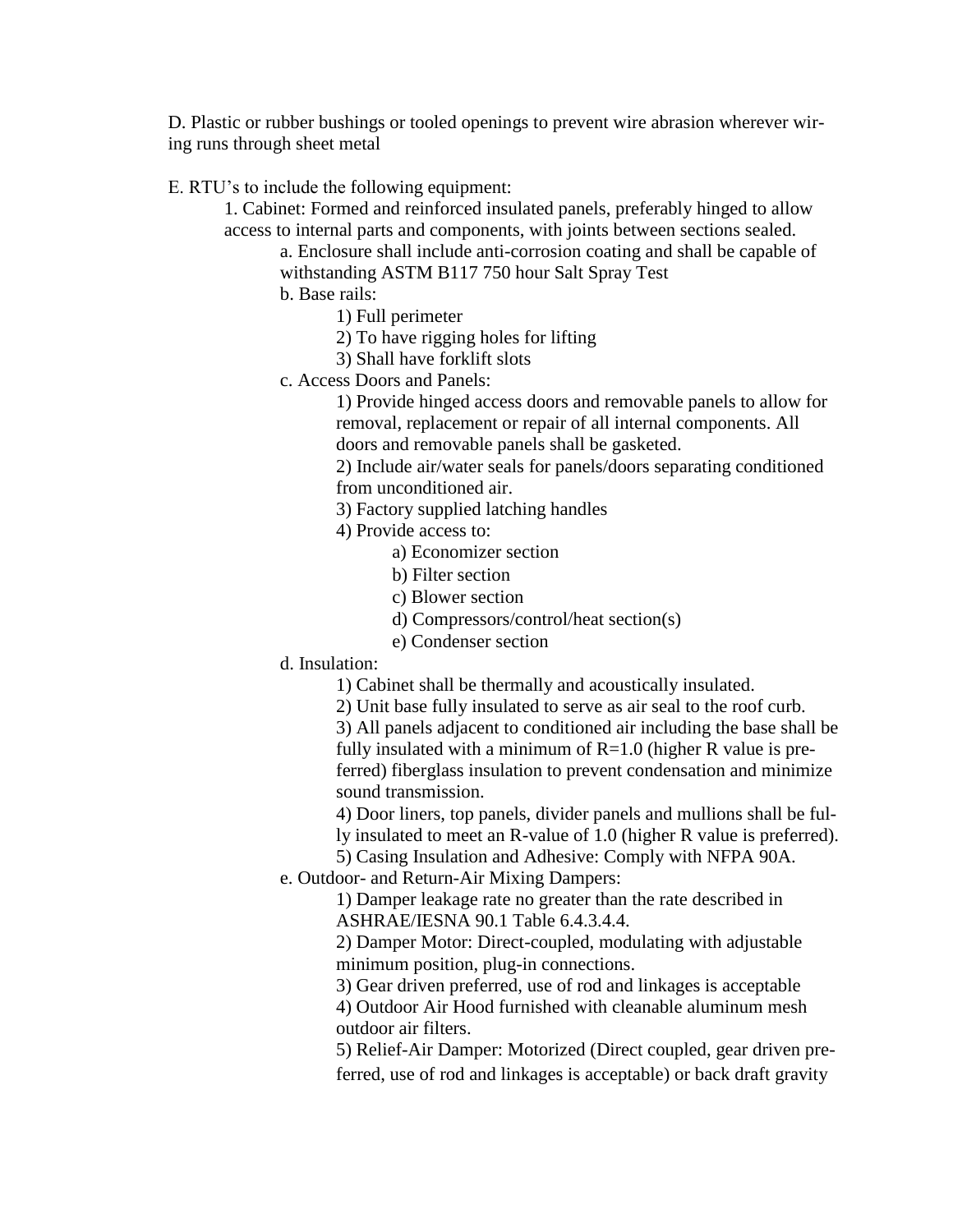(non-motorized), as required by ASHRAE/IESNA 90.1, with bird screen and hood.

## **2.02 COOLING SYSTEM:**

A. Operating range of 0°F - 115°F degrees outdoor ambient conditions.

B. Refrigerant Circuits:

1. Each circuit shall have gauge port and connections on high and low pressure side in accessible locations.

2. Refrigerant charging valves and connections shall be provided for each circuit. C. Refrigerant:

1. Refrigerant shall not be an HCFC compound.

2. Factory charged with refrigerant and oil

## D. Compressors:

1. Intent is to not restrict the technology employed; therefore type of compressor is not specified

2. Safeties will be provided for the following:

a. Internal overcurrent and high-temperature protection

- b. Internal pressure relief and high pressure (manual reset)
- d. Low pressure (automatic reset)
- e. Low charge
- f. Overload protection
- g. Short cycle protection:
	- 1) To allow circuit pressure equalization prior to compressor start
	- 2) To allow minimum run time
- 3. Equip with vibration isolation
- 4. Crankcase heaters

5. Compressor(s) shall be easily accessible and removable without disassembling cabinet.

Refrigerant piping is to be protected to not leak or be damaged during shipment or unit operation.

E. Condensate Drain Pan:

1. Unit shall have a non-corroding condensate drain pan under evaporator coil pitched for proper drainage at any orientation on a ¼"/ft roof slope.

2. Contractor to install drain trap per manufacturer's instructions.

## **2.03 HEATING SYSTEM:**

A. Gas Furnace

1. Description: Factory assembled, piped, and wired; complying with ANSI Z83.8 and NFPA 54.

a. Certified by and bearing label of ULC or CETLus

- 2. Burners: Stainless steel
	- a. Fuel: Natural gas

b. Ignition: Electronically controlled hot-surface or direct spark igniter with flame sensor.

- c. Heat-Exchanger: Aluminized steel or stainless steel.
- 4. Gas Controls: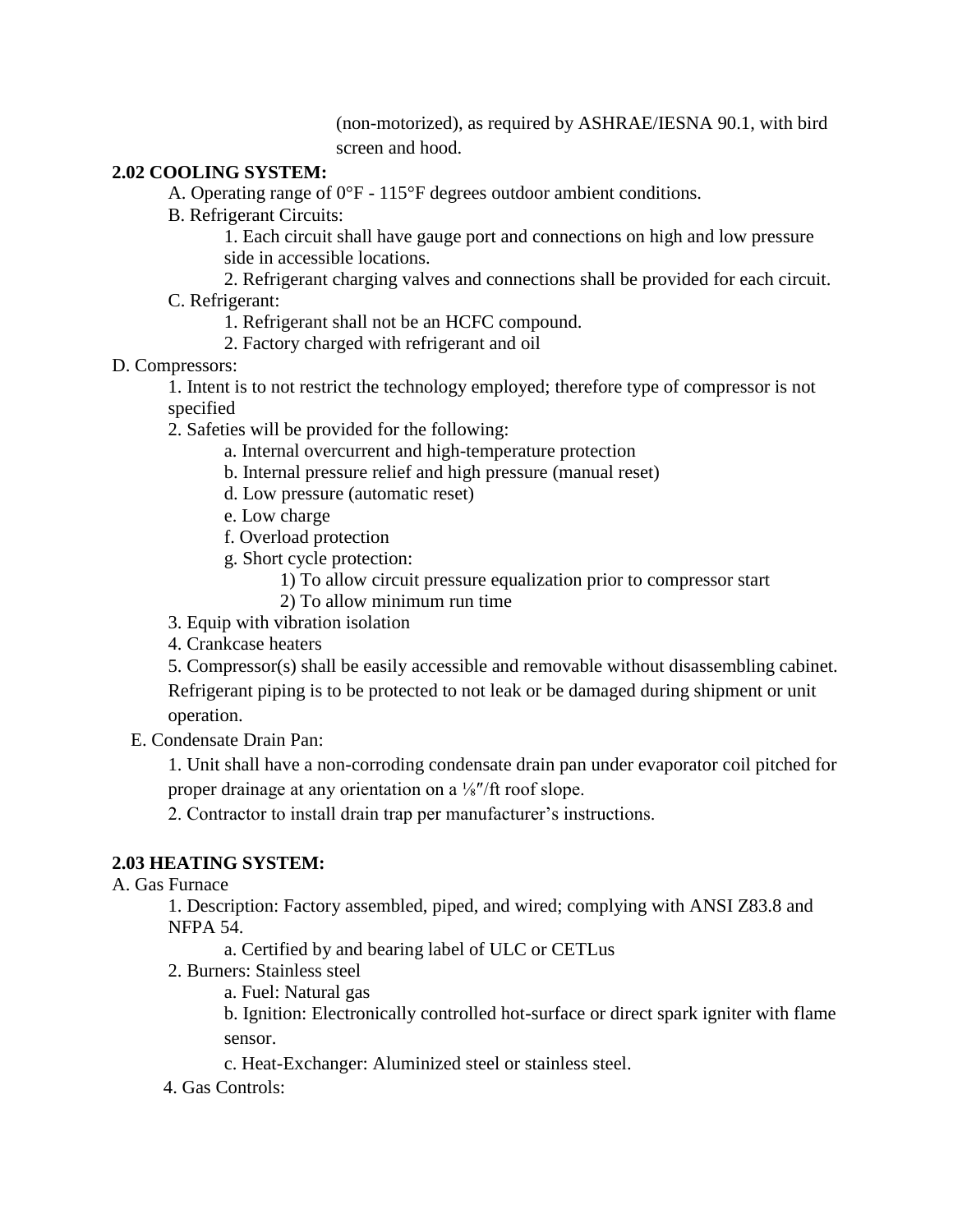a. Gas Control Valve: Two-Stage or Modulating, indicate on submittal documents.

b. Gas Train: Single-body, regulated, , 24-V ac gas valve assembly with manual shutoff. (Pressure regulator to be factory or field installed.)

c. Gas valve delay

d. High temperature limit switches

e. Electronic switch to lockout gas valve until combustion air flow is proven

#### **2.04 INDOOR AIR QUALITY:**

A. All air handling sections of units shall meet advertised CFM performance using a MERV 13 filter or higher. Mini-split systems are exempt from this requirement.

B. Filter compartment shall have a hinged, gasketed, access panel with latches on one side of cabinet to allow for easy filter removal.

C. Supply Air Blower:

1. Intent is to not restrict technology employed, therefore type of fan is not specified.

2. Fan(s), motor(s), and drive(s) shall be entirely self-contained.

3. Each supply-air fan and motor shall be installed on an adjustable fan base.

4. Fan(s) may be direct or belt drive.

5. Motor:

a. Overload protected

b. Bearings shall be air-handling quality, heavy-duty grease or permanently lubricated ball type. Bearings shall be selected for a Basic Rating Life, (L10) of 100,000 hours at maximum operating speed and horsepower for each construction level

c. Ground and polished shafts

d. Motor mount base shall permit ease of changeover and belt tension adjustment (if applicable).

e. Blowers, drives and motors shall be balanced.

f. Shall be "NEMA premium" for motors 1 hp or greater.

g. Supply fan motors shall comply with NEMA MG 1

#### **2.05 CONTROLS AND DIAGNOSTICS:**

A. RTU shall have a stand-alone Direct Digital Control (DDC) based unit control system.

1. DDC unit control system shall include all required, input/output boards, main microprocessor, software and operator interface for stand-alone operation

2. DDC unit control system shall perform all unit control functions including unit safeties and either zone sensor control mode or thermostat control mode

3. All boards shall be individually replaceable for ease of service. All microprocessors, boards, and sensors shall be factory mounted and tested.

4. The DDC controller shall be stand-alone, not dependent on communications with any on-site or remote master control panel when operating in either a zone sensor control or a thermostat control mode.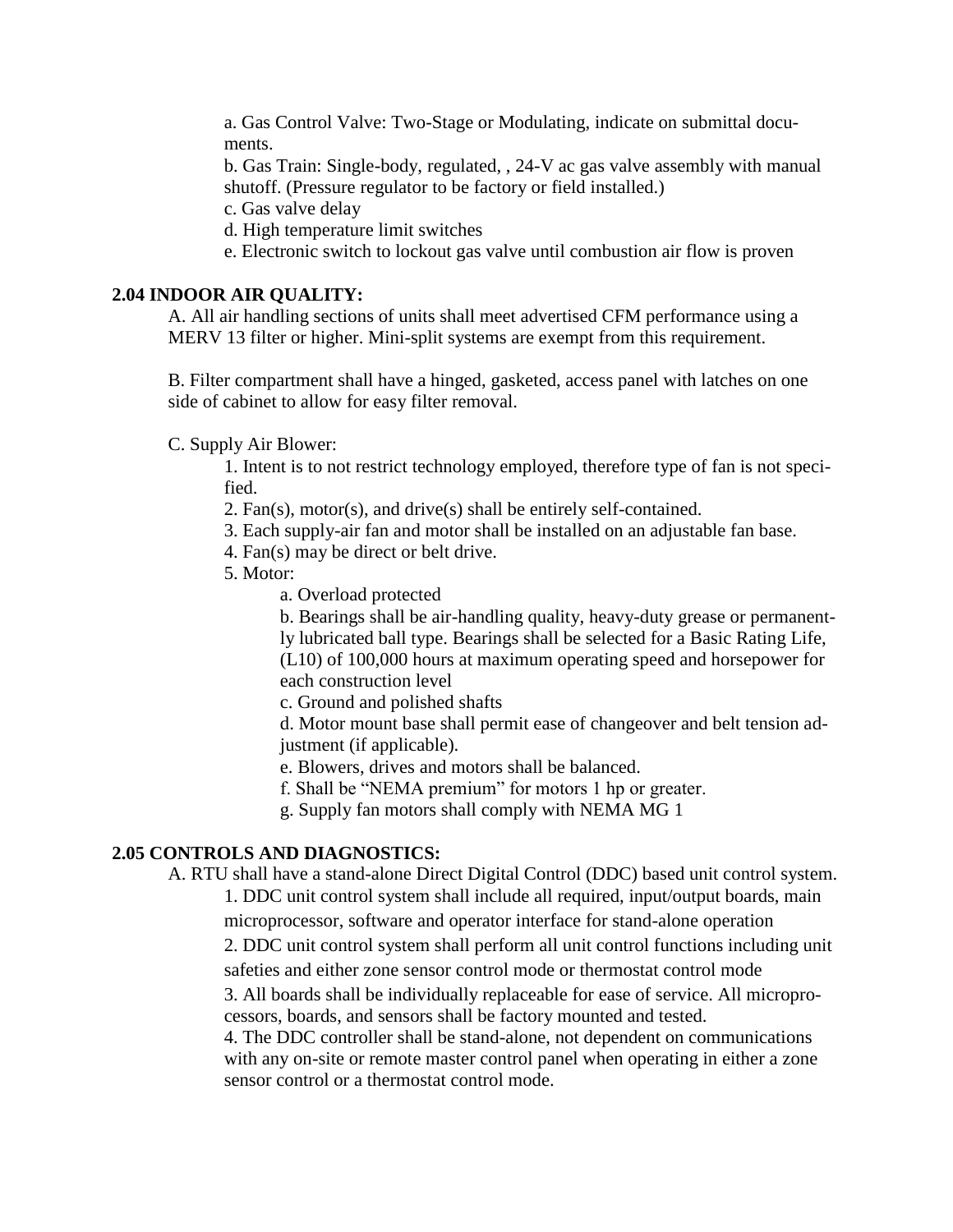5. The DDC controller shall provide on-board fault point alerts either through an alphanumeric display or flash codes.

B. The microprocessor memory shall be protected from voltage fluctuations and power failures. All factory and user set control points, control algorithms and schedules shall be maintained in nonvolatile memory. No settings shall be lost, even during extended power shutdowns.

C. DDC unit controller in zone temperature control mode shall provide the following economizer control based on outside air temperature:

1. Low OA temp lockout  $= 35$  deg F

2. High OA temp lockout  $= 65 \deg F$ 

3. DDC controller shall support integrated economizer operation, i.e., the unit shall be able to economize while also providing mechanical cooling, if economizer can't fully satisfy the zone cooling load.

4. If economizer is available, and the zone is in the cooling mode, and no compressors are running, the OA damper shall modulate to supply discharge air temperature control (set point  $= 55$  deg F).

5. If economizer is available and any compressor is running, the OA damper shall be fully (100%) open.

6. If economizer is not available, the OA damper shall be at Minimum Position during occupied times.

#### **2.06 ELECTRICAL:**

A. Single point connection:

1. Provide for single connection of power to unit with non-fused disconnect accessible from outside unit and control-circuit transformer with built-in overcurrent protection.

2. Electrical power at unit shall be either 208/230, three phase, 60 hertz.

3. Electrical components shall have ETL or UL label where applicable and shall be identified with printed labels.

B. Circuit Breakers:

1. Factory wired and mounted

- 2. Current sensitive
- 3. Temperature activated

4. Manual reset

5. Only one voltage shall be controlled through the contacts of any particular relay

6. GFCI receptacles:

7. Provide a 120 volt, 2-receptacle GFI outlet at the unit local disconnect.

8. Provide label near GFI outlet stating "WARNING: Circuit feeding GFI receptacle is energized when unit disconnect is in OFF position"

C. All relays, timers, contactors to be located in one compartment

D. Wiring:

1. Wiring shall be color-coded or numbered and consistent throughout the unit.

2. If a wire numbering system is utilized, the numbers shall be located between one and two inches from both ends of each wire.

3. Wiring shall comply with NEC requirements and with local applicable codes.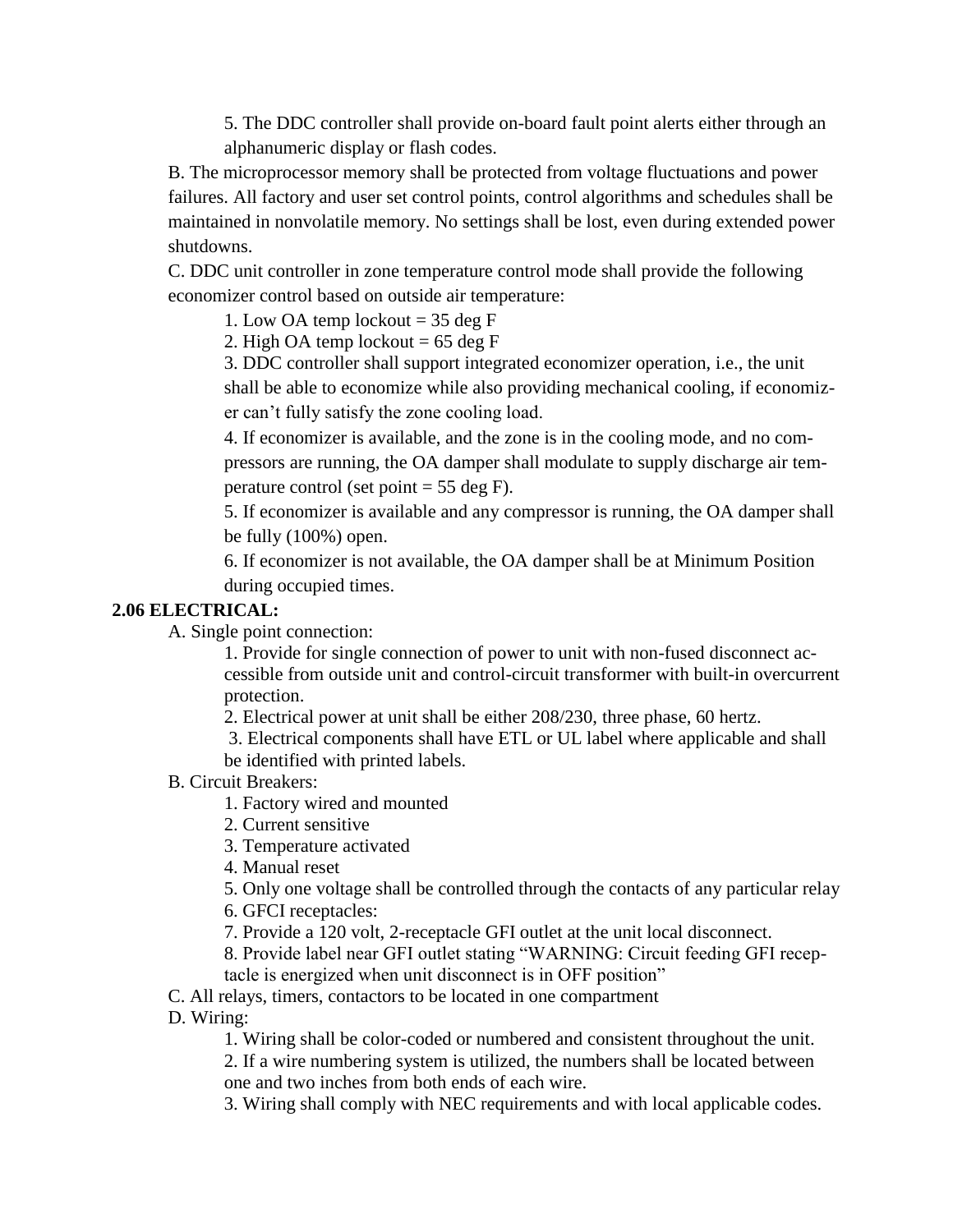4. Terminal blocks shall be provided for power wiring and external control wiring.

5. Use wire ties to keep wires grouped together

6. Orient components such that adequate clearance will remain after common replacement parts are installed.

7. Wiring, including control wiring, shall have insulation rated at 600 volts.

8. Sheet metal knockouts used for wiring shall have nonmetallic grommets installed to protect wire insulation from abrasion

E. Provide a laminated wiring diagram attached to the inside of the compartment door that contains the following:

1. The ladder schematic shall read left to right, top to bottom. The diagram shall accurately reflect the wire numbers or colors used throughout the unit, and shall have a picture of the physical layout of the electrical system of the unit including the unit components and the wiring between them.

2. Display a fully explained, legible, legend at the bottom.

3. Provide a diagram of the actual component locations (Acceptable location of

layout is in the Installation Manual)

<span id="page-50-0"></span>G. Motor control for supply fan motors, each compressor, and each condenser fan motor shall have an ETL or UL label. Provide motors with overload protection in each phase.

#### 3.01 AIR HANDLER WITH A/C CONDENSER

A. Air handler and A/C condenser, shall conform to the same standards and requirements as set forth above for the RTU units where applicable.

#### 4.01 MINI-SPLIT A/C UNIT

A. Quoted mini-split A/C unit shall conform to the same standards and requirements as set forth above for the RTU units where applicable.

B. Mini-split condenser shall be equipped with low ambient temperature protection package.

END OF SECTION